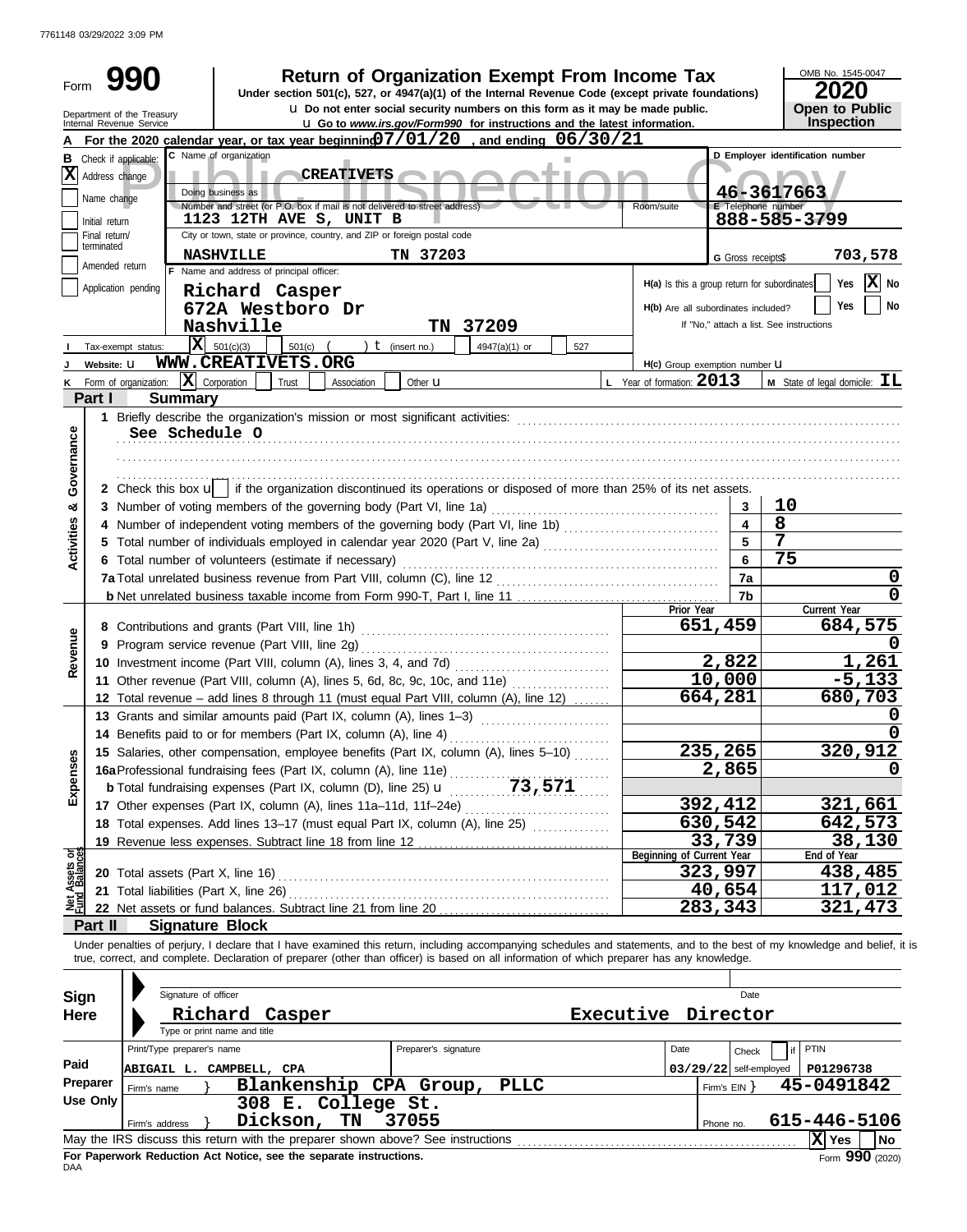|                | Form 990 (2020) CREATIVETS                           |                                                                                                                                                                                                                                                                                                                                             | 46-3617663  | Page 2                                      |
|----------------|------------------------------------------------------|---------------------------------------------------------------------------------------------------------------------------------------------------------------------------------------------------------------------------------------------------------------------------------------------------------------------------------------------|-------------|---------------------------------------------|
| Part III       |                                                      | <b>Statement of Program Service Accomplishments</b>                                                                                                                                                                                                                                                                                         |             |                                             |
|                |                                                      |                                                                                                                                                                                                                                                                                                                                             |             | $\boxed{\mathbf{X}}$                        |
|                | 1 Briefly describe the organization's mission:       |                                                                                                                                                                                                                                                                                                                                             |             |                                             |
|                |                                                      | ┈┈╢┈┈┄┖ <u>╱┨┧┡╌┦╂╂┖╍</u> ╝┈┈┈┋┦┠┈┋┍ <u>═┙┡╾┛┡╼┛┡╼┛</u> ┖╾┇┸┖╌┛┦┈┋╌┈┈┡╌┈┸┺╍┙┸┺╍┙                                                                                                                                                                                                                                                            |             | See Schedule 011<br>MONAGA MONAGA MONAGA MU |
|                | prior Form 990 or 990-EZ?                            | 2 Did the organization undertake any significant program services during the year which were not listed on the                                                                                                                                                                                                                              |             | Yes $\overline{X}$ No                       |
| 3<br>services? | If "Yes," describe these new services on Schedule O. | Did the organization cease conducting, or make significant changes in how it conducts, any program                                                                                                                                                                                                                                          |             | Yes $\boxed{\mathbf{X}}$ No                 |
|                | If "Yes," describe these changes on Schedule O.      |                                                                                                                                                                                                                                                                                                                                             |             |                                             |
| 4              |                                                      | Describe the organization's program service accomplishments for each of its three largest program services, as measured by<br>expenses. Section 501(c)(3) and 501(c)(4) organizations are required to report the amount of grants and allocations to others,<br>the total expenses, and revenue, if any, for each program service reported. |             |                                             |
|                |                                                      |                                                                                                                                                                                                                                                                                                                                             |             |                                             |
|                | See Schedule O                                       |                                                                                                                                                                                                                                                                                                                                             |             |                                             |
|                |                                                      |                                                                                                                                                                                                                                                                                                                                             |             |                                             |
|                |                                                      |                                                                                                                                                                                                                                                                                                                                             |             |                                             |
|                |                                                      |                                                                                                                                                                                                                                                                                                                                             |             |                                             |
|                |                                                      |                                                                                                                                                                                                                                                                                                                                             |             |                                             |
|                |                                                      |                                                                                                                                                                                                                                                                                                                                             |             |                                             |
|                |                                                      |                                                                                                                                                                                                                                                                                                                                             |             |                                             |
|                |                                                      |                                                                                                                                                                                                                                                                                                                                             |             |                                             |
|                | See Schedule O                                       |                                                                                                                                                                                                                                                                                                                                             |             |                                             |
|                |                                                      |                                                                                                                                                                                                                                                                                                                                             |             |                                             |
|                |                                                      |                                                                                                                                                                                                                                                                                                                                             |             |                                             |
|                |                                                      |                                                                                                                                                                                                                                                                                                                                             |             |                                             |
|                |                                                      |                                                                                                                                                                                                                                                                                                                                             |             |                                             |
|                |                                                      |                                                                                                                                                                                                                                                                                                                                             |             |                                             |
|                |                                                      |                                                                                                                                                                                                                                                                                                                                             |             |                                             |
|                |                                                      |                                                                                                                                                                                                                                                                                                                                             |             |                                             |
|                |                                                      | $\frac{1}{2}$ including grants of \$                                                                                                                                                                                                                                                                                                        |             | ) (Revenue \$                               |
| N/A            | <b>4c</b> (Code: $\ldots$ ) (Expenses \$             |                                                                                                                                                                                                                                                                                                                                             |             |                                             |
|                |                                                      |                                                                                                                                                                                                                                                                                                                                             |             |                                             |
|                |                                                      |                                                                                                                                                                                                                                                                                                                                             |             |                                             |
|                |                                                      |                                                                                                                                                                                                                                                                                                                                             |             |                                             |
|                |                                                      |                                                                                                                                                                                                                                                                                                                                             |             |                                             |
|                |                                                      |                                                                                                                                                                                                                                                                                                                                             |             |                                             |
|                |                                                      |                                                                                                                                                                                                                                                                                                                                             |             |                                             |
|                |                                                      |                                                                                                                                                                                                                                                                                                                                             |             |                                             |
|                | 4d Other program services (Describe on Schedule O.)  |                                                                                                                                                                                                                                                                                                                                             |             |                                             |
| (Expenses \$   |                                                      | including grants of\$                                                                                                                                                                                                                                                                                                                       | (Revenue \$ |                                             |
|                | 4e Total program service expenses u                  | 477,318                                                                                                                                                                                                                                                                                                                                     |             |                                             |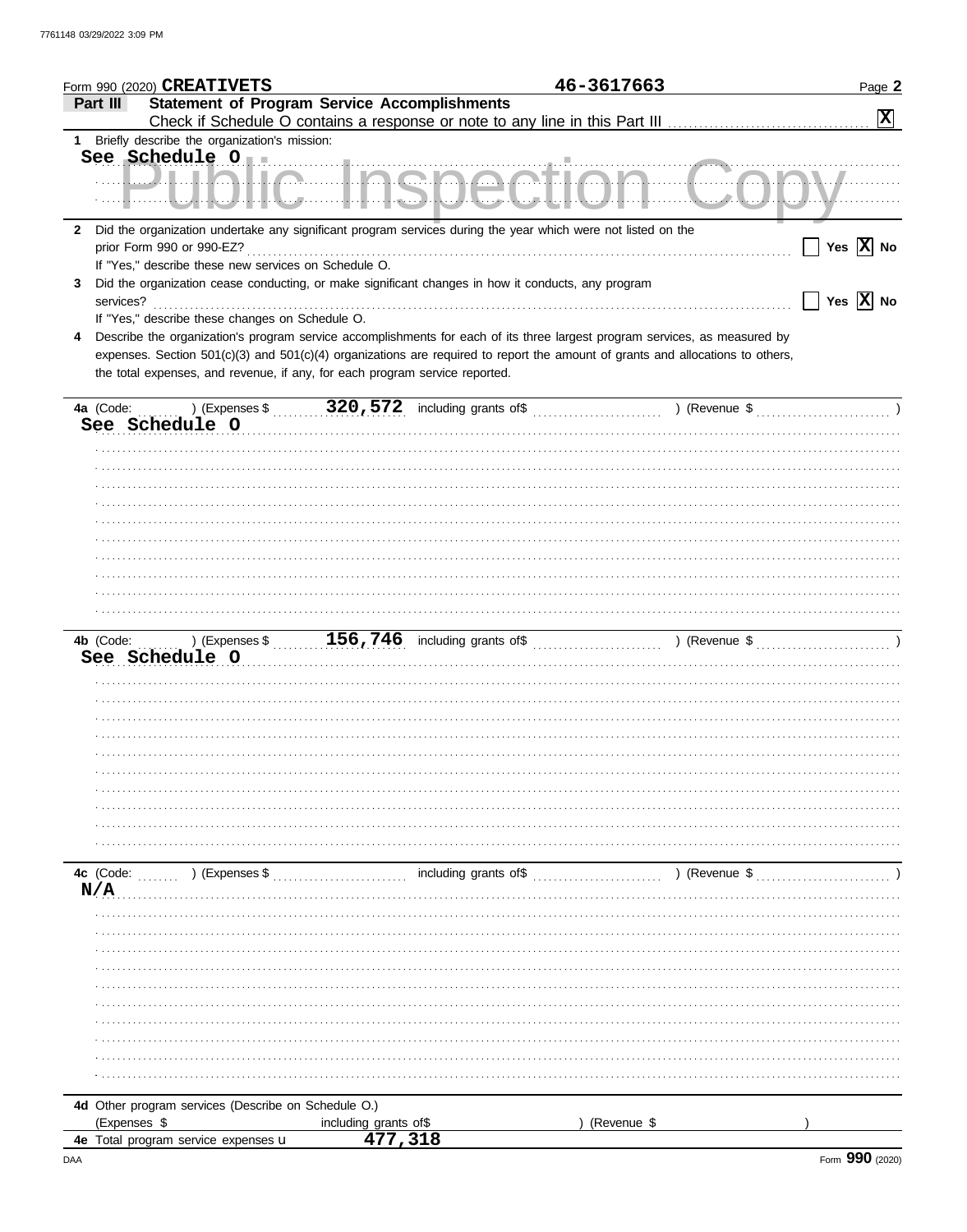|     | 46-3617663<br>Form 990 (2020) CREATIVETS                                                                                |                 |             | Page 3          |
|-----|-------------------------------------------------------------------------------------------------------------------------|-----------------|-------------|-----------------|
|     | <b>Checklist of Required Schedules</b><br><b>Part IV</b>                                                                |                 |             |                 |
|     |                                                                                                                         |                 |             | Yes   No        |
| 1.  | Is the organization described in section $501(c)(3)$ or $4947(a)(1)$ (other than a private foundation)? If "Yes,"       |                 |             |                 |
|     | complete Schedule A example and the schedule A complete Schedule A and the set of the schedule A and the schedule A     | 1               | X           |                 |
| 2   | Is the organization required to complete Schedule B, Schedule of Contributors (see instructions)?                       | $\overline{2}$  | $\mathbf X$ |                 |
| 3   | Did the organization engage in direct or indirect political campaign activities on behalf of or in opposition to        |                 |             |                 |
|     | candidates for public office? If "Yes," complete Schedule C, Part I                                                     | 3               |             | x               |
| 4   | Section 501(c)(3) organizations. Did the organization engage in lobbying activities, or have a section 501(h)           |                 |             |                 |
|     | election in effect during the tax year? If "Yes," complete Schedule C, Part II                                          | 4               |             | X               |
| 5   | Is the organization a section $501(c)(4)$ , $501(c)(5)$ , or $501(c)(6)$ organization that receives membership dues,    |                 |             |                 |
|     | assessments, or similar amounts as defined in Revenue Procedure 98-19? If "Yes," complete Schedule C, Part III          | 5               |             | X               |
| 6   | Did the organization maintain any donor advised funds or any similar funds or accounts for which donors                 |                 |             |                 |
|     | have the right to provide advice on the distribution or investment of amounts in such funds or accounts? If             |                 |             |                 |
|     | "Yes," complete Schedule D, Part I                                                                                      | 6               |             | X               |
| 7   | Did the organization receive or hold a conservation easement, including easements to preserve open space,               |                 |             |                 |
|     | the environment, historic land areas, or historic structures? If "Yes," complete Schedule D, Part II                    | 7               |             | X               |
| 8   | Did the organization maintain collections of works of art, historical treasures, or other similar assets? If "Yes,"     |                 |             |                 |
|     | complete Schedule D, Part III                                                                                           | 8               |             | X               |
| 9   | Did the organization report an amount in Part X, line 21, for escrow or custodial account liability, serve as a         |                 |             |                 |
|     | custodian for amounts not listed in Part X; or provide credit counseling, debt management, credit repair, or            |                 |             |                 |
|     | debt negotiation services? If "Yes," complete Schedule D, Part IV                                                       | 9               |             | X               |
| 10  | Did the organization, directly or through a related organization, hold assets in donor-restricted endowments            |                 |             |                 |
|     | or in quasi endowments? If "Yes," complete Schedule D, Part V                                                           | 10              |             | X               |
| 11  | If the organization's answer to any of the following questions is "Yes," then complete Schedule D, Parts VI,            |                 |             |                 |
|     | VII, VIII, IX, or X as applicable.                                                                                      |                 |             |                 |
| а   | Did the organization report an amount for land, buildings, and equipment in Part X, line 10? If "Yes,"                  |                 |             |                 |
|     | complete Schedule D, Part VI                                                                                            | 11a             | X           |                 |
| b   | Did the organization report an amount for investments—other securities in Part X, line 12, that is 5% or more           |                 |             |                 |
|     |                                                                                                                         | 11b             |             | X               |
| c   | Did the organization report an amount for investments—program related in Part X, line 13, that is 5% or more            |                 |             |                 |
|     |                                                                                                                         | 11c             |             | X               |
| d   | Did the organization report an amount for other assets in Part X, line 15, that is 5% or more of its total assets       |                 |             |                 |
|     | reported in Part X, line 16? If "Yes," complete Schedule D, Part IX                                                     | 11d             |             | X               |
|     | Did the organization report an amount for other liabilities in Part X, line 25? If "Yes," complete Schedule D, Part X   | 11e             |             | $\mathbf x$     |
|     | Did the organization's separate or consolidated financial statements for the tax year include a footnote that addresses |                 |             |                 |
|     | the organization's liability for uncertain tax positions under FIN 48 (ASC 740)? If "Yes," complete Schedule D, Part X  | 11f             |             | X               |
|     | 12a Did the organization obtain separate, independent audited financial statements for the tax year? If "Yes," complete |                 |             |                 |
|     |                                                                                                                         | 12a             | X           |                 |
| b   | Was the organization included in consolidated, independent audited financial statements for the tax year? If            |                 |             |                 |
|     | "Yes," and if the organization answered "No" to line 12a, then completing Schedule D, Parts XI and XII is optional      | 12b             |             | X               |
| 13  | Is the organization a school described in section $170(b)(1)(A)(ii)?$ If "Yes," complete Schedule E                     | 13              |             | X               |
| 14a | Did the organization maintain an office, employees, or agents outside of the United States?                             | 14a             |             | X               |
| b   | Did the organization have aggregate revenues or expenses of more than \$10,000 from grantmaking,                        |                 |             |                 |
|     | fundraising, business, investment, and program service activities outside the United States, or aggregate               |                 |             |                 |
|     | foreign investments valued at \$100,000 or more? If "Yes," complete Schedule F, Parts I and IV [[[[[[[[[[[[[[[[         | 14b             |             | X               |
| 15  | Did the organization report on Part IX, column (A), line 3, more than \$5,000 of grants or other assistance to or       |                 |             |                 |
|     | for any foreign organization? If "Yes," complete Schedule F, Parts II and IV                                            | 15              |             | X               |
| 16  | Did the organization report on Part IX, column (A), line 3, more than \$5,000 of aggregate grants or other              |                 |             |                 |
|     |                                                                                                                         | 16              |             | X               |
| 17  | Did the organization report a total of more than \$15,000 of expenses for professional fundraising services on          |                 |             |                 |
|     |                                                                                                                         | 17              |             | x               |
| 18  | Did the organization report more than \$15,000 total of fundraising event gross income and contributions on             |                 |             |                 |
|     | Part VIII, lines 1c and 8a? If "Yes," complete Schedule G, Part II                                                      | 18              | X           |                 |
| 19  | Did the organization report more than \$15,000 of gross income from gaming activities on Part VIII, line 9a?            |                 |             |                 |
|     |                                                                                                                         | 19              |             | X               |
| 20a | Did the organization operate one or more hospital facilities? If "Yes," complete Schedule H                             | <b>20a</b>      |             | $\mathbf X$     |
| b   |                                                                                                                         | 20 <sub>b</sub> |             |                 |
| 21  | Did the organization report more than \$5,000 of grants or other assistance to any domestic organization or             |                 |             |                 |
|     |                                                                                                                         | 21              |             | X               |
| DAA |                                                                                                                         |                 |             | Form 990 (2020) |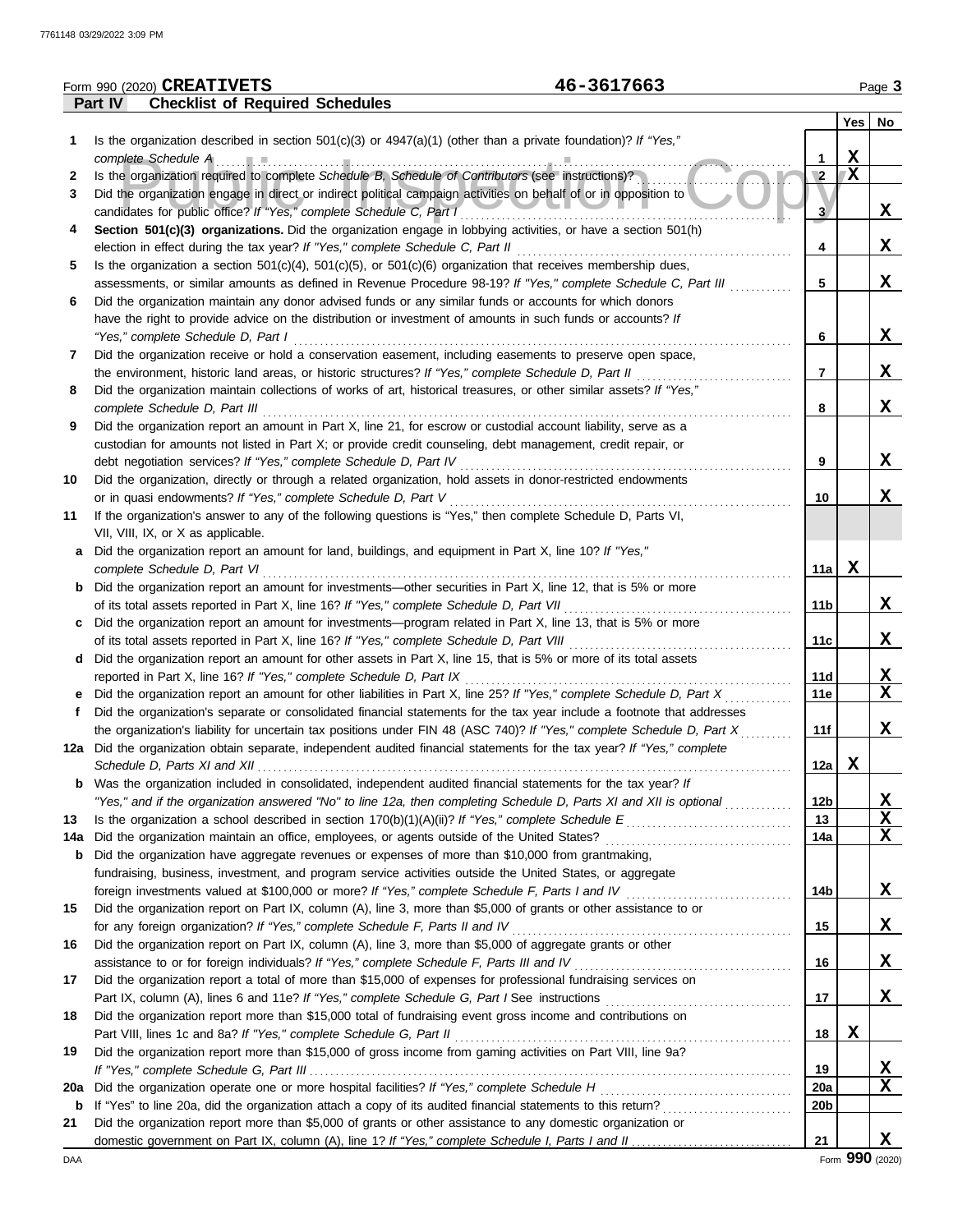|     | Form 990 (2020) CREATIVETS                       | 46-3617663                                                                                                                                                                                          |                 |     | Page 4          |
|-----|--------------------------------------------------|-----------------------------------------------------------------------------------------------------------------------------------------------------------------------------------------------------|-----------------|-----|-----------------|
|     | Part IV                                          | <b>Checklist of Required Schedules (continued)</b>                                                                                                                                                  |                 |     |                 |
|     |                                                  |                                                                                                                                                                                                     |                 | Yes | No              |
| 22  |                                                  | Did the organization report more than \$5,000 of grants or other assistance to or for domestic individuals on                                                                                       |                 |     |                 |
|     |                                                  | Part IX, column (A), line 2? If "Yes," complete Schedule I, Parts I and III                                                                                                                         | 22              |     | X               |
| 23  |                                                  | Did the organization answer "Yes" to Part VII, Section A, line 3, 4, or 5 about compensation of the                                                                                                 |                 |     |                 |
|     |                                                  | organization's current and former officers, directors, trustees, key employees, and highest compensated                                                                                             |                 |     |                 |
|     | employees? If "Yes," complete Schedule J         |                                                                                                                                                                                                     | 23 <sup>7</sup> |     | X               |
|     |                                                  | 24a Did the organization have a tax-exempt bond issue with an outstanding principal amount of more than                                                                                             |                 |     |                 |
|     |                                                  | \$100,000 as of the last day of the year, that was issued after December 31, 2002? If "Yes," answer lines 24b                                                                                       |                 |     |                 |
|     |                                                  | through 24d and complete Schedule K. If "No," go to line 25a                                                                                                                                        | 24a             |     | X               |
| b   |                                                  | Did the organization invest any proceeds of tax-exempt bonds beyond a temporary period exception?                                                                                                   | 24b             |     |                 |
| с   |                                                  | Did the organization maintain an escrow account other than a refunding escrow at any time during the year                                                                                           |                 |     |                 |
|     | to defease any tax-exempt bonds?                 |                                                                                                                                                                                                     | 24c             |     |                 |
| d   |                                                  | Did the organization act as an "on behalf of" issuer for bonds outstanding at any time during the year?                                                                                             | 24d             |     |                 |
|     |                                                  | 25a Section 501(c)(3), 501(c)(4), and 501(c)(29) organizations. Did the organization engage in an excess benefit                                                                                    |                 |     |                 |
|     |                                                  | transaction with a disqualified person during the year? If "Yes," complete Schedule L, Part I                                                                                                       | 25a             |     | X               |
| b   |                                                  | Is the organization aware that it engaged in an excess benefit transaction with a disqualified person in a prior                                                                                    |                 |     |                 |
|     |                                                  | year, and that the transaction has not been reported on any of the organization's prior Forms 990 or 990-EZ?                                                                                        |                 |     |                 |
|     | If "Yes," complete Schedule L, Part I            |                                                                                                                                                                                                     | 25 <sub>b</sub> |     | X               |
| 26  |                                                  | Did the organization report any amount on Part X, line 5 or 22, for receivables from or payables to any current                                                                                     |                 |     |                 |
|     |                                                  | or former officer, director, trustee, key employee, creator or founder, substantial contributor, or 35%                                                                                             |                 |     |                 |
|     |                                                  | controlled entity or family member of any of these persons? If "Yes," complete Schedule L, Part II                                                                                                  | 26              |     | X               |
| 27  |                                                  | Did the organization provide a grant or other assistance to any current or former officer, director, trustee, key                                                                                   |                 |     |                 |
|     |                                                  | employee, creator or founder, substantial contributor or employee thereof, a grant selection committee                                                                                              |                 |     |                 |
|     |                                                  | member, or to a 35% controlled entity (including an employee thereof) or family member of any of these                                                                                              |                 |     |                 |
|     | persons? If "Yes," complete Schedule L, Part III |                                                                                                                                                                                                     | 27              |     | X               |
| 28  |                                                  | Was the organization a party to a business transaction with one of the following parties (see Schedule L, Part                                                                                      |                 |     |                 |
|     |                                                  | IV instructions, for applicable filing thresholds, conditions, and exceptions):<br>A current or former officer, director, trustee, key employee, creator or founder, or substantial contributor? If |                 |     |                 |
| a   | "Yes," complete Schedule L, Part IV              |                                                                                                                                                                                                     | 28a             |     | X               |
|     |                                                  | A family member of any individual described in line 28a? If "Yes," complete Schedule L, Part IV                                                                                                     | 28b             | X   |                 |
| b   |                                                  | A 35% controlled entity of one or more individuals and/or organizations described in lines 28a or 28b? If                                                                                           |                 |     |                 |
| c   | "Yes," complete Schedule L, Part IV              |                                                                                                                                                                                                     | 28c             |     | X               |
| 29  |                                                  | Did the organization receive more than \$25,000 in non-cash contributions? If "Yes," complete Schedule M                                                                                            | 29              |     | X               |
| 30  |                                                  | Did the organization receive contributions of art, historical treasures, or other similar assets, or qualified                                                                                      |                 |     |                 |
|     |                                                  | conservation contributions? If "Yes," complete Schedule M                                                                                                                                           | 30              |     | X               |
| 31  |                                                  | Did the organization liquidate, terminate, or dissolve and cease operations? If "Yes," complete Schedule N, Part I                                                                                  | 31              |     | X               |
| 32  |                                                  | Did the organization sell, exchange, dispose of, or transfer more than 25% of its net assets? If "Yes,"                                                                                             |                 |     |                 |
|     | complete Schedule N, Part II                     |                                                                                                                                                                                                     | 32              |     | X               |
| 33  |                                                  | Did the organization own 100% of an entity disregarded as separate from the organization under Regulations                                                                                          |                 |     |                 |
|     |                                                  | sections 301.7701-2 and 301.7701-3? If "Yes," complete Schedule R, Part I                                                                                                                           | 33              |     | X               |
| 34  |                                                  | Was the organization related to any tax-exempt or taxable entity? If "Yes," complete Schedule R, Part II, III,                                                                                      |                 |     |                 |
|     | or IV, and Part V, line 1                        |                                                                                                                                                                                                     | 34              |     | X               |
| 35a |                                                  | Did the organization have a controlled entity within the meaning of section 512(b)(13)?                                                                                                             | <b>35a</b>      |     | $\mathbf x$     |
| b   |                                                  | If "Yes" to line 35a, did the organization receive any payment from or engage in any transaction with a                                                                                             |                 |     |                 |
|     |                                                  | controlled entity within the meaning of section 512(b)(13)? If "Yes," complete Schedule R, Part V, line 2                                                                                           | 35 <sub>b</sub> |     |                 |
| 36  |                                                  | Section 501(c)(3) organizations. Did the organization make any transfers to an exempt non-charitable                                                                                                |                 |     |                 |
|     |                                                  | related organization? If "Yes," complete Schedule R, Part V, line 2                                                                                                                                 | 36              |     | X               |
| 37  |                                                  | Did the organization conduct more than 5% of its activities through an entity that is not a related organization                                                                                    |                 |     |                 |
|     |                                                  | and that is treated as a partnership for federal income tax purposes? If "Yes," complete Schedule R, Part VI                                                                                        | 37              |     | X               |
| 38  |                                                  | Did the organization complete Schedule O and provide explanations in Schedule O for Part VI, lines 11b and                                                                                          |                 |     |                 |
|     |                                                  | 19? Note: All Form 990 filers are required to complete Schedule O.                                                                                                                                  | 38              | X   |                 |
|     | Part V                                           | <b>Statements Regarding Other IRS Filings and Tax Compliance</b>                                                                                                                                    |                 |     |                 |
|     |                                                  |                                                                                                                                                                                                     |                 |     |                 |
|     |                                                  |                                                                                                                                                                                                     |                 | Yes | No              |
| 1a  |                                                  | 14<br>Enter the number reported in Box 3 of Form 1096. Enter -0- if not applicable<br>1a                                                                                                            |                 |     |                 |
| b   |                                                  | $\mathbf 0$<br>1 <sub>b</sub><br>Enter the number of Forms W-2G included in line 1a. Enter -0- if not applicable                                                                                    |                 |     |                 |
| c   |                                                  | Did the organization comply with backup withholding rules for reportable payments to vendors and                                                                                                    |                 |     |                 |
|     |                                                  |                                                                                                                                                                                                     | 1c              |     |                 |
| DAA |                                                  |                                                                                                                                                                                                     |                 |     | Form 990 (2020) |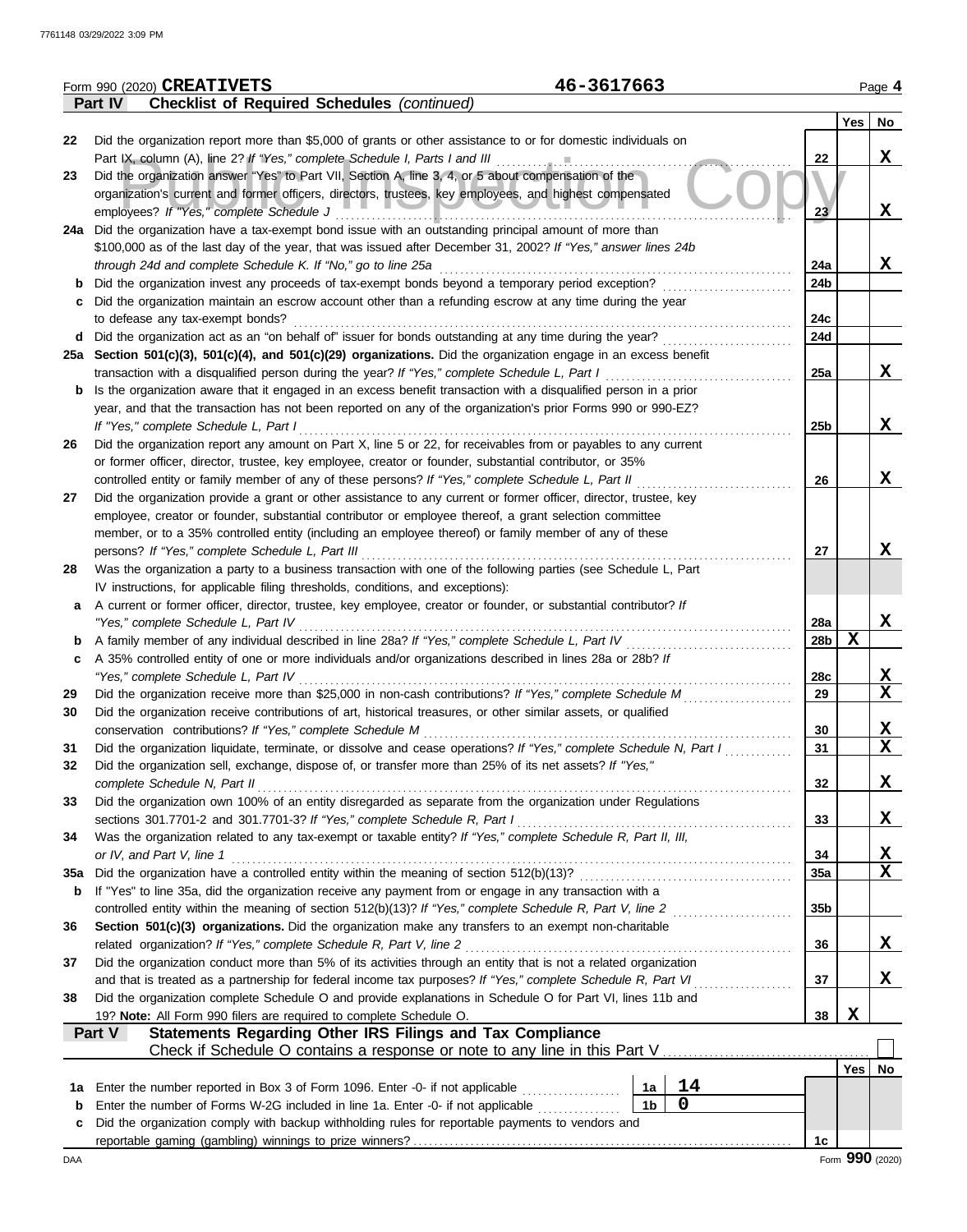|             | 46-3617663<br>Form 990 (2020) CREATIVETS                                                                                           |                 |                  | Page 5      |
|-------------|------------------------------------------------------------------------------------------------------------------------------------|-----------------|------------------|-------------|
|             | Statements Regarding Other IRS Filings and Tax Compliance (continued)<br>Part V                                                    |                 |                  |             |
|             |                                                                                                                                    |                 | Yes <sub>1</sub> | No          |
|             | 2a Enter the number of employees reported on Form W-3, Transmittal of Wage and Tax                                                 |                 |                  |             |
|             | 7<br>Statements, filed for the calendar year ending with or within the year covered by this return<br>2a                           |                 |                  |             |
| b           | If at least one is reported on line 2a, did the organization file all required federal employment tax returns?                     | 2 <sub>b</sub>  | X                |             |
|             | Note: If the sum of lines 1a and 2a is greater than 250, you may be required to e-file (see instructions)                          |                 |                  |             |
| За          | Did the organization have unrelated business gross income of \$1,000 or more during the year?                                      | 3a              |                  | X           |
| b           |                                                                                                                                    | 3 <sub>b</sub>  |                  |             |
| 4a          | At any time during the calendar year, did the organization have an interest in, or a signature or other authority over,            |                 |                  |             |
|             | a financial account in a foreign country (such as a bank account, securities account, or other financial account)?                 | 4a              |                  | X           |
| b           | If "Yes," enter the name of the foreign country <b>u</b>                                                                           |                 |                  |             |
|             | See instructions for filing requirements for FinCEN Form 114, Report of Foreign Bank and Financial Accounts (FBAR).                |                 |                  |             |
| 5а          |                                                                                                                                    | 5a              |                  | X           |
| b           |                                                                                                                                    | 5 <sub>b</sub>  |                  | x           |
| c           | If "Yes" to line 5a or 5b, did the organization file Form 8886-T?                                                                  | 5c              |                  |             |
| 6a          | Does the organization have annual gross receipts that are normally greater than \$100,000, and did the                             |                 |                  |             |
|             | organization solicit any contributions that were not tax deductible as charitable contributions?                                   | 6a              |                  | X           |
| b           | If "Yes," did the organization include with every solicitation an express statement that such contributions or                     |                 |                  |             |
|             | gifts were not tax deductible?                                                                                                     | 6b              |                  |             |
| 7           | Organizations that may receive deductible contributions under section 170(c).                                                      |                 |                  |             |
| a           | Did the organization receive a payment in excess of \$75 made partly as a contribution and partly for goods                        |                 |                  |             |
|             | and services provided to the payor?                                                                                                | 7a              | X                |             |
| b           |                                                                                                                                    | 7b              | $\mathbf x$      |             |
| c           | Did the organization sell, exchange, or otherwise dispose of tangible personal property for which it was                           |                 |                  |             |
|             |                                                                                                                                    | 7c              |                  | X           |
|             | 7d                                                                                                                                 |                 |                  |             |
| е           |                                                                                                                                    | 7e              |                  | X           |
| Ť           | Did the organization, during the year, pay premiums, directly or indirectly, on a personal benefit contract?                       | 7f              |                  | $\mathbf X$ |
| g           | If the organization received a contribution of qualified intellectual property, did the organization file Form 8899 as required?   | 7g              |                  | $\mathbf X$ |
| h           | If the organization received a contribution of cars, boats, airplanes, or other vehicles, did the organization file a Form 1098-C? | 7h              |                  | $\mathbf X$ |
| 8           | Sponsoring organizations maintaining donor advised funds. Did a donor advised fund maintained by the                               |                 |                  |             |
|             |                                                                                                                                    | 8               |                  |             |
| 9           | Sponsoring organizations maintaining donor advised funds.                                                                          |                 |                  |             |
| a           | Did the sponsoring organization make any taxable distributions under section 4966?                                                 | 9a              |                  |             |
| b           | Did the sponsoring organization make a distribution to a donor, donor advisor, or related person?                                  | 9b              |                  |             |
| 10          | Section 501(c)(7) organizations. Enter:                                                                                            |                 |                  |             |
| a           | 10a                                                                                                                                |                 |                  |             |
| b           | Gross receipts, included on Form 990, Part VIII, line 12, for public use of club facilities<br>10b                                 |                 |                  |             |
| 11          | Section 501(c)(12) organizations. Enter:                                                                                           |                 |                  |             |
| a           | 11a<br>Gross income from members or shareholders                                                                                   |                 |                  |             |
| b           | Gross income from other sources (Do not net amounts due or paid to other sources                                                   |                 |                  |             |
|             | 11 <sub>b</sub><br>against amounts due or received from them.)                                                                     |                 |                  |             |
| 12a         | Section 4947(a)(1) non-exempt charitable trusts. Is the organization filing Form 990 in lieu of Form 1041?                         | 12a             |                  |             |
| $\mathbf b$ | If "Yes," enter the amount of tax-exempt interest received or accrued during the year<br>12b                                       |                 |                  |             |
| 13          | Section 501(c)(29) qualified nonprofit health insurance issuers.                                                                   |                 |                  |             |
| а           | Is the organization licensed to issue qualified health plans in more than one state?                                               | 13a             |                  |             |
|             | Note: See the instructions for additional information the organization must report on Schedule O.                                  |                 |                  |             |
| b           | Enter the amount of reserves the organization is required to maintain by the states in which                                       |                 |                  |             |
|             | 13 <sub>b</sub>                                                                                                                    |                 |                  |             |
| c           | 13 <sub>c</sub><br>Enter the amount of reserves on hand                                                                            |                 |                  |             |
| 14a         |                                                                                                                                    | 14a             |                  | X           |
| $\mathbf b$ |                                                                                                                                    | 14 <sub>b</sub> |                  |             |
| 15          | Is the organization subject to the section 4960 tax on payment(s) of more than \$1,000,000 in remuneration or                      |                 |                  |             |
|             | excess parachute payment(s) during the year?                                                                                       | 15              |                  | X           |
|             | If "Yes," see instructions and file Form 4720, Schedule N.                                                                         |                 |                  |             |
| 16          | Is the organization an educational institution subject to the section 4968 excise tax on net investment income?                    | 16              |                  | X           |
|             | If "Yes," complete Form 4720, Schedule O.                                                                                          |                 |                  |             |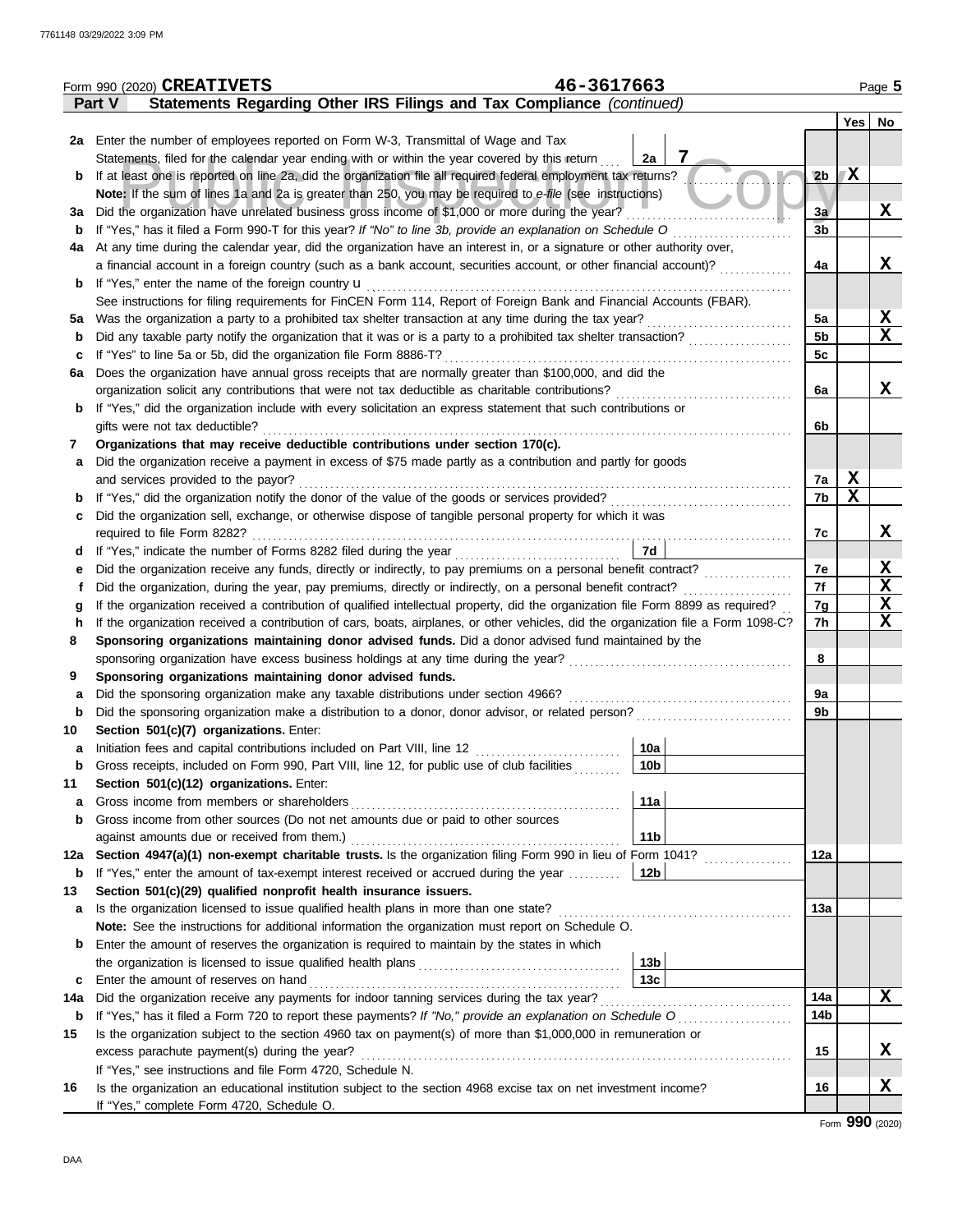|     | 46-3617663<br>Form 990 (2020) CREATIVETS                                                                                                                                                                                        |                 |             | Page $6$        |
|-----|---------------------------------------------------------------------------------------------------------------------------------------------------------------------------------------------------------------------------------|-----------------|-------------|-----------------|
|     | Governance, Management, and Disclosure For each "Yes" response to lines 2 through 7b below, and for a "No"<br><b>Part VI</b>                                                                                                    |                 |             |                 |
|     | response to line 8a, 8b, or 10b below, describe the circumstances, processes, or changes on Schedule O. See instructions.                                                                                                       |                 |             |                 |
|     | Check if Schedule O contains a response or note to any line in this Part VI                                                                                                                                                     |                 |             |                 |
|     | Section A. Governing Body and Management                                                                                                                                                                                        |                 |             |                 |
| 1a  | 10<br>1a<br>Enter the number of voting members of the governing body at the end of the tax year<br>If there are material differences in voting rights among members of the governing body, or                                   |                 | Yes No      |                 |
|     | if the governing body delegated broad authority to an executive committee or similar<br>committee, explain on Schedule O.                                                                                                       |                 |             |                 |
| b   | 8<br>1b<br>Enter the number of voting members included on line 1a, above, who are independent                                                                                                                                   |                 |             |                 |
| 2   | Did any officer, director, trustee, or key employee have a family relationship or a business relationship with<br>any other officer, director, trustee, or key employee?                                                        | 2               |             | X               |
| 3   | Did the organization delegate control over management duties customarily performed by or under the direct                                                                                                                       |                 |             |                 |
|     | supervision of officers, directors, trustees, or key employees to a management company or other person?                                                                                                                         | 3               |             | $\mathbf{x}$    |
| 4   | Did the organization make any significant changes to its governing documents since the prior Form 990 was filed?                                                                                                                | 4               |             | X               |
| 5   | Did the organization become aware during the year of a significant diversion of the organization's assets?                                                                                                                      | 5               |             | $\mathbf X$     |
| 6   | Did the organization have members or stockholders?                                                                                                                                                                              | 6               |             | X               |
| 7a  | Did the organization have members, stockholders, or other persons who had the power to elect or appoint                                                                                                                         |                 |             |                 |
|     | one or more members of the governing body?                                                                                                                                                                                      | 7a              |             | X               |
|     |                                                                                                                                                                                                                                 |                 |             |                 |
| b   | Are any governance decisions of the organization reserved to (or subject to approval by) members,                                                                                                                               |                 |             |                 |
|     | stockholders, or persons other than the governing body?                                                                                                                                                                         | 7b              |             | x               |
| 8   | Did the organization contemporaneously document the meetings held or written actions undertaken during the year by the following:                                                                                               |                 |             |                 |
| а   | The governing body?                                                                                                                                                                                                             | 8a              | X           |                 |
| b   | Each committee with authority to act on behalf of the governing body?                                                                                                                                                           | 8b              | $\mathbf x$ |                 |
| 9   | Is there any officer, director, trustee, or key employee listed in Part VII, Section A, who cannot be reached at                                                                                                                |                 |             |                 |
|     | the organization's mailing address? If "Yes," provide the names and addresses on Schedule O                                                                                                                                     | 9               |             | X               |
|     | Section B. Policies (This Section B requests information about policies not required by the Internal Revenue Code.                                                                                                              |                 |             |                 |
|     |                                                                                                                                                                                                                                 |                 | Yes         | No              |
| 10a | Did the organization have local chapters, branches, or affiliates?                                                                                                                                                              | 10a             |             | x               |
| b   | If "Yes," did the organization have written policies and procedures governing the activities of such chapters,                                                                                                                  |                 |             |                 |
|     | affiliates, and branches to ensure their operations are consistent with the organization's exempt purposes?                                                                                                                     | 10 <sub>b</sub> |             |                 |
|     | 11a Has the organization provided a complete copy of this Form 990 to all members of its governing body before filing the form?                                                                                                 | 11a             | X           |                 |
| b   | Describe in Schedule O the process, if any, used by the organization to review this Form 990.                                                                                                                                   |                 |             |                 |
| 12a | Did the organization have a written conflict of interest policy? If "No," go to line 13                                                                                                                                         | 12a             | X           |                 |
| b   | Were officers, directors, or trustees, and key employees required to disclose annually interests that could give rise to conflicts?                                                                                             | 12 <sub>b</sub> | X           |                 |
|     | Did the organization regularly and consistently monitor and enforce compliance with the policy? If "Yes,"                                                                                                                       |                 |             |                 |
|     | describe in Schedule O how this was done                                                                                                                                                                                        | 12c             |             |                 |
| 13  | Did the organization have a written whistleblower policy?                                                                                                                                                                       | 13              | X           | А.              |
| 14  | Did the organization have a written document retention and destruction policy?                                                                                                                                                  | 14              |             | X               |
|     |                                                                                                                                                                                                                                 |                 |             |                 |
| 15  | Did the process for determining compensation of the following persons include a review and approval by                                                                                                                          |                 |             |                 |
|     | independent persons, comparability data, and contemporaneous substantiation of the deliberation and decision?                                                                                                                   |                 |             |                 |
| a   | The organization's CEO, Executive Director, or top management official                                                                                                                                                          | 15a             |             | <u>х</u>        |
| b   | Other officers or key employees of the organization                                                                                                                                                                             | 15 <sub>b</sub> |             | X               |
|     | If "Yes" to line 15a or 15b, describe the process in Schedule O (see instructions).                                                                                                                                             |                 |             |                 |
| 16a | Did the organization invest in, contribute assets to, or participate in a joint venture or similar arrangement                                                                                                                  |                 |             |                 |
|     | with a taxable entity during the year?                                                                                                                                                                                          | 16a             |             | X               |
|     | If "Yes," did the organization follow a written policy or procedure requiring the organization to evaluate its<br>participation in joint venture arrangements under applicable federal tax law, and take steps to safeguard the |                 |             |                 |
|     |                                                                                                                                                                                                                                 | 16b             |             |                 |
|     | <b>Section C. Disclosure</b>                                                                                                                                                                                                    |                 |             |                 |
| 17  | List the states with which a copy of this Form 990 is required to be filed $\mathbf{u}$ IL, CA, TN                                                                                                                              |                 |             |                 |
| 18  | Section 6104 requires an organization to make its Forms 1023 (1024 or 1024-A, if applicable), 990, and 990-T (Section 501(c)                                                                                                    |                 |             |                 |
|     | (3)s only) available for public inspection. Indicate how you made these available. Check all that apply.                                                                                                                        |                 |             |                 |
|     |                                                                                                                                                                                                                                 |                 |             |                 |
|     | $ \mathbf{X} $ Own website $ \cdot $ Another's website $ \mathbf{X} $ Upon request $ \cdot $ Other (explain on Schedule O)                                                                                                      |                 |             |                 |
| 19  | Describe on Schedule O whether (and if so, how) the organization made its governing documents, conflict of interest policy, and                                                                                                 |                 |             |                 |
|     | financial statements available to the public during the tax year.                                                                                                                                                               |                 |             |                 |
| 20  | State the name, address, and telephone number of the person who possesses the organization's books and records u                                                                                                                |                 |             |                 |
|     | 1200 Broadway Unit 2113<br>Larry Felts                                                                                                                                                                                          |                 |             |                 |
|     | Nashville<br>TN 37203<br>888-585-3799                                                                                                                                                                                           |                 |             |                 |
| DAA |                                                                                                                                                                                                                                 |                 |             | Form 990 (2020) |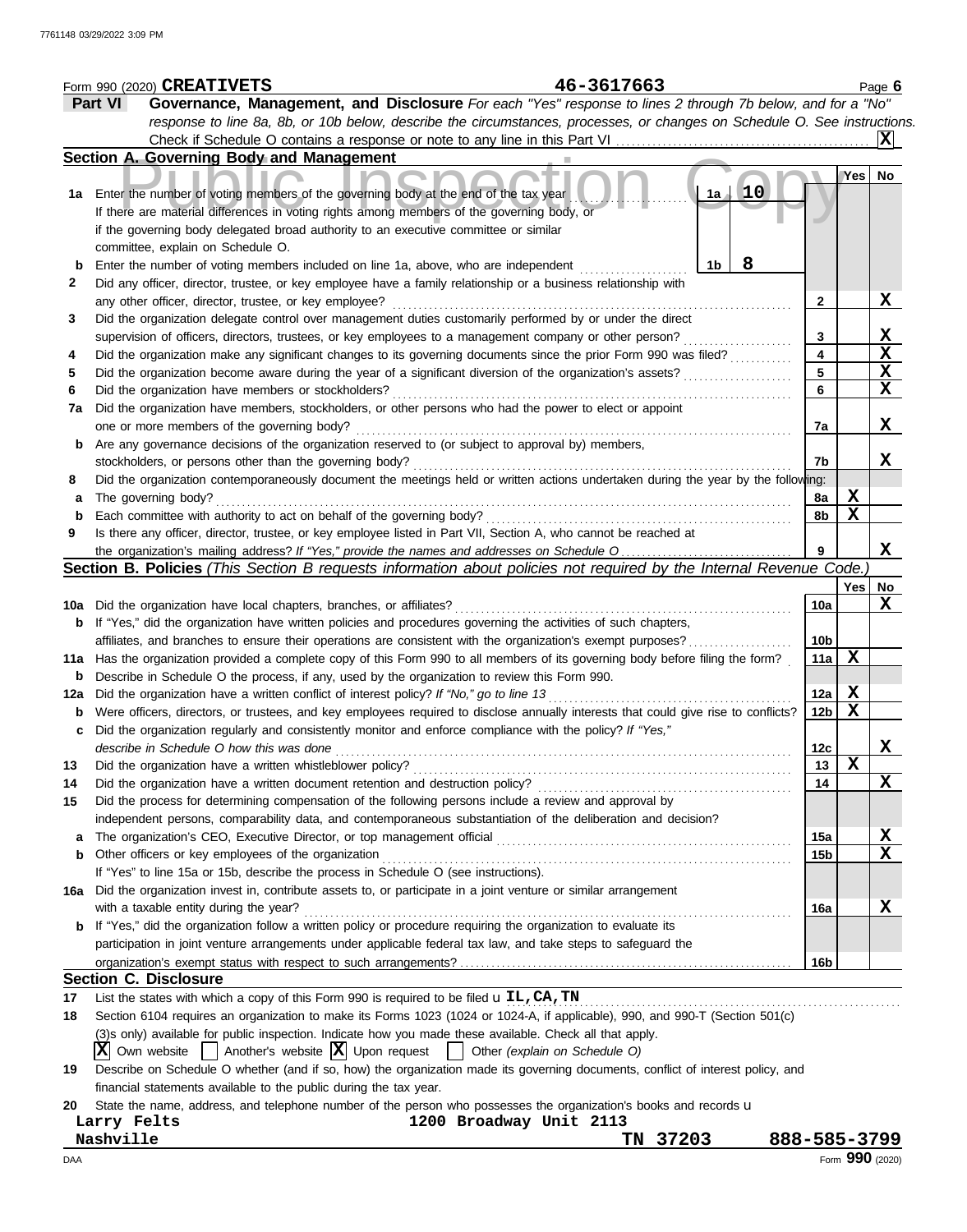| Form 990 (2020) <b>CREATIVETS</b>                                                                                                                                                                                                                           |                                                                                                                                        |                                   |               |                                                                  |                 |                                 |        | 46-3617663                                                                   |                               | Page 7                                    |  |  |  |  |
|-------------------------------------------------------------------------------------------------------------------------------------------------------------------------------------------------------------------------------------------------------------|----------------------------------------------------------------------------------------------------------------------------------------|-----------------------------------|---------------|------------------------------------------------------------------|-----------------|---------------------------------|--------|------------------------------------------------------------------------------|-------------------------------|-------------------------------------------|--|--|--|--|
| Part VII Compensation of Officers, Directors, Trustees, Key Employees, Highest Compensated Employees, and                                                                                                                                                   |                                                                                                                                        |                                   |               |                                                                  |                 |                                 |        |                                                                              |                               |                                           |  |  |  |  |
| <b>Independent Contractors</b>                                                                                                                                                                                                                              |                                                                                                                                        |                                   |               |                                                                  |                 |                                 |        |                                                                              |                               |                                           |  |  |  |  |
|                                                                                                                                                                                                                                                             |                                                                                                                                        |                                   |               |                                                                  |                 |                                 |        | Check if Schedule O contains a response or note to any line in this Part VII |                               |                                           |  |  |  |  |
| Section A. Officers, Directors, Trustees, Key Employees, and Highest Compensated Employees                                                                                                                                                                  |                                                                                                                                        |                                   |               |                                                                  |                 |                                 |        |                                                                              |                               |                                           |  |  |  |  |
| 1a Complete this table for all persons required to be listed. Report compensation for the calendar year ending with or within the<br>organization's tax year.                                                                                               |                                                                                                                                        |                                   |               |                                                                  |                 |                                 |        |                                                                              |                               |                                           |  |  |  |  |
|                                                                                                                                                                                                                                                             | • List all of the organization's current officers, directors, trustees (whether individuals or organizations), regardless of amount of |                                   |               |                                                                  |                 |                                 |        |                                                                              |                               |                                           |  |  |  |  |
| compensation. Enter -0- in columns (D), (E), and (F) if no compensation was paid.                                                                                                                                                                           |                                                                                                                                        |                                   |               |                                                                  |                 |                                 |        |                                                                              |                               |                                           |  |  |  |  |
| • List all of the organization's current key employees, if any. See instructions for definition of "key employee."                                                                                                                                          |                                                                                                                                        |                                   |               |                                                                  |                 |                                 |        |                                                                              |                               |                                           |  |  |  |  |
| • List the organization's five current highest compensated employees (other than an officer, director, trustee, or key employee)<br>who received reportable compensation (Box 5 of Form W-2 and/or Box 7 of Form 1099-MISC) of more than \$100,000 from the |                                                                                                                                        |                                   |               |                                                                  |                 |                                 |        |                                                                              |                               |                                           |  |  |  |  |
| organization and any related organizations.                                                                                                                                                                                                                 |                                                                                                                                        |                                   |               |                                                                  |                 |                                 |        |                                                                              |                               |                                           |  |  |  |  |
| • List all of the organization's former officers, key employees, and highest compensated employees who received more than<br>\$100,000 of reportable compensation from the organization and any related organizations.                                      |                                                                                                                                        |                                   |               |                                                                  |                 |                                 |        |                                                                              |                               |                                           |  |  |  |  |
| • List all of the organization's former directors or trustees that received, in the capacity as a former director or trustee of the                                                                                                                         |                                                                                                                                        |                                   |               |                                                                  |                 |                                 |        |                                                                              |                               |                                           |  |  |  |  |
| organization, more than \$10,000 of reportable compensation from the organization and any related organizations.                                                                                                                                            |                                                                                                                                        |                                   |               |                                                                  |                 |                                 |        |                                                                              |                               |                                           |  |  |  |  |
| See instructions for the order in which to list the persons above.                                                                                                                                                                                          |                                                                                                                                        |                                   |               |                                                                  |                 |                                 |        |                                                                              |                               |                                           |  |  |  |  |
| Check this box if neither the organization nor any related organization compensated any current officer, director, or trustee.                                                                                                                              |                                                                                                                                        |                                   |               |                                                                  |                 |                                 |        |                                                                              |                               |                                           |  |  |  |  |
| (A)<br>Name and title                                                                                                                                                                                                                                       | (B)<br>Average                                                                                                                         |                                   |               |                                                                  | (C)<br>Position |                                 |        | (D)<br>Reportable                                                            | (E)<br>Reportable             | (F)<br>Estimated amount                   |  |  |  |  |
|                                                                                                                                                                                                                                                             | hours                                                                                                                                  |                                   |               | (do not check more than one                                      |                 |                                 |        | compensation                                                                 | compensation                  | of other                                  |  |  |  |  |
|                                                                                                                                                                                                                                                             | per week<br>(list any                                                                                                                  |                                   |               | box, unless person is both an<br>officer and a director/trustee) |                 |                                 |        | from the<br>organization                                                     | from related<br>organizations | compensation<br>from the                  |  |  |  |  |
|                                                                                                                                                                                                                                                             | hours for<br>related                                                                                                                   |                                   |               | Officer                                                          |                 |                                 |        | (W-2/1099-MISC)                                                              | (W-2/1099-MISC)               | organization and<br>related organizations |  |  |  |  |
|                                                                                                                                                                                                                                                             | organizations                                                                                                                          | Individual trustee<br>or director | Institutional |                                                                  | Key employee    | Highest compensated<br>employee | Former |                                                                              |                               |                                           |  |  |  |  |
|                                                                                                                                                                                                                                                             | below<br>dotted line)                                                                                                                  |                                   |               |                                                                  |                 |                                 |        |                                                                              |                               |                                           |  |  |  |  |
|                                                                                                                                                                                                                                                             |                                                                                                                                        |                                   | trustee       |                                                                  |                 |                                 |        |                                                                              |                               |                                           |  |  |  |  |
|                                                                                                                                                                                                                                                             |                                                                                                                                        |                                   |               |                                                                  |                 |                                 |        |                                                                              |                               |                                           |  |  |  |  |
| (1) Richard Casper                                                                                                                                                                                                                                          |                                                                                                                                        |                                   |               |                                                                  |                 |                                 |        |                                                                              |                               |                                           |  |  |  |  |
| Executive Director                                                                                                                                                                                                                                          | 50.00<br>0.00                                                                                                                          | $\mathbf X$                       |               | $\mathbf X$                                                      |                 |                                 |        | 76,143                                                                       | 0                             | 0                                         |  |  |  |  |
| (2) William Parker                                                                                                                                                                                                                                          |                                                                                                                                        |                                   |               |                                                                  |                 |                                 |        |                                                                              |                               |                                           |  |  |  |  |
|                                                                                                                                                                                                                                                             | 1.00                                                                                                                                   |                                   |               |                                                                  |                 |                                 |        |                                                                              |                               |                                           |  |  |  |  |
| Board Chair                                                                                                                                                                                                                                                 | 0.00                                                                                                                                   | $\mathbf X$                       |               | X                                                                |                 |                                 |        | 0                                                                            | 0                             | 0                                         |  |  |  |  |
| (3) Nanette Leonard                                                                                                                                                                                                                                         |                                                                                                                                        |                                   |               |                                                                  |                 |                                 |        |                                                                              |                               |                                           |  |  |  |  |
|                                                                                                                                                                                                                                                             | 1.00                                                                                                                                   |                                   |               |                                                                  |                 |                                 |        |                                                                              |                               |                                           |  |  |  |  |
| Vice Chair                                                                                                                                                                                                                                                  | 0.00                                                                                                                                   | $\mathbf X$                       |               | X                                                                |                 |                                 |        | 0                                                                            | 0                             | 0                                         |  |  |  |  |
| (4) Larry Felts                                                                                                                                                                                                                                             |                                                                                                                                        |                                   |               |                                                                  |                 |                                 |        |                                                                              |                               |                                           |  |  |  |  |
| Treasurer                                                                                                                                                                                                                                                   | 5.00<br>0.00                                                                                                                           | $\mathbf X$                       |               | X                                                                |                 |                                 |        | 0                                                                            | 0                             | 0                                         |  |  |  |  |
| (5) Jordan Pettit                                                                                                                                                                                                                                           |                                                                                                                                        |                                   |               |                                                                  |                 |                                 |        |                                                                              |                               |                                           |  |  |  |  |
|                                                                                                                                                                                                                                                             | 1.00                                                                                                                                   |                                   |               |                                                                  |                 |                                 |        |                                                                              |                               |                                           |  |  |  |  |
| Secretary                                                                                                                                                                                                                                                   | 0.00                                                                                                                                   | $\mathbf X$                       |               | X                                                                |                 |                                 |        | 0                                                                            | 0                             | 0                                         |  |  |  |  |
| (6) Linda Tarrson                                                                                                                                                                                                                                           |                                                                                                                                        |                                   |               |                                                                  |                 |                                 |        |                                                                              |                               |                                           |  |  |  |  |
|                                                                                                                                                                                                                                                             | 1.00                                                                                                                                   |                                   |               |                                                                  |                 |                                 |        |                                                                              |                               |                                           |  |  |  |  |
| Co-Founder/Board Mem                                                                                                                                                                                                                                        | 0.00                                                                                                                                   |                                   |               | X                                                                |                 |                                 |        | 0                                                                            | 0                             | $\pmb{0}$                                 |  |  |  |  |
| (7) Sheila Yepsen                                                                                                                                                                                                                                           |                                                                                                                                        |                                   |               |                                                                  |                 |                                 |        |                                                                              |                               |                                           |  |  |  |  |
| Board Member                                                                                                                                                                                                                                                | 1.00<br>0.00                                                                                                                           |                                   |               | X                                                                |                 |                                 |        | 0                                                                            | 0                             | 0                                         |  |  |  |  |
| (8) Brandon Deatheridge                                                                                                                                                                                                                                     |                                                                                                                                        |                                   |               |                                                                  |                 |                                 |        |                                                                              |                               |                                           |  |  |  |  |
|                                                                                                                                                                                                                                                             | 1.00                                                                                                                                   |                                   |               |                                                                  |                 |                                 |        |                                                                              |                               |                                           |  |  |  |  |
| Board Member                                                                                                                                                                                                                                                | 0.00                                                                                                                                   |                                   |               | X                                                                |                 |                                 |        | 0                                                                            | 0                             | $\mathbf 0$                               |  |  |  |  |
| (9) Bryce Jenney                                                                                                                                                                                                                                            |                                                                                                                                        |                                   |               |                                                                  |                 |                                 |        |                                                                              |                               |                                           |  |  |  |  |
|                                                                                                                                                                                                                                                             | 1.00                                                                                                                                   |                                   |               |                                                                  |                 |                                 |        |                                                                              |                               |                                           |  |  |  |  |
| Board Member                                                                                                                                                                                                                                                | 0.00                                                                                                                                   |                                   |               | X                                                                |                 |                                 |        | 0                                                                            | 0                             | $\mathbf 0$                               |  |  |  |  |
| (10) Kelly Rich                                                                                                                                                                                                                                             | 1.00                                                                                                                                   |                                   |               |                                                                  |                 |                                 |        |                                                                              |                               |                                           |  |  |  |  |
| Board Member                                                                                                                                                                                                                                                | 0.00                                                                                                                                   |                                   |               | X                                                                |                 |                                 |        | 0                                                                            | 0                             | $\mathbf 0$                               |  |  |  |  |
| (11)                                                                                                                                                                                                                                                        |                                                                                                                                        |                                   |               |                                                                  |                 |                                 |        |                                                                              |                               |                                           |  |  |  |  |

. . . . . . . . . . . . . . . . . . . . . . . . . . . . . . . . . . . . . . . . . . . . . . . . . . . . .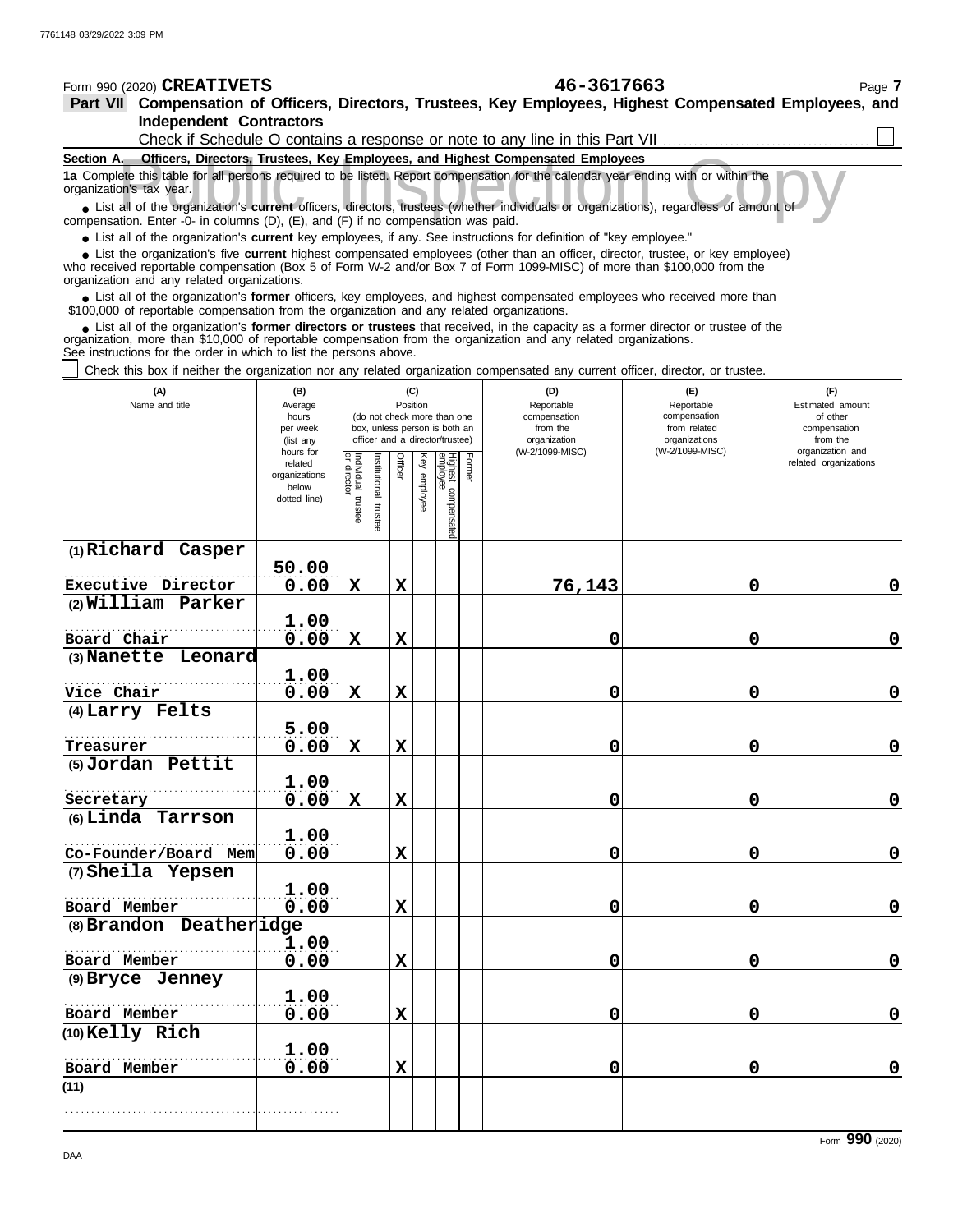|   |          | Form 990 (2020) CREATIVETS                                                                                     |                                                                |                                   |                                                                                                                    |                                     |              |                                |        | 46-3617663                                                                                                                                                                                                           |                                                                                                                                                                    |                                                                 | Page 8              |
|---|----------|----------------------------------------------------------------------------------------------------------------|----------------------------------------------------------------|-----------------------------------|--------------------------------------------------------------------------------------------------------------------|-------------------------------------|--------------|--------------------------------|--------|----------------------------------------------------------------------------------------------------------------------------------------------------------------------------------------------------------------------|--------------------------------------------------------------------------------------------------------------------------------------------------------------------|-----------------------------------------------------------------|---------------------|
|   | Part VII |                                                                                                                |                                                                |                                   |                                                                                                                    |                                     |              |                                |        |                                                                                                                                                                                                                      | Section A. Officers, Directors, Trustees, Key Employees, and Highest Compensated Employees (continued)                                                             |                                                                 |                     |
|   |          | (A)<br>Name and title                                                                                          | (B)<br>Average<br>hours<br>per week<br>(list any               |                                   | (C)<br>Position<br>(do not check more than one<br>box, unless person is both an<br>officer and a director/trustee) |                                     |              |                                |        | (D)<br>Reportable<br>compensation<br>from the<br>organization                                                                                                                                                        | (E)<br>Reportable<br>compensation<br>from related<br>organizations                                                                                                 | (F)<br>Estimated amount<br>of other<br>compensation<br>from the |                     |
|   |          | Pur                                                                                                            | hours for<br>related<br>organizations<br>below<br>dotted line) | Individual trustee<br>or director | Institutional trustee                                                                                              | Officer<br>$\overline{\phantom{0}}$ | Key employee | Highest compensate<br>employee | Former | (W-2/1099-MISC)                                                                                                                                                                                                      | (W-2/1099-MISC)                                                                                                                                                    | organization and<br>related organizations                       |                     |
|   |          |                                                                                                                |                                                                |                                   |                                                                                                                    |                                     |              |                                |        |                                                                                                                                                                                                                      |                                                                                                                                                                    |                                                                 |                     |
|   |          |                                                                                                                |                                                                |                                   |                                                                                                                    |                                     |              |                                |        |                                                                                                                                                                                                                      |                                                                                                                                                                    |                                                                 |                     |
|   |          |                                                                                                                |                                                                |                                   |                                                                                                                    |                                     |              |                                |        |                                                                                                                                                                                                                      |                                                                                                                                                                    |                                                                 |                     |
|   |          |                                                                                                                |                                                                |                                   |                                                                                                                    |                                     |              |                                |        |                                                                                                                                                                                                                      |                                                                                                                                                                    |                                                                 |                     |
|   |          |                                                                                                                |                                                                |                                   |                                                                                                                    |                                     |              |                                |        |                                                                                                                                                                                                                      |                                                                                                                                                                    |                                                                 |                     |
|   |          |                                                                                                                |                                                                |                                   |                                                                                                                    |                                     |              |                                |        |                                                                                                                                                                                                                      |                                                                                                                                                                    |                                                                 |                     |
|   |          |                                                                                                                |                                                                |                                   |                                                                                                                    |                                     |              |                                |        |                                                                                                                                                                                                                      |                                                                                                                                                                    |                                                                 |                     |
|   |          |                                                                                                                |                                                                |                                   |                                                                                                                    |                                     |              |                                |        |                                                                                                                                                                                                                      |                                                                                                                                                                    |                                                                 |                     |
|   |          |                                                                                                                |                                                                |                                   |                                                                                                                    |                                     |              |                                | u      | 76,143                                                                                                                                                                                                               |                                                                                                                                                                    |                                                                 |                     |
| c |          | Total from continuation sheets to Part VII, Section A                                                          |                                                                |                                   |                                                                                                                    |                                     |              |                                | u      | 76,143                                                                                                                                                                                                               |                                                                                                                                                                    |                                                                 |                     |
| 2 |          | d Total (add lines 1b and 1c) $\ldots$ $\ldots$ $\ldots$ $\ldots$ $\ldots$ $\ldots$ $\ldots$ $\ldots$ $\ldots$ |                                                                |                                   |                                                                                                                    |                                     |              |                                |        | Total number of individuals (including but not limited to those listed above) who received more than \$100,000 of                                                                                                    |                                                                                                                                                                    |                                                                 |                     |
|   |          | reportable compensation from the organization $\mathbf{u}$                                                     |                                                                |                                   |                                                                                                                    |                                     |              |                                |        |                                                                                                                                                                                                                      |                                                                                                                                                                    |                                                                 |                     |
| 3 |          |                                                                                                                |                                                                |                                   |                                                                                                                    |                                     |              |                                |        | Did the organization list any former officer, director, trustee, key employee, or highest compensated                                                                                                                |                                                                                                                                                                    |                                                                 | Yes<br>No           |
|   |          |                                                                                                                |                                                                |                                   |                                                                                                                    |                                     |              |                                |        |                                                                                                                                                                                                                      |                                                                                                                                                                    | 3                                                               | X                   |
| 4 |          |                                                                                                                |                                                                |                                   |                                                                                                                    |                                     |              |                                |        | For any individual listed on line 1a, is the sum of reportable compensation and other compensation from the<br>organization and related organizations greater than \$150,000? If "Yes," complete Schedule J for such |                                                                                                                                                                    |                                                                 |                     |
|   |          |                                                                                                                |                                                                |                                   |                                                                                                                    |                                     |              |                                |        |                                                                                                                                                                                                                      |                                                                                                                                                                    | 4                                                               | X                   |
| 5 |          |                                                                                                                |                                                                |                                   |                                                                                                                    |                                     |              |                                |        | Did any person listed on line 1a receive or accrue compensation from any unrelated organization or individual                                                                                                        |                                                                                                                                                                    | 5                                                               | X                   |
|   |          | Section B. Independent Contractors                                                                             |                                                                |                                   |                                                                                                                    |                                     |              |                                |        |                                                                                                                                                                                                                      |                                                                                                                                                                    |                                                                 |                     |
| 1 |          |                                                                                                                |                                                                |                                   |                                                                                                                    |                                     |              |                                |        | Complete this table for your five highest compensated independent contractors that received more than \$100,000 of                                                                                                   |                                                                                                                                                                    |                                                                 |                     |
|   |          |                                                                                                                | (A)<br>Name and business address                               |                                   |                                                                                                                    |                                     |              |                                |        |                                                                                                                                                                                                                      | compensation from the organization. Report compensation for the calendar year ending with or within the organization's tax year.<br>(B)<br>Description of services |                                                                 | (C)<br>Compensation |
|   |          |                                                                                                                |                                                                |                                   |                                                                                                                    |                                     |              |                                |        |                                                                                                                                                                                                                      |                                                                                                                                                                    |                                                                 |                     |
|   |          |                                                                                                                |                                                                |                                   |                                                                                                                    |                                     |              |                                |        |                                                                                                                                                                                                                      |                                                                                                                                                                    |                                                                 |                     |
|   |          |                                                                                                                |                                                                |                                   |                                                                                                                    |                                     |              |                                |        |                                                                                                                                                                                                                      |                                                                                                                                                                    |                                                                 |                     |
|   |          |                                                                                                                |                                                                |                                   |                                                                                                                    |                                     |              |                                |        |                                                                                                                                                                                                                      |                                                                                                                                                                    |                                                                 |                     |
|   |          |                                                                                                                |                                                                |                                   |                                                                                                                    |                                     |              |                                |        |                                                                                                                                                                                                                      |                                                                                                                                                                    |                                                                 |                     |
|   |          |                                                                                                                |                                                                |                                   |                                                                                                                    |                                     |              |                                |        |                                                                                                                                                                                                                      |                                                                                                                                                                    |                                                                 |                     |
|   |          |                                                                                                                |                                                                |                                   |                                                                                                                    |                                     |              |                                |        |                                                                                                                                                                                                                      |                                                                                                                                                                    |                                                                 |                     |
|   |          |                                                                                                                |                                                                |                                   |                                                                                                                    |                                     |              |                                |        |                                                                                                                                                                                                                      |                                                                                                                                                                    |                                                                 |                     |
|   |          |                                                                                                                |                                                                |                                   |                                                                                                                    |                                     |              |                                |        |                                                                                                                                                                                                                      |                                                                                                                                                                    |                                                                 |                     |

**2** Total number of independent contractors (including but not limited to those listed above) who received more than \$100,000 of compensation from the organization u

**0**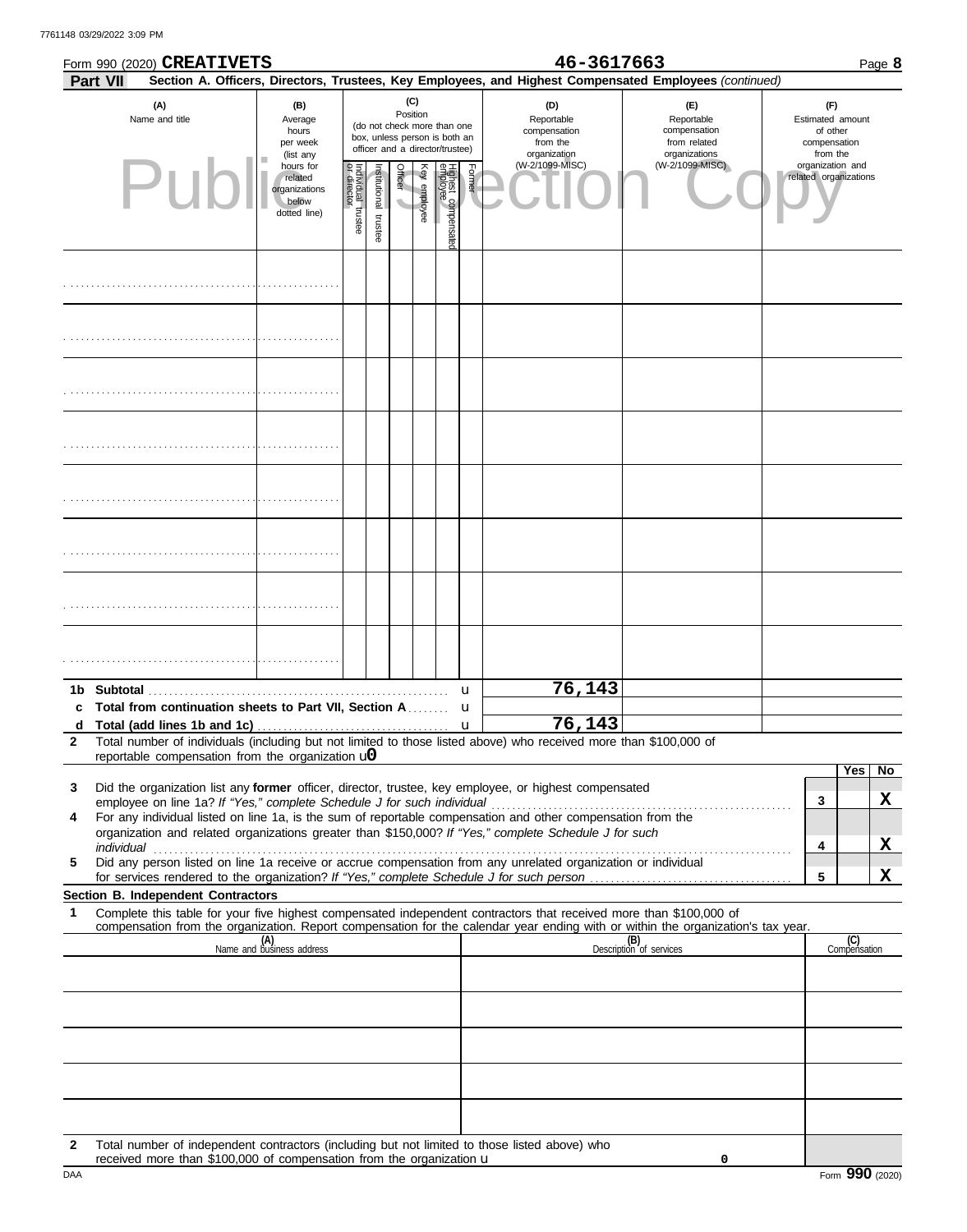|                                                                  |                  | Form 990 (2020) <b>CREATIVETS</b>                                                   |    |                             |                      |                                                                               |                      | 46-3617663               |                  | Page 9                             |
|------------------------------------------------------------------|------------------|-------------------------------------------------------------------------------------|----|-----------------------------|----------------------|-------------------------------------------------------------------------------|----------------------|--------------------------|------------------|------------------------------------|
|                                                                  | <b>Part VIII</b> |                                                                                     |    | <b>Statement of Revenue</b> |                      | Check if Schedule O contains a response or note to any line in this Part VIII |                      |                          |                  |                                    |
|                                                                  |                  |                                                                                     |    |                             |                      |                                                                               | (A)<br>Total revenue | (B)<br>Related or exempt | (C)<br>Unrelated | (D)<br>Revenue excluded            |
|                                                                  |                  |                                                                                     |    |                             |                      |                                                                               |                      | function revenue         | business revenue | from tax under<br>sections 512-514 |
|                                                                  |                  |                                                                                     |    |                             |                      |                                                                               |                      |                          |                  |                                    |
| <b>Contributions, Gifts, Grants</b><br>and Other Similar Amounts |                  | 1a Federated campaigns<br>b Membership dues                                         |    |                             | 1a<br>1 <sub>b</sub> |                                                                               |                      |                          |                  |                                    |
|                                                                  |                  | c Fundraising events                                                                |    |                             | 1c                   | 59,059                                                                        |                      |                          |                  |                                    |
|                                                                  |                  | d Related organizations                                                             |    |                             | 1 <sub>d</sub>       |                                                                               |                      |                          |                  |                                    |
|                                                                  |                  | e Government grants (contributions)                                                 |    |                             | 1e                   | 1,790                                                                         |                      |                          |                  |                                    |
|                                                                  |                  | f All other contributions, gifts, grants,<br>and similar amounts not included above |    |                             |                      |                                                                               |                      |                          |                  |                                    |
|                                                                  |                  |                                                                                     |    |                             | 1f                   | 623,726<br>5,000                                                              |                      |                          |                  |                                    |
|                                                                  |                  | <b>g</b> Noncash contributions included in lines 1a-1f $\Box$ <b>1g</b> $\$\$       |    |                             |                      |                                                                               | 684,575              |                          |                  |                                    |
|                                                                  |                  |                                                                                     |    |                             |                      | <b>Business Code</b>                                                          |                      |                          |                  |                                    |
|                                                                  | 2a               |                                                                                     |    |                             |                      |                                                                               |                      |                          |                  |                                    |
| Program Service                                                  | b                |                                                                                     |    |                             |                      |                                                                               |                      |                          |                  |                                    |
|                                                                  |                  |                                                                                     |    |                             |                      |                                                                               |                      |                          |                  |                                    |
|                                                                  |                  |                                                                                     |    |                             |                      |                                                                               |                      |                          |                  |                                    |
|                                                                  | е                |                                                                                     |    |                             |                      |                                                                               |                      |                          |                  |                                    |
|                                                                  |                  |                                                                                     |    |                             |                      | u                                                                             |                      |                          |                  |                                    |
|                                                                  | 3                | Investment income (including dividends, interest, and                               |    |                             |                      |                                                                               |                      |                          |                  |                                    |
|                                                                  |                  |                                                                                     |    |                             |                      | u                                                                             | 1,261                |                          |                  | 1,261                              |
|                                                                  | 4                | Income from investment of tax-exempt bond proceeds                                  |    |                             |                      | u                                                                             |                      |                          |                  |                                    |
|                                                                  | 5                |                                                                                     |    | (i) Real                    |                      | u<br>(ii) Personal                                                            |                      |                          |                  |                                    |
|                                                                  |                  | 6a Gross rents                                                                      | 6а |                             |                      |                                                                               |                      |                          |                  |                                    |
|                                                                  |                  | <b>b</b> Less: rental expenses                                                      | 6b |                             |                      |                                                                               |                      |                          |                  |                                    |
|                                                                  |                  | <b>c</b> Rental inc. or (loss)                                                      | 6с |                             |                      |                                                                               |                      |                          |                  |                                    |
|                                                                  |                  | <b>7a</b> Gross amount from                                                         |    |                             |                      | u                                                                             |                      |                          |                  |                                    |
|                                                                  |                  | sales of assets                                                                     |    | (i) Securities              |                      | (ii) Other                                                                    |                      |                          |                  |                                    |
|                                                                  |                  | other than inventory                                                                | 7a |                             |                      |                                                                               |                      |                          |                  |                                    |
| Revenue                                                          |                  | <b>b</b> Less: cost or other<br>basis and sales exps.                               | 7b |                             |                      |                                                                               |                      |                          |                  |                                    |
|                                                                  |                  | c Gain or (loss)                                                                    | 7c |                             |                      |                                                                               |                      |                          |                  |                                    |
|                                                                  |                  |                                                                                     |    |                             |                      | u                                                                             |                      |                          |                  |                                    |
| Other                                                            |                  | 8a Gross income from fundraising events                                             |    |                             |                      |                                                                               |                      |                          |                  |                                    |
|                                                                  |                  | (not including \$ 59,059)                                                           |    |                             |                      |                                                                               |                      |                          |                  |                                    |
|                                                                  |                  | of contributions reported on line 1c).                                              |    |                             |                      | 17,650                                                                        |                      |                          |                  |                                    |
|                                                                  |                  | See Part IV, line 18<br><b>b</b> Less: direct expenses <i>minimum</i>               |    |                             | 8а<br>8b             | 22,875                                                                        |                      |                          |                  |                                    |
|                                                                  |                  | c Net income or (loss) from fundraising events                                      |    |                             |                      | u                                                                             | $-5,225$             |                          |                  |                                    |
|                                                                  |                  | <b>9a</b> Gross income from gaming activities.                                      |    |                             |                      |                                                                               |                      |                          |                  |                                    |
|                                                                  |                  | See Part IV, line 19                                                                |    |                             | 9а                   |                                                                               |                      |                          |                  |                                    |
|                                                                  |                  | <b>b</b> Less: direct expenses                                                      |    |                             | 9 <sub>b</sub>       |                                                                               |                      |                          |                  |                                    |
|                                                                  |                  | c Net income or (loss) from gaming activities                                       |    |                             |                      | u                                                                             |                      |                          |                  |                                    |
|                                                                  |                  | 10a Gross sales of inventory, less<br>returns and allowances                        |    |                             | 10a                  | 92                                                                            |                      |                          |                  |                                    |
|                                                                  |                  | <b>b</b> Less: $cost$ of goods sold $\ldots$                                        |    |                             | 10b                  |                                                                               |                      |                          |                  |                                    |
|                                                                  |                  | c Net income or (loss) from sales of inventory                                      |    |                             |                      | u                                                                             | 92                   | 92                       |                  |                                    |
|                                                                  |                  |                                                                                     |    |                             |                      | <b>Business Code</b>                                                          |                      |                          |                  |                                    |
|                                                                  | 11a              |                                                                                     |    |                             |                      |                                                                               |                      |                          |                  |                                    |
| Miscellaneous<br>Revenue                                         | b                |                                                                                     |    |                             |                      |                                                                               |                      |                          |                  |                                    |
|                                                                  |                  |                                                                                     |    |                             |                      |                                                                               |                      |                          |                  |                                    |
|                                                                  |                  |                                                                                     |    |                             |                      |                                                                               |                      |                          |                  |                                    |
|                                                                  |                  |                                                                                     |    |                             |                      | $\mathbf{u}$                                                                  | 680,703              | 92                       | 0                | 1,261                              |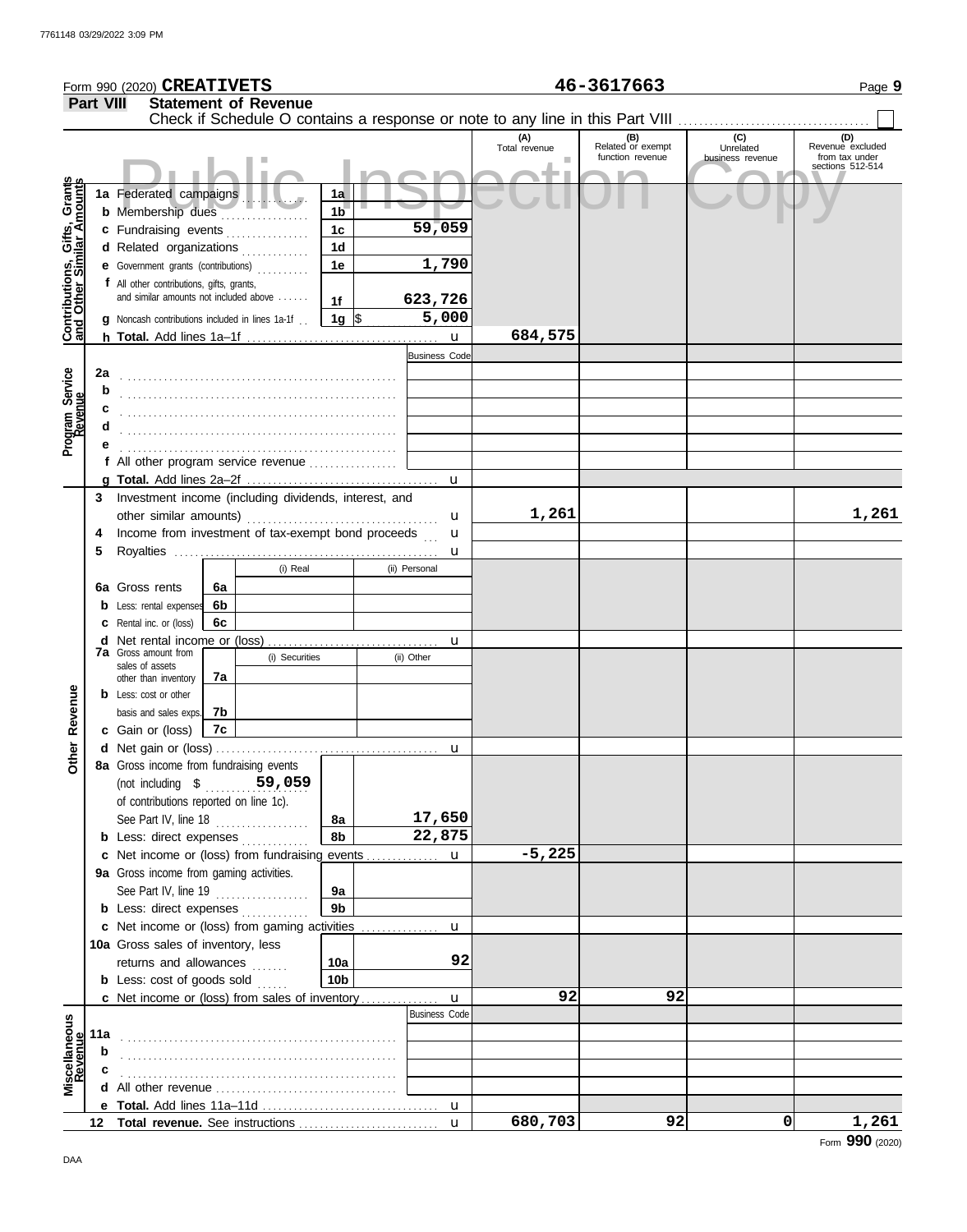#### Course amounts reported on lines 6b, Total expenses<br>
Program service Management and Copyright Service Expenses<br>
and other assistance to domestic organizations<br>
Sand other assistance to domestic organizations<br>
Sand other as **Part IX Statement of Functional Expenses** Form 990 (2020) Page **10** *Section 501(c)(3) and 501(c)(4) organizations must complete all columns. All other organizations must complete column (A). Do not include amounts reported on lines 6b, 7b, 8b, 9b, and 10b of Part VIII.* **1 2 3 4** Benefits paid to or for members **........**.. **5 6** Compensation not included above to disqualified **7** Other salaries and wages **. . . . . . . . . . . .** . . **8 9 10** Payroll taxes ............................... **11 a** Management .............................. **b** Legal **c** Accounting . . . . . . . . . . . . . . . . . . . . . . . . . . . . . . . . **d e** Professional fundraising services. See Part IV, line 17 **f g 12** Advertising and promotion ............... **13** Office expenses **.......................**... **14 15 16 17** Travel . . . . . . . . . . . . . . . . . . . . . . . . . . . . . . . . . . . . . . **18** Payments of travel or entertainment expenses **19 20** Interest . . . . . . . . . . . . . . . . . . . . . . . . . . . . . . . . . . . . **21 22** Depreciation, depletion, and amortization . **23** Insurance . . . . . . . . . . . . . . . . . . . . . . . . . . . . . . . . . . **24** Other expenses. Itemize expenses not covered **a** DEMOS AND CDS **41,842 41,842 b c d** . . . . . . . . . . . . . . . . . . . . . . . . . . . . . . . . . . . . . . . . . . . . . **e** All other expenses . . . . . . . . . . . . . . . . . . . . . . . . **25 Total functional expenses.** Add lines 1 through 24e . . . **26** Grants and other assistance to domestic organizations and domestic governments. See Part IV, line 21 . . . . . . . . Grants and other assistance to domestic individuals. See Part IV, line 22 Grants and other assistance to foreign organizations, foreign governments, and foreign individuals. See Part IV, lines 15 and 16 Compensation of current officers, directors, trustees, and key employees ............... persons (as defined under section 4958(f)(1)) and persons described in section 4958(c)(3)(B) . . . . . Pension plan accruals and contributions (include section 401(k) and 403(b) employer contributions) Other employee benefits .................. Fees for services (nonemployees): . . . . . . . . . . . . . . . . . . . . . . . . . . . . . . . . . . . . . . Lobbying . . . . . . . . . . . . . . . . . . . . . . . . . . . . . . . . . . . Investment management fees Other. (If line 11g amount exceeds 10% of line 25, column Information technology ..................... Royalties . . . . . . . . . . . . . . . . . . . . . . . . . . . . . . . . . . Occupancy . . . . . . . . . . . . . . . . . . . . . . . . . . . . . . . . for any federal, state, or local public officials Conferences, conventions, and meetings Payments to affiliates ....................... above (List miscellaneous expenses on line 24e. If line 24e amount exceeds 10% of line 25, column (A) amount, list line 24e expenses on Schedule O.) organization reported in column (B) joint costs from a combined educational campaign and **(A) (B) (C) (D)** Total expenses Program service Management and expenses (B)<br>
Program service Management and<br>
expenses general expenses Fundraising expenses . . . . . . . . . . . . . . . . . . . . . . . . . . . . . . . . . . . . . . . . . . . . . **MISCELLANEOUS 26,767 17,806 2,438 6,523** . . . . . . . . . . . . . . . . . . . . . . . . . . . . . . . . . . . . . . . . . . . . . **HOUSING 8,404 7,784 620** Check if Schedule O contains a response or note to any line in this Part IX **Joint costs.** Complete this line only if the (A) amount, list line 11g expenses on Schedule O.) . . . . . . **CREATIVETS 46-3617663 87,133 75,032 929 11,172 212,396 152,814 20,280 39,302 21,383 12,617 8,766 6,655 6,655 44,810 23,681 17,048 4,081 3,642 30 3,612 42,572 30,500 5,872 6,200 7,273 4,700 2,573 87,516 73,593 13,923 31,010 28,949 2,061 8,000 8,000 9,095 9,095 4,075 4,075 642,573 477,318 91,684 73,571**

fundraising solicitation. Check here  $\mathbf{u}$  | if

following SOP 98-2 (ASC 958-720)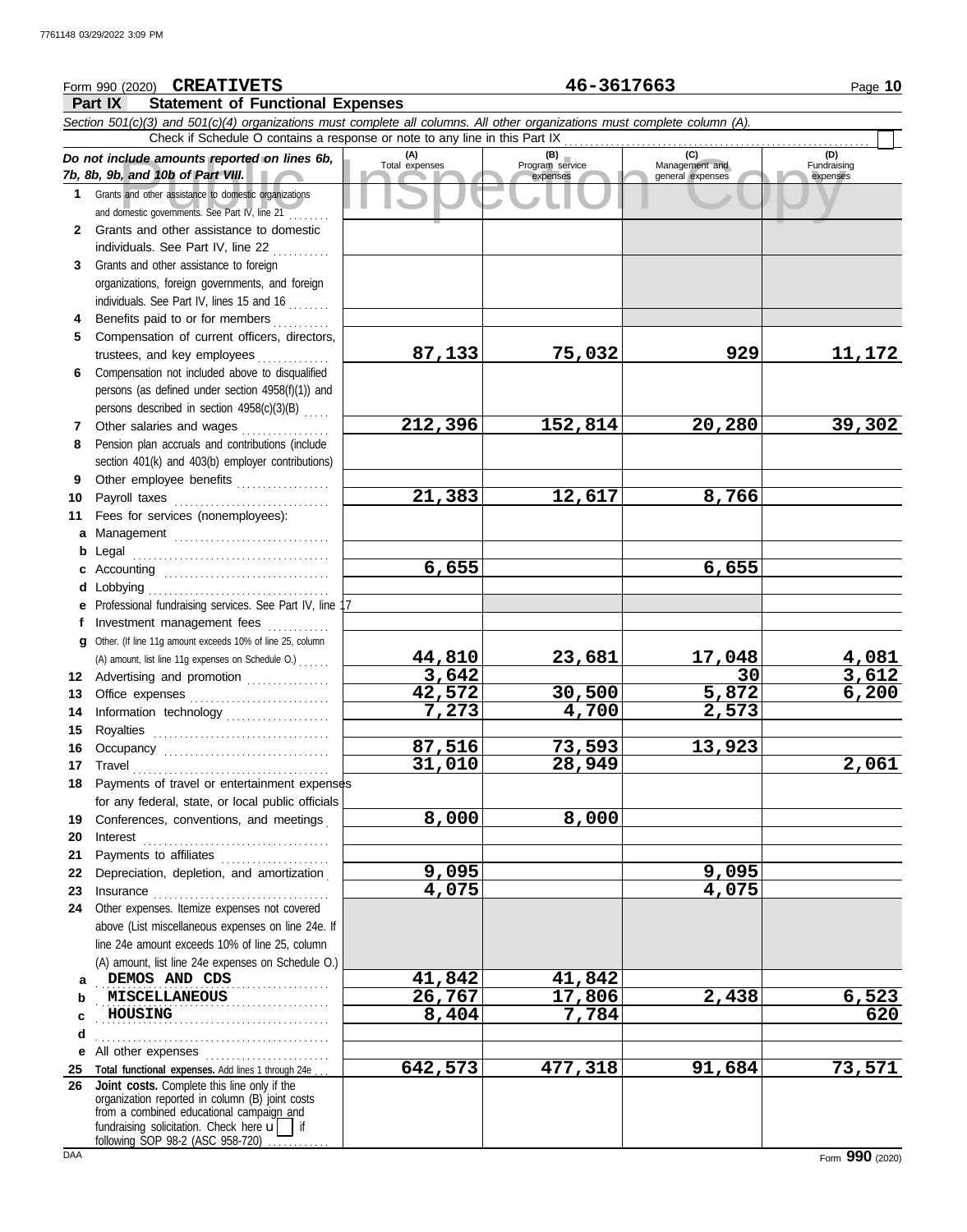#### **CREATIVETS 46-3617663** Form 990 (2020) Page **11 Part X Balance Sheet** Check if Schedule O contains a response or note to any line in this Part X **(A) (B)** Beginning of year Fund of year Example of the comming of year<br>Savings and temporary cash investments<br>Pledges and grants receivable, net that the comming of the copy of the copy of the copy of the copy of the copy<br>Alternative Copy of the Copy of the Copy Cash—non-interest-bearing **47,500 257,566 1 1 2 215,161 95,340 2** Savings and temporary cash investments . . . . . . . . . . . . . . . . . . . . . . . . . . . . . . . . . . . . . . . . . . . . **25,000 45,000 3 3** Pledges and grants receivable, net . . . . . . . . . . . . . . . . . . . . . . . . . . . . . . . . . . . . . . . . . . . . . . . . . . . **4 4** Accounts receivable, net **5** Loans and other receivables from any current or former officer, director, trustee, key employee, creator or founder, substantial contributor, or 35% controlled entity or family member of any of these persons **5 6** Loans and other receivables from other disqualified persons (as defined **6** under section 4958(f)(1)), and persons described in section 4958(c)(3)(B) .......... **Assets 7 7** Notes and loans receivable, net . . . . . . . . . . . . . . . . . . . . . . . . . . . . . . . . . . . . . . . . . . . . . . . . . . . . . . Inventories for sale or use . . . . . . . . . . . . . . . . . . . . . . . . . . . . . . . . . . . . . . . . . . . . . . . . . . . . . . . . . . . . **8 8 12,793 11,216 9 9** Prepaid expenses and deferred charges . . . . . . . . . . . . . . . . . . . . . . . . . . . . . . . . . . . . . . . . . . . . . **10a** Land, buildings, and equipment: cost or other basis. Complete Part VI of Schedule D .............. **10a 43,422**  $|10b|$ **14,059 23,543 29,363 10c b** Less: accumulated depreciation ..................... **11** Investments—publicly traded securities . . . . . . . . . . . . . . . . . . . . . . . . . . . . . . . . . . . . . . . . . . . . . . **11 12 12** Investments—other securities. See Part IV, line 11 . . . . . . . . . . . . . . . . . . . . . . . . . . . . . . . . . . Investments—program-related. See Part IV, line 11 . . . . . . . . . . . . . . . . . . . . . . . . . . . . . . . . . **13 13 14 14** Intangible assets . . . . . . . . . . . . . . . . . . . . . . . . . . . . . . . . . . . . . . . . . . . . . . . . . . . . . . . . . . . . . . . . . . . . . . Other assets. See Part IV, line 11 . . . . . . . . . . . . . . . . . . . . . . . . . . . . . . . . . . . . . . . . . . . . . . . . . . . . **15 15 323,997 438,485 16 Total assets.** Add lines 1 through 15 (must equal line 33) . . . . . . . . . . . . . . . . . . . . . . . . . . . **16** Accounts payable and accrued expenses . . . . . . . . . . . . . . . . . . . . . . . . . . . . . . . . . . . . . . . . . . . . **17 17 38,864 117,012** Grants payable . . . . . . . . . . . . . . . . . . . . . . . . . . . . . . . . . . . . . . . . . . . . . . . . . . . . . . . . . . . . . . . . . . . . . . . . **18 18** Deferred revenue . . . . . . . . . . . . . . . . . . . . . . . . . . . . . . . . . . . . . . . . . . . . . . . . . . . . . . . . . . . . . . . . . . . . . **19 19** Tax-exempt bond liabilities . . . . . . . . . . . . . . . . . . . . . . . . . . . . . . . . . . . . . . . . . . . . . . . . . . . . . . . . . . . . **20 20** Escrow or custodial account liability. Complete Part IV of Schedule D . . . . . . . . . . . . . . . **21 21 22** Loans and other payables to any current or former officer, director, **Liabilities** trustee, key employee, creator or founder, substantial contributor, or 35% controlled entity or family member of any of these persons . . . . . . . . . . . . . . . . . . . . . . . . . . **22** Secured mortgages and notes payable to unrelated third parties . . . . . . . . . . . . . . . . . . . . **23 23** Unsecured notes and loans payable to unrelated third parties . . . . . . . . . . . . . . . . . . . . . . . **24 24 25** Other liabilities (including federal income tax, payables to related third parties, and other liabilities not included on lines 17-24). Complete Part X **1,790** of Schedule D . . . . . . . . . . . . . . . . . . . . . . . . . . . . . . . . . . . . . . . . . . . . . . . . . . . . . . . . . . . . . . . . . . . . . . . . . **25 40,654 117,012 26 26** Total liabilities. Add lines 17 through 25 .............. Organizations that follow FASB ASC 958, check here  $\boxed{\text{X}}$ Net Assets or Fund Balances **Net Assets or Fund Balances and complete lines 27, 28, 32, and 33.** Net assets without donor restrictions **217,103 210,836 27 27** Net assets with donor restrictions . . . . . . . . . . . . . . . . . . . . . . . . . . . . . . . . . . . . . . . . . . . . . . . . . . . . . **66,240 110,637 28 28 Organizations that do not follow FASB ASC 958, check here** u **and complete lines 29 through 33.** Capital stock or trust principal, or current funds . . . . . . . . . . . . . . . . . . . . . . . . . . . . . . . . . . . . . . **29 29** Paid-in or capital surplus, or land, building, or equipment fund . . . . . . . . . . . . . . . . . . . . . . **30 30** Retained earnings, endowment, accumulated income, or other funds . . . . . . . . . . . . . . . . . . **31 31 283,343 321,473** Total net assets or fund balances . . . . . . . . . . . . . . . . . . . . . . . . . . . . . . . . . . . . . . . . . . . . . . . . . . . . . **32 32 323,997 438,485 33** Total liabilities and net assets/fund balances ................................ **33**

Form **990** (2020)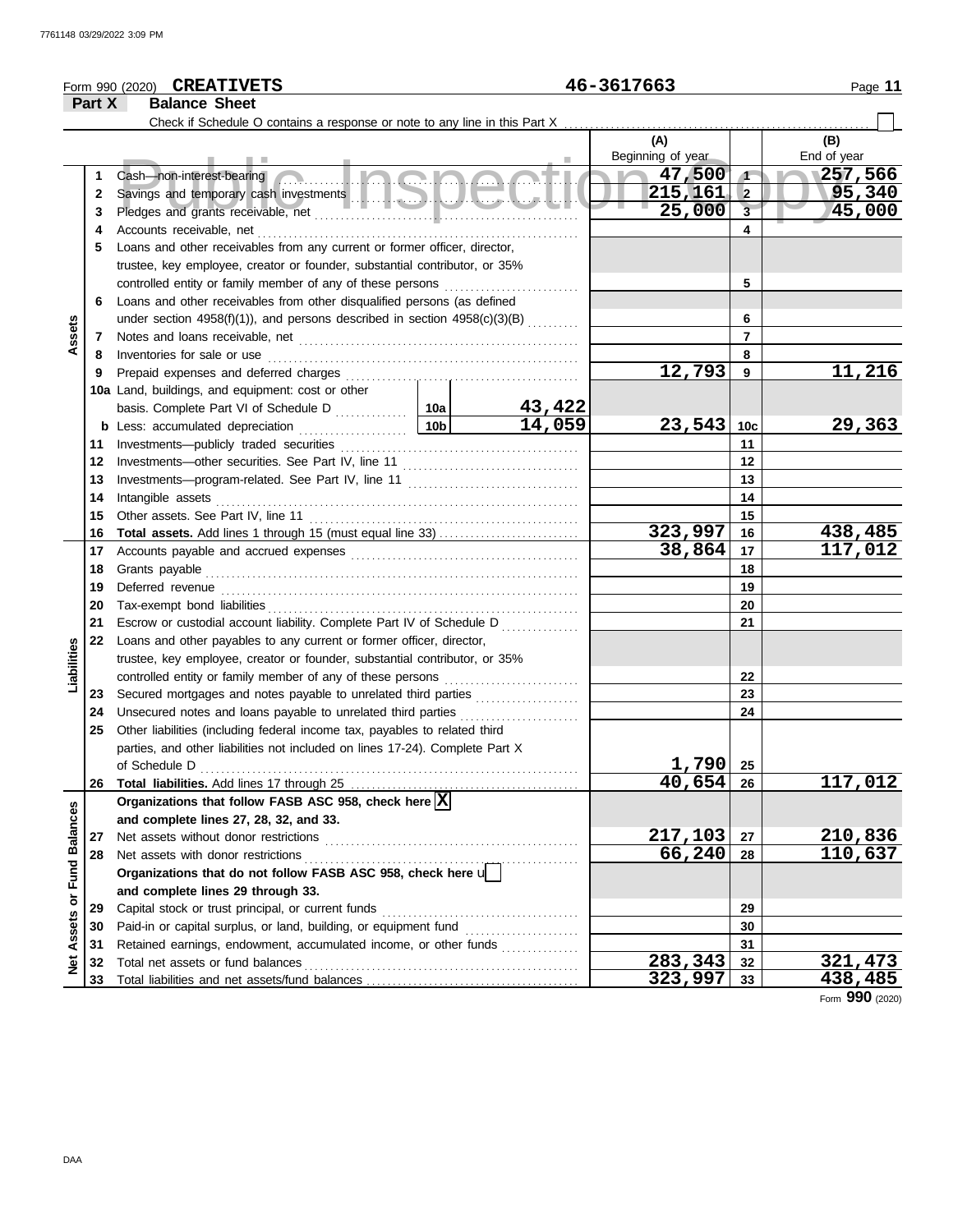|    | 46-3617663<br>Form 990 (2020) CREATIVETS                                                                                                                                                                                       |                |               |                |         | Page 12   |
|----|--------------------------------------------------------------------------------------------------------------------------------------------------------------------------------------------------------------------------------|----------------|---------------|----------------|---------|-----------|
|    | Part XI<br><b>Reconciliation of Net Assets</b>                                                                                                                                                                                 |                |               |                |         |           |
|    |                                                                                                                                                                                                                                |                |               |                |         |           |
| 1  |                                                                                                                                                                                                                                |                |               |                |         | 680,703   |
| 2  |                                                                                                                                                                                                                                | $\overline{2}$ |               |                | 642,573 |           |
| 3  | Revenue less expenses. Subtract line 2 from line 1                                                                                                                                                                             | $3 -$          | $\mathcal{R}$ |                |         | 38,130    |
| 4  | Net assets or fund balances at beginning of year (must equal Part X, line 32, column (A))                                                                                                                                      | 4              |               |                |         | 283,343   |
| 5  | Net unrealized gains (losses) on investments [1999] with a series and the series of the series of the series of the series of the series of the series of the series of the series of the series of the series of the series o | $\overline{5}$ |               |                |         |           |
| 6  |                                                                                                                                                                                                                                | 6              |               |                |         |           |
| 7  | Investment expenses                                                                                                                                                                                                            | $\overline{7}$ |               |                |         |           |
| 8  | Prior period adjustments                                                                                                                                                                                                       | 8              |               |                |         |           |
| 9  | Other changes in net assets or fund balances (explain on Schedule O)                                                                                                                                                           | 9              |               |                |         |           |
| 10 | Net assets or fund balances at end of year. Combine lines 3 through 9 (must equal Part X, line                                                                                                                                 |                |               |                |         |           |
|    | $32$ , column $(B)$ )                                                                                                                                                                                                          | 10             |               |                | 321,473 |           |
|    | <b>Financial Statements and Reporting</b><br><b>Part XII</b>                                                                                                                                                                   |                |               |                |         |           |
|    |                                                                                                                                                                                                                                |                |               |                |         |           |
|    |                                                                                                                                                                                                                                |                |               |                | Yes     | <b>No</b> |
| 1  | $ \mathbf{X} $ Accrual<br>Accounting method used to prepare the Form 990:     Cash<br>Other                                                                                                                                    |                |               |                |         |           |
|    | If the organization changed its method of accounting from a prior year or checked "Other," explain in                                                                                                                          |                |               |                |         |           |
|    | Schedule O.                                                                                                                                                                                                                    |                |               |                |         |           |
|    | 2a Were the organization's financial statements compiled or reviewed by an independent accountant?                                                                                                                             |                |               | 2a             |         | X         |
|    | If "Yes," check a box below to indicate whether the financial statements for the year were compiled or                                                                                                                         |                |               |                |         |           |
|    | reviewed on a separate basis, consolidated basis, or both:                                                                                                                                                                     |                |               |                |         |           |
|    | Separate basis<br>Consolidated basis<br>Both consolidated and separate basis<br>$\mathbf{1}$                                                                                                                                   |                |               |                |         |           |
|    | <b>b</b> Were the organization's financial statements audited by an independent accountant?                                                                                                                                    |                |               | 2 <sub>b</sub> | x       |           |
|    | If "Yes," check a box below to indicate whether the financial statements for the year were audited on a<br>separate basis, consolidated basis, or both:                                                                        |                |               |                |         |           |
|    | $ \mathbf{X} $ Separate basis<br>Consolidated basis<br>Both consolidated and separate basis                                                                                                                                    |                |               |                |         |           |
|    | c If "Yes" to line 2a or 2b, does the organization have a committee that assumes responsibility for oversight of                                                                                                               |                |               |                |         |           |
|    | the audit, review, or compilation of its financial statements and selection of an independent accountant?                                                                                                                      |                |               | 2с             | X       |           |
|    | If the organization changed either its oversight process or selection process during the tax year, explain on                                                                                                                  |                |               |                |         |           |
|    | Schedule O.                                                                                                                                                                                                                    |                |               |                |         |           |
|    | 3a As a result of a federal award, was the organization required to undergo an audit or audits as set forth in the                                                                                                             |                |               |                |         |           |
|    | Single Audit Act and OMB Circular A-133?                                                                                                                                                                                       |                |               | 3a             |         | х         |
|    | b If "Yes," did the organization undergo the required audit or audits? If the organization did not undergo the                                                                                                                 |                |               |                |         |           |
|    | required audit or audits, explain why on Schedule O and describe any steps taken to undergo such audits                                                                                                                        |                |               | 3 <sub>b</sub> |         |           |
|    |                                                                                                                                                                                                                                |                |               |                | nnn.    |           |

Form **990** (2020)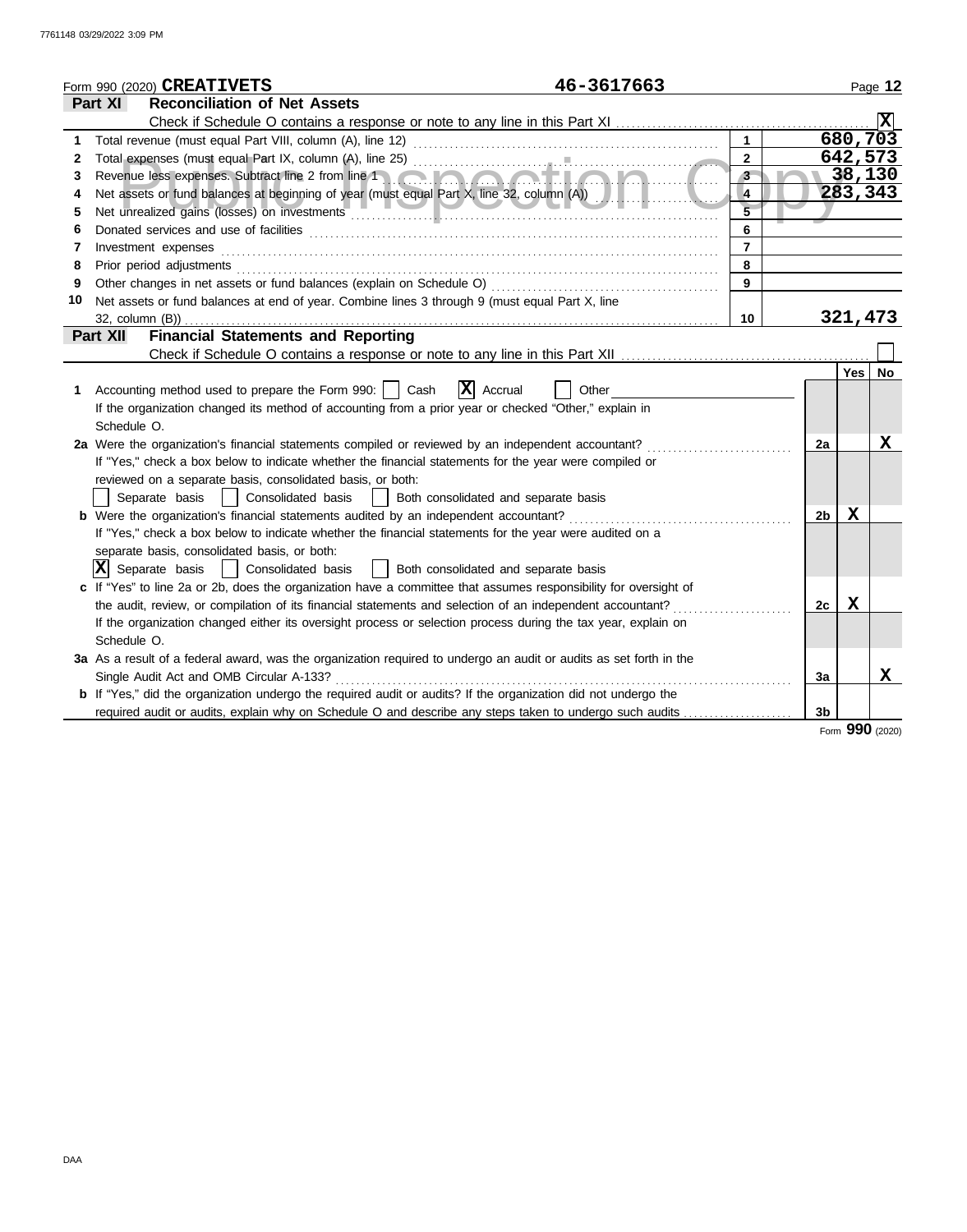|        |        | <b>SCHEDULE A</b>          |                                                                                                   | <b>Public Charity Status and Public Support</b>                                                                                                                                                                                                                 |                                                                                                                                            |                                       |                               | OMB No. 1545-0047                    |  |  |  |  |  |  |  |
|--------|--------|----------------------------|---------------------------------------------------------------------------------------------------|-----------------------------------------------------------------------------------------------------------------------------------------------------------------------------------------------------------------------------------------------------------------|--------------------------------------------------------------------------------------------------------------------------------------------|---------------------------------------|-------------------------------|--------------------------------------|--|--|--|--|--|--|--|
|        |        | (Form 990 or 990-EZ)       |                                                                                                   | Complete if the organization is a section 501(c)(3) organization or a section $4947(a)(1)$ nonexempt charitable trust.                                                                                                                                          |                                                                                                                                            |                                       |                               | <b>2020</b>                          |  |  |  |  |  |  |  |
|        |        | Department of the Treasury |                                                                                                   | La Attach to Form 990 or Form 990-EZ.                                                                                                                                                                                                                           |                                                                                                                                            |                                       |                               | Open to Public                       |  |  |  |  |  |  |  |
|        |        | Internal Revenue Service   |                                                                                                   | <b>u</b> Go to <i>www.irs.gov/Form990</i> for instructions and the latest information.                                                                                                                                                                          |                                                                                                                                            |                                       |                               | Inspection                           |  |  |  |  |  |  |  |
|        |        | Name of the organization   | <b>CREATIVETS</b>                                                                                 |                                                                                                                                                                                                                                                                 |                                                                                                                                            |                                       | 46-3617663                    | Employer identification number       |  |  |  |  |  |  |  |
|        | Part I |                            |                                                                                                   | Reason for Public Charity Status. (All organizations must complete this part.) See instructions.                                                                                                                                                                |                                                                                                                                            |                                       |                               |                                      |  |  |  |  |  |  |  |
|        |        |                            |                                                                                                   | The organization is not a private foundation because it is: (For lines 1 through 12, check only one box.)                                                                                                                                                       |                                                                                                                                            |                                       |                               |                                      |  |  |  |  |  |  |  |
| 1      |        |                            |                                                                                                   | A church, convention of churches, or association of churches described in section 170(b)(1)(A)(i).<br>A school described in section 170(b)(1)(A)(ii). (Attach Schedule E (Form 990 or 990-EZ).)                                                                 |                                                                                                                                            |                                       |                               |                                      |  |  |  |  |  |  |  |
| 2      |        |                            |                                                                                                   |                                                                                                                                                                                                                                                                 |                                                                                                                                            |                                       |                               |                                      |  |  |  |  |  |  |  |
| 3<br>4 |        |                            | A hospital or a cooperative hospital service organization described in section 170(b)(1)(A)(iii). |                                                                                                                                                                                                                                                                 | A medical research organization operated in conjunction with a hospital described in section 170(b)(1)(A)(iii). Enter the hospital's name, |                                       |                               |                                      |  |  |  |  |  |  |  |
|        |        | city, and state:           |                                                                                                   |                                                                                                                                                                                                                                                                 |                                                                                                                                            |                                       |                               |                                      |  |  |  |  |  |  |  |
| 5      |        |                            |                                                                                                   | An organization operated for the benefit of a college or university owned or operated by a governmental unit described in                                                                                                                                       |                                                                                                                                            |                                       |                               |                                      |  |  |  |  |  |  |  |
|        |        |                            | section 170(b)(1)(A)(iv). (Complete Part II.)                                                     |                                                                                                                                                                                                                                                                 |                                                                                                                                            |                                       |                               |                                      |  |  |  |  |  |  |  |
| 6<br>7 | X      |                            |                                                                                                   | A federal, state, or local government or governmental unit described in section 170(b)(1)(A)(v).<br>An organization that normally receives a substantial part of its support from a governmental unit or from the general public                                |                                                                                                                                            |                                       |                               |                                      |  |  |  |  |  |  |  |
|        |        |                            | described in section 170(b)(1)(A)(vi). (Complete Part II.)                                        |                                                                                                                                                                                                                                                                 |                                                                                                                                            |                                       |                               |                                      |  |  |  |  |  |  |  |
| 8      |        |                            |                                                                                                   | A community trust described in section 170(b)(1)(A)(vi). (Complete Part II.)                                                                                                                                                                                    |                                                                                                                                            |                                       |                               |                                      |  |  |  |  |  |  |  |
| 9      |        | university:                |                                                                                                   | An agricultural research organization described in section 170(b)(1)(A)(ix) operated in conjunction with a land-grant college<br>or university or a non-land-grant college of agriculture (see instructions). Enter the name, city, and state of the college or |                                                                                                                                            |                                       |                               |                                      |  |  |  |  |  |  |  |
| 10     |        |                            |                                                                                                   | An organization that normally receives: (1) more than 33 1/3% of its support from contributions, membership fees, and gross                                                                                                                                     |                                                                                                                                            |                                       |                               |                                      |  |  |  |  |  |  |  |
|        |        |                            |                                                                                                   | receipts from activities related to its exempt functions, subject to certain exceptions; and (2) no more than 331/3% of its<br>support from gross investment income and unrelated business taxable income (less section 511 tax) from businesses                |                                                                                                                                            |                                       |                               |                                      |  |  |  |  |  |  |  |
|        |        |                            |                                                                                                   | acquired by the organization after June 30, 1975. See section 509(a)(2). (Complete Part III.)                                                                                                                                                                   |                                                                                                                                            |                                       |                               |                                      |  |  |  |  |  |  |  |
| 11     |        |                            |                                                                                                   | An organization organized and operated exclusively to test for public safety. See section 509(a)(4).                                                                                                                                                            |                                                                                                                                            |                                       |                               |                                      |  |  |  |  |  |  |  |
| 12     |        |                            |                                                                                                   | An organization organized and operated exclusively for the benefit of, to perform the functions of, or to carry out the purposes<br>of one or more publicly supported organizations described in section 509(a)(1) or section 509(a)(2). See section 509(a)(3). |                                                                                                                                            |                                       |                               |                                      |  |  |  |  |  |  |  |
|        |        |                            |                                                                                                   | Check the box in lines 12a through 12d that describes the type of supporting organization and complete lines 12e, 12f, and 12g.                                                                                                                                 |                                                                                                                                            |                                       |                               |                                      |  |  |  |  |  |  |  |
|        | а      |                            |                                                                                                   | Type I. A supporting organization operated, supervised, or controlled by its supported organization(s), typically by giving                                                                                                                                     |                                                                                                                                            |                                       |                               |                                      |  |  |  |  |  |  |  |
|        |        |                            |                                                                                                   | the supported organization(s) the power to regularly appoint or elect a majority of the directors or trustees of the<br>supporting organization. You must complete Part IV, Sections A and B.                                                                   |                                                                                                                                            |                                       |                               |                                      |  |  |  |  |  |  |  |
|        | b      |                            |                                                                                                   | Type II. A supporting organization supervised or controlled in connection with its supported organization(s), by having                                                                                                                                         |                                                                                                                                            |                                       |                               |                                      |  |  |  |  |  |  |  |
|        |        |                            |                                                                                                   | control or management of the supporting organization vested in the same persons that control or manage the supported                                                                                                                                            |                                                                                                                                            |                                       |                               |                                      |  |  |  |  |  |  |  |
|        | c      |                            |                                                                                                   | organization(s). You must complete Part IV, Sections A and C.<br>Type III functionally integrated. A supporting organization operated in connection with, and functionally integrated with,                                                                     |                                                                                                                                            |                                       |                               |                                      |  |  |  |  |  |  |  |
|        |        |                            |                                                                                                   | its supported organization(s) (see instructions). You must complete Part IV, Sections A, D, and E.                                                                                                                                                              |                                                                                                                                            |                                       |                               |                                      |  |  |  |  |  |  |  |
|        | d      |                            |                                                                                                   | Type III non-functionally integrated. A supporting organization operated in connection with its supported organization(s)                                                                                                                                       |                                                                                                                                            |                                       |                               |                                      |  |  |  |  |  |  |  |
|        |        |                            |                                                                                                   | that is not functionally integrated. The organization generally must satisfy a distribution requirement and an attentiveness<br>requirement (see instructions). You must complete Part IV, Sections A and D, and Part V.                                        |                                                                                                                                            |                                       |                               |                                      |  |  |  |  |  |  |  |
|        | е      |                            |                                                                                                   | Check this box if the organization received a written determination from the IRS that it is a Type I, Type II, Type III                                                                                                                                         |                                                                                                                                            |                                       |                               |                                      |  |  |  |  |  |  |  |
|        | f      |                            | Enter the number of supported organizations                                                       | functionally integrated, or Type III non-functionally integrated supporting organization.                                                                                                                                                                       |                                                                                                                                            |                                       |                               |                                      |  |  |  |  |  |  |  |
|        | g      |                            |                                                                                                   | Provide the following information about the supported organization(s).                                                                                                                                                                                          |                                                                                                                                            |                                       |                               |                                      |  |  |  |  |  |  |  |
|        |        | (i) Name of supported      | $(ii)$ EIN                                                                                        | (iii) Type of organization                                                                                                                                                                                                                                      |                                                                                                                                            | (iv) Is the organization              | (v) Amount of monetary        | (vi) Amount of                       |  |  |  |  |  |  |  |
|        |        | organization               |                                                                                                   | (described on lines 1-10<br>above (see instructions))                                                                                                                                                                                                           |                                                                                                                                            | listed in your governing<br>document? | support (see<br>instructions) | other support (see<br>instructions)  |  |  |  |  |  |  |  |
|        |        |                            |                                                                                                   |                                                                                                                                                                                                                                                                 | Yes                                                                                                                                        | No                                    |                               |                                      |  |  |  |  |  |  |  |
| (A)    |        |                            |                                                                                                   |                                                                                                                                                                                                                                                                 |                                                                                                                                            |                                       |                               |                                      |  |  |  |  |  |  |  |
|        |        |                            |                                                                                                   |                                                                                                                                                                                                                                                                 |                                                                                                                                            |                                       |                               |                                      |  |  |  |  |  |  |  |
| (B)    |        |                            |                                                                                                   |                                                                                                                                                                                                                                                                 |                                                                                                                                            |                                       |                               |                                      |  |  |  |  |  |  |  |
| (C)    |        |                            |                                                                                                   |                                                                                                                                                                                                                                                                 |                                                                                                                                            |                                       |                               |                                      |  |  |  |  |  |  |  |
|        |        |                            |                                                                                                   |                                                                                                                                                                                                                                                                 |                                                                                                                                            |                                       |                               |                                      |  |  |  |  |  |  |  |
| (D)    |        |                            |                                                                                                   |                                                                                                                                                                                                                                                                 |                                                                                                                                            |                                       |                               |                                      |  |  |  |  |  |  |  |
| (E)    |        |                            |                                                                                                   |                                                                                                                                                                                                                                                                 |                                                                                                                                            |                                       |                               |                                      |  |  |  |  |  |  |  |
|        |        |                            |                                                                                                   |                                                                                                                                                                                                                                                                 |                                                                                                                                            |                                       |                               |                                      |  |  |  |  |  |  |  |
| Total  |        |                            |                                                                                                   | For Paperwork Reduction Act Notice, see the Instructions for Form 990 or 990-F7                                                                                                                                                                                 |                                                                                                                                            |                                       |                               | Schodule A (Form 990 or 990-F7) 2020 |  |  |  |  |  |  |  |

**For Paperwork Reduction Act Notice, see the Instructions for Form 990 or 990-EZ.**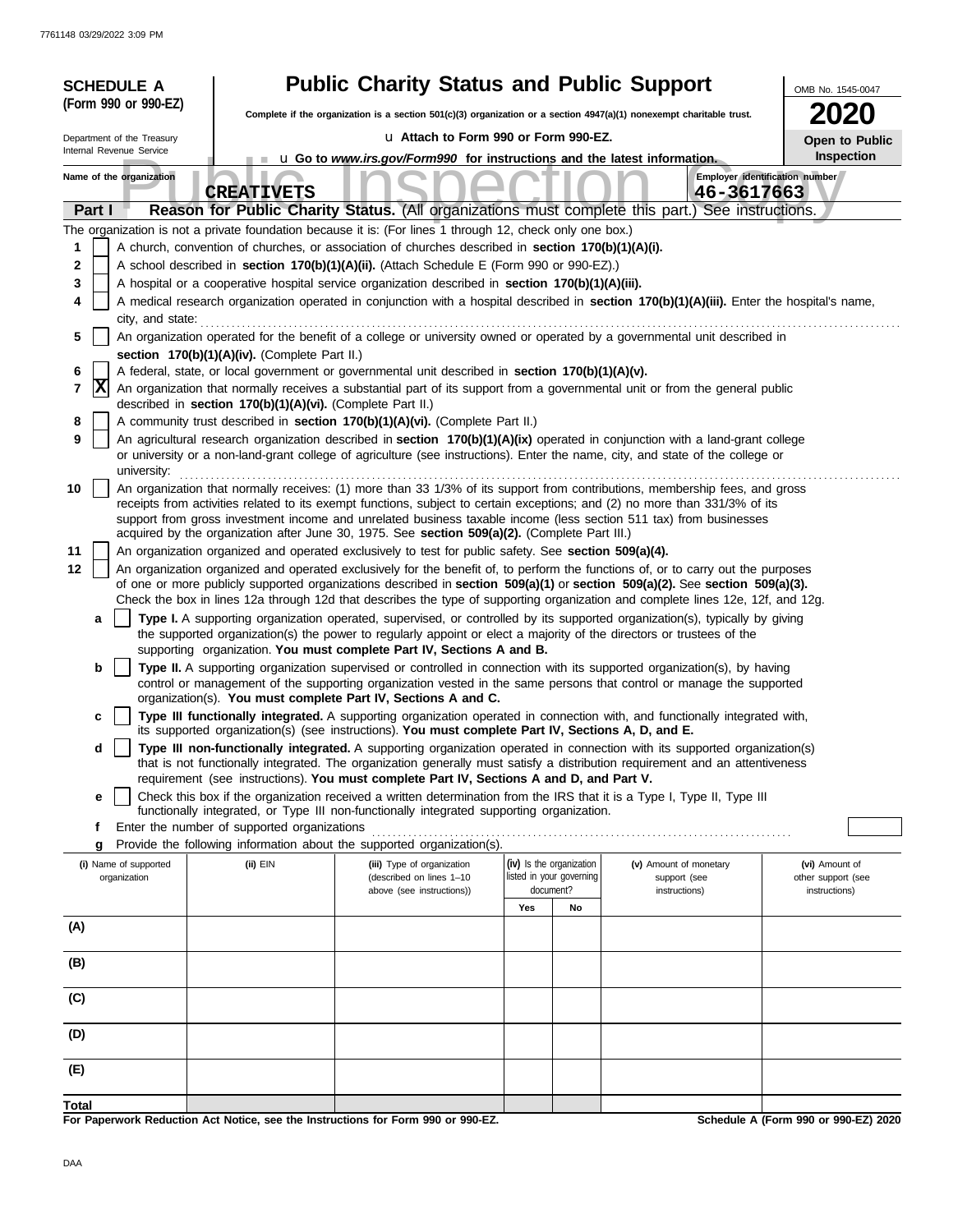|              | Schedule A (Form 990 or 990-EZ) 2020                                                                                              | <b>CREATIVETS</b>   |          |                       |            | 46-3617663                           | Page 2       |
|--------------|-----------------------------------------------------------------------------------------------------------------------------------|---------------------|----------|-----------------------|------------|--------------------------------------|--------------|
|              | Support Schedule for Organizations Described in Sections 170(b)(1)(A)(iv) and 170(b)(1)(A)(vi)<br>Part II                         |                     |          |                       |            |                                      |              |
|              | (Complete only if you checked the box on line 5, 7, or 8 of Part I or if the organization failed to qualify under                 |                     |          |                       |            |                                      |              |
|              | Part III. If the organization fails to qualify under the tests listed below, please complete Part III.)                           |                     |          |                       |            |                                      |              |
|              | Section A. Public Support                                                                                                         |                     |          |                       |            |                                      |              |
|              | Calendar year (or fiscal year beginning in) u                                                                                     | (a) 2016            | (b) 2017 | (c) 2018              | $(d)$ 2019 | (e) 2020                             | (f) Total    |
| 1            | Gifts, grants, contributions, and                                                                                                 |                     |          |                       |            |                                      |              |
|              | membership fees received. (Do not                                                                                                 |                     |          |                       |            |                                      |              |
|              | include any "unusual grants.")                                                                                                    | 120,556             | 307,153  | 399,067               | 618,459    | 684,575                              | 2,129,810    |
| $\mathbf{2}$ | Tax revenues levied for the                                                                                                       |                     |          |                       |            |                                      |              |
|              | organization's benefit and either paid<br>to or expended on its behalf                                                            |                     |          |                       |            |                                      |              |
|              |                                                                                                                                   |                     |          |                       |            |                                      |              |
| 3            | The value of services or facilities                                                                                               |                     |          |                       |            |                                      |              |
|              | furnished by a governmental unit to the<br>organization without charge                                                            |                     |          |                       |            |                                      |              |
| 4            | Total. Add lines 1 through 3                                                                                                      | 120,556             | 307,153  | 399,067               | 618,459    | 684,575                              | 2,129,810    |
| 5            | The portion of total contributions by                                                                                             |                     |          |                       |            |                                      |              |
|              | each person (other than a                                                                                                         |                     |          |                       |            |                                      |              |
|              | governmental unit or publicly<br>supported organization) included on                                                              |                     |          |                       |            |                                      |              |
|              | line 1 that exceeds 2% of the amount                                                                                              |                     |          |                       |            |                                      |              |
|              | shown on line 11, column (f)                                                                                                      |                     |          |                       |            |                                      | 494,534      |
| 6            | Public support. Subtract line 5 from line 4                                                                                       |                     |          |                       |            |                                      | 1,635,276    |
|              | <b>Section B. Total Support</b><br>Calendar year (or fiscal year beginning in) <b>u</b>                                           |                     | (b) 2017 |                       |            |                                      |              |
| 7            | Amounts from line 4                                                                                                               | (a) 2016<br>120,556 |          | $(c)$ 2018<br>399,067 | $(d)$ 2019 | (e) $2020$                           | (f) Total    |
| 8            | Gross income from interest, dividends,                                                                                            |                     | 307,153  |                       | 618,459    | 684,575                              | 2,129,810    |
|              | payments received on securities loans,                                                                                            |                     |          |                       |            |                                      |              |
|              | rents, royalties, and income from                                                                                                 |                     | 997      | 2,300                 | 2,822      | 1,261                                | 7,382        |
|              | similar sources $\ldots$ , $\ldots$ , $\ldots$ , $\ldots$ , $\ldots$                                                              |                     |          |                       |            |                                      |              |
| 9            | Net income from unrelated business<br>activities, whether or not the business                                                     |                     |          |                       |            |                                      |              |
|              | is regularly carried on                                                                                                           |                     |          |                       |            |                                      |              |
| 10           | Other income. Do not include gain or                                                                                              |                     |          |                       |            |                                      |              |
|              | loss from the sale of capital assets                                                                                              |                     |          |                       |            |                                      |              |
|              | (Explain in Part VI.)                                                                                                             |                     |          |                       |            |                                      |              |
| 11           | Total support. Add lines 7 through 10                                                                                             |                     |          |                       |            |                                      | 2,137,192    |
| 12           | Gross receipts from related activities, etc. (see instructions)                                                                   |                     |          |                       |            | 12                                   | 17,742       |
| 13           | First 5 years. If the Form 990 is for the organization's first, second, third, fourth, or fifth tax year as a section $501(c)(3)$ |                     |          |                       |            |                                      |              |
|              | organization, check this box and stop here<br>Section C. Computation of Public Support Percentage                                 |                     |          |                       |            |                                      |              |
| 14           | Public support percentage for 2020 (line 6, column (f) divided by line 11, column (f)) [[[[[[[[[[[[[[[[[[[[[[                     |                     |          |                       |            | 14                                   | 76.52%       |
| 15           | Public support percentage from 2019 Schedule A, Part II, line 14                                                                  |                     |          |                       |            | 15                                   | 99.03%       |
| 16a          | 33 1/3% support test-2020. If the organization did not check the box on line 13, and line 14 is 33 1/3% or more, check this       |                     |          |                       |            |                                      |              |
|              | box and stop here. The organization qualifies as a publicly supported organization                                                |                     |          |                       |            |                                      | $\mathbf{x}$ |
| b            | 33 1/3% support test-2019. If the organization did not check a box on line 13 or 16a, and line 15 is 33 1/3% or more, check       |                     |          |                       |            |                                      |              |
|              | this box and stop here. The organization qualifies as a publicly supported organization                                           |                     |          |                       |            |                                      |              |
|              | 17a 10%-facts-and-circumstances test-2020. If the organization did not check a box on line 13, 16a, or 16b, and line 14 is        |                     |          |                       |            |                                      |              |
|              | 10% or more, and if the organization meets the "facts-and-circumstances" test, check this box and stop here. Explain in           |                     |          |                       |            |                                      |              |
|              | Part VI how the organization meets the "facts-and-circumstances" test. The organization qualifies as a publicly supported         |                     |          |                       |            |                                      |              |
|              | organization                                                                                                                      |                     |          |                       |            |                                      |              |
| b            | 10%-facts-and-circumstances test-2019. If the organization did not check a box on line 13, 16a, 16b, or 17a, and line             |                     |          |                       |            |                                      |              |
|              | 15 is 10% or more, and if the organization meets the "facts-and-circumstances" test, check this box and stop here. Explain        |                     |          |                       |            |                                      |              |
|              | in Part VI how the organization meets the "facts-and-circumstances" test. The organization qualifies as a publicly supported      |                     |          |                       |            |                                      |              |
|              | organization                                                                                                                      |                     |          |                       |            |                                      |              |
| 18           | Private foundation. If the organization did not check a box on line 13, 16a, 16b, 17a, or 17b, check this box and see             |                     |          |                       |            |                                      |              |
|              | instructions                                                                                                                      |                     |          |                       |            |                                      |              |
|              |                                                                                                                                   |                     |          |                       |            | Schedule A (Form 990 or 990-EZ) 2020 |              |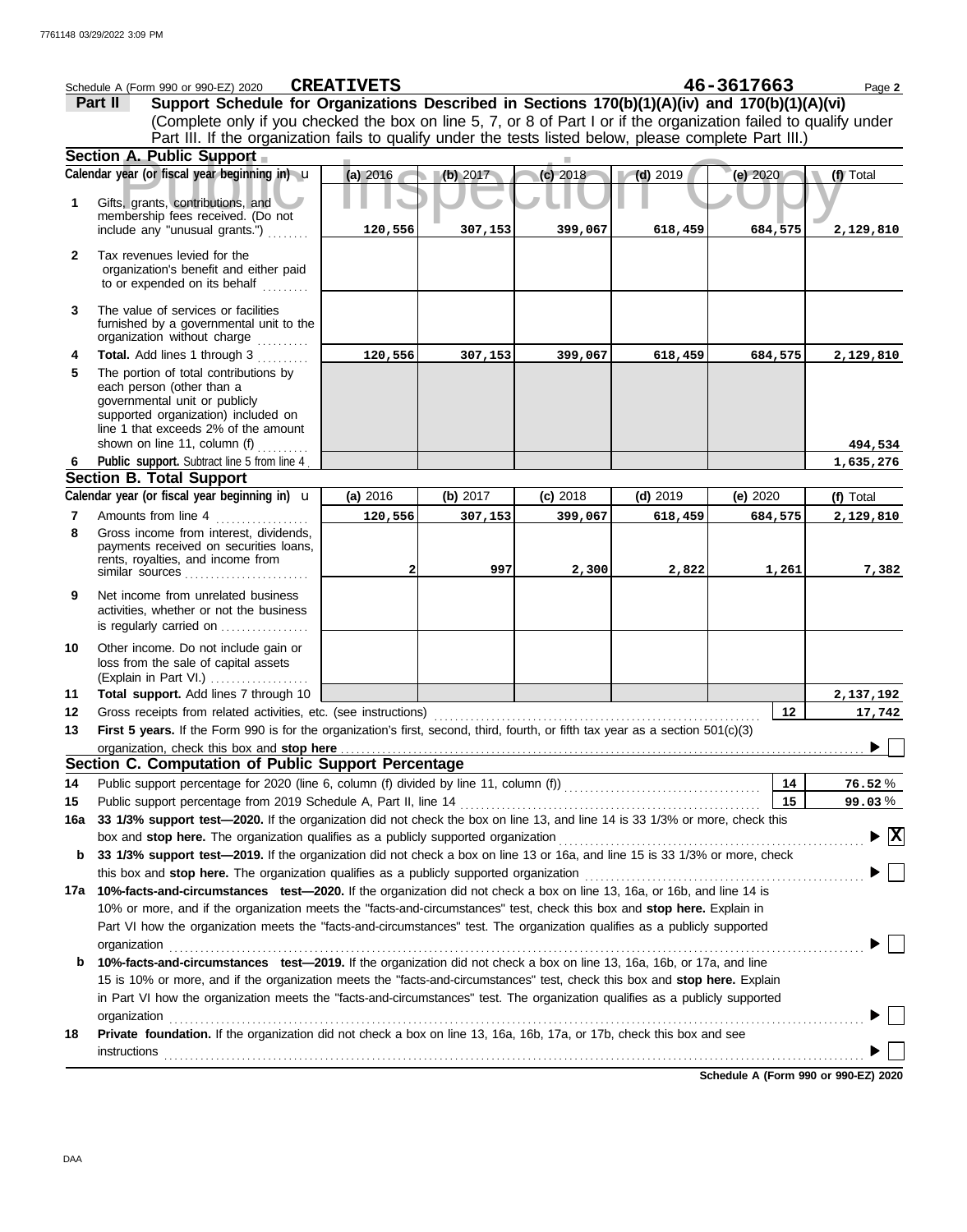| 46-3617663<br><b>CREATIVETS</b><br>Schedule A (Form 990 or 990-EZ) 2020<br>Page 3                                  |                                                                                                                                                                                   |          |          |            |            |            |           |
|--------------------------------------------------------------------------------------------------------------------|-----------------------------------------------------------------------------------------------------------------------------------------------------------------------------------|----------|----------|------------|------------|------------|-----------|
|                                                                                                                    | Support Schedule for Organizations Described in Section 509(a)(2)<br>Part III                                                                                                     |          |          |            |            |            |           |
| (Complete only if you checked the box on line 10 of Part I or if the organization failed to qualify under Part II. |                                                                                                                                                                                   |          |          |            |            |            |           |
|                                                                                                                    | If the organization fails to qualify under the tests listed below, please complete Part II.)                                                                                      |          |          |            |            |            |           |
|                                                                                                                    | Section A. Public Support                                                                                                                                                         |          |          |            |            |            |           |
|                                                                                                                    | Calendar year (or fiscal year beginning in) u                                                                                                                                     | (a) 2016 | (b) 2017 | $(c)$ 2018 | $(d)$ 2019 | (e) 2020   | (f) Total |
| 1                                                                                                                  | Gifts, grants, contributions, and membership fees<br>received. (Do not include any "unusual grants.")                                                                             |          |          |            |            |            |           |
| $\mathbf{2}$                                                                                                       | Gross receipts from admissions, merchandise<br>sold or services performed, or facilities<br>furnished in any activity that is related to the<br>organization's tax-exempt purpose |          |          |            |            |            |           |
| 3                                                                                                                  | Gross receipts from activities that are not an<br>unrelated trade or business under section 513                                                                                   |          |          |            |            |            |           |
| 4                                                                                                                  | Tax revenues levied for the<br>organization's benefit and either paid<br>to or expended on its behalf                                                                             |          |          |            |            |            |           |
| 5                                                                                                                  | The value of services or facilities<br>furnished by a governmental unit to the<br>organization without charge                                                                     |          |          |            |            |            |           |
| 6                                                                                                                  | Total. Add lines 1 through 5<br>.                                                                                                                                                 |          |          |            |            |            |           |
|                                                                                                                    | 7a Amounts included on lines 1, 2, and 3<br>received from disqualified persons                                                                                                    |          |          |            |            |            |           |
| b                                                                                                                  | Amounts included on lines 2 and 3<br>received from other than disqualified<br>persons that exceed the greater of \$5,000<br>or 1% of the amount on line 13 for the year           |          |          |            |            |            |           |
| c                                                                                                                  | Add lines 7a and 7b<br>.                                                                                                                                                          |          |          |            |            |            |           |
| 8                                                                                                                  | Public support. (Subtract line 7c from                                                                                                                                            |          |          |            |            |            |           |
|                                                                                                                    | <b>Section B. Total Support</b>                                                                                                                                                   |          |          |            |            |            |           |
|                                                                                                                    | Calendar year (or fiscal year beginning in) <b>u</b>                                                                                                                              | (a) 2016 | (b) 2017 | $(c)$ 2018 | $(d)$ 2019 | (e) $2020$ | (f) Total |
| 9                                                                                                                  | Amounts from line 6                                                                                                                                                               |          |          |            |            |            |           |
| 10a l                                                                                                              | Gross income from interest, dividends,<br>payments received on securities loans, rents,<br>royalties, and income from similar sources.                                            |          |          |            |            |            |           |
|                                                                                                                    | Unrelated business taxable income (less<br>section 511 taxes) from businesses<br>acquired after June 30, 1975                                                                     |          |          |            |            |            |           |
|                                                                                                                    | c Add lines 10a and 10b $\ldots$                                                                                                                                                  |          |          |            |            |            |           |
| 11                                                                                                                 | Net income from unrelated business<br>activities not included in line 10b, whether<br>or not the business is regularly carried on                                                 |          |          |            |            |            |           |
| 12                                                                                                                 | Other income. Do not include gain or<br>loss from the sale of capital assets<br>(Explain in Part VI.)                                                                             |          |          |            |            |            |           |
| 13                                                                                                                 | Total support. (Add lines 9, 10c, 11,<br>and 12.)                                                                                                                                 |          |          |            |            |            |           |
| 14                                                                                                                 | First 5 years. If the Form 990 is for the organization's first, second, third, fourth, or fifth tax year as a section 501(c)(3)<br>organization, check this box and stop here     |          |          |            |            |            |           |
|                                                                                                                    | Section C. Computation of Public Support Percentage                                                                                                                               |          |          |            |            |            |           |
| 15                                                                                                                 |                                                                                                                                                                                   |          |          |            |            | 15         | %         |
| 16                                                                                                                 |                                                                                                                                                                                   |          |          |            |            | 16         | %         |
|                                                                                                                    | Section D. Computation of Investment Income Percentage                                                                                                                            |          |          |            |            |            |           |
| 17                                                                                                                 |                                                                                                                                                                                   |          |          |            |            | 17         | %         |
|                                                                                                                    | 18 Investment income percentage from 2019 Schedule A, Part III, line 17                                                                                                           |          |          |            |            | 18         | %         |
|                                                                                                                    | 19a 33 1/3% support tests—2020. If the organization did not check the box on line 14, and line 15 is more than 33 1/3%, and line                                                  |          |          |            |            |            |           |
|                                                                                                                    | 17 is not more than 33 1/3%, check this box and stop here. The organization qualifies as a publicly supported organization                                                        |          |          |            |            |            |           |
| b                                                                                                                  | 33 1/3% support tests-2019. If the organization did not check a box on line 14 or line 19a, and line 16 is more than 33 1/3%, and                                                 |          |          |            |            |            |           |
|                                                                                                                    | line 18 is not more than 33 1/3%, check this box and stop here. The organization qualifies as a publicly supported organization                                                   |          |          |            |            |            |           |
| 20                                                                                                                 |                                                                                                                                                                                   |          |          |            |            |            |           |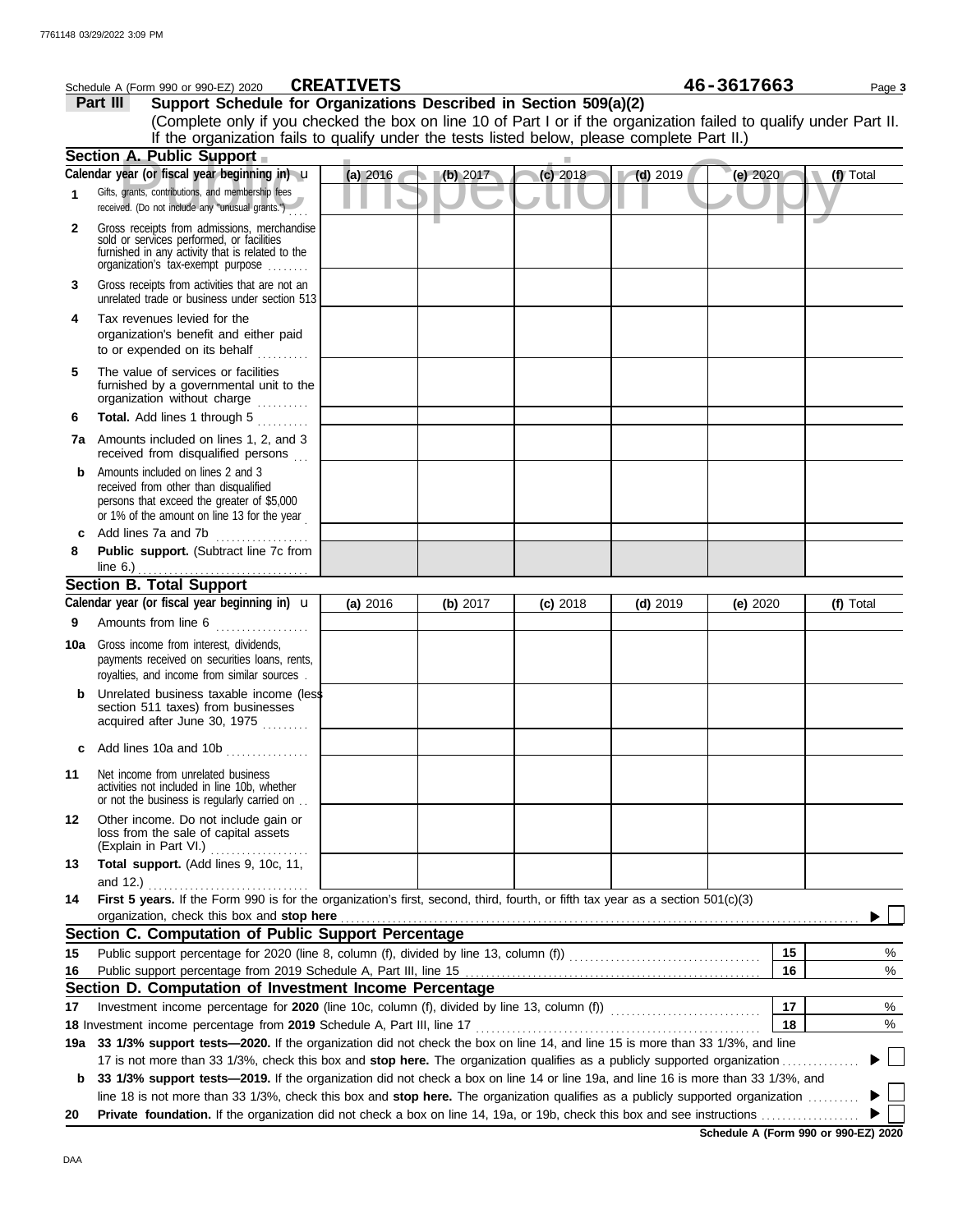|              | <b>CREATIVETS</b><br>Schedule A (Form 990 or 990-EZ) 2020                                                                                                                                                   | 46-3617663                           | Page 4 |
|--------------|-------------------------------------------------------------------------------------------------------------------------------------------------------------------------------------------------------------|--------------------------------------|--------|
|              | Part IV<br><b>Supporting Organizations</b>                                                                                                                                                                  |                                      |        |
|              | (Complete only if you checked a box in line 12 on Part I. If you checked box 12a, Part I, complete Sections A                                                                                               |                                      |        |
|              | and B. If you checked box 12b, Part I, complete Sections A and C. If you checked box 12c, Part I, complete                                                                                                  |                                      |        |
|              | Sections A, D, and E. If you checked box 12d, Part I, complete Sections A and D, and complete Part V.)                                                                                                      |                                      |        |
|              | Section A. All Supporting Organizations                                                                                                                                                                     |                                      |        |
|              |                                                                                                                                                                                                             | Yes                                  | No     |
| 1            | Are all of the organization's supported organizations listed by name in the organization's governing                                                                                                        |                                      |        |
|              | documents? If "No," describe in Part VI how the supported organizations are designated. If designated by                                                                                                    |                                      |        |
|              | class or purpose, describe the designation. If historic and continuing relationship, explain.                                                                                                               | 1                                    |        |
| $\mathbf{2}$ | Did the organization have any supported organization that does not have an IRS determination of status                                                                                                      |                                      |        |
|              | under section 509(a)(1) or (2)? If "Yes," explain in Part VI how the organization determined that the supported                                                                                             |                                      |        |
|              | organization was described in section 509(a)(1) or (2).                                                                                                                                                     | $\mathbf{2}$                         |        |
| За           | Did the organization have a supported organization described in section 501(c)(4), (5), or (6)? If "Yes," answer                                                                                            |                                      |        |
|              | lines 3b and 3c below.                                                                                                                                                                                      | За                                   |        |
| b            | Did the organization confirm that each supported organization qualified under section $501(c)(4)$ , (5), or (6) and                                                                                         |                                      |        |
|              | satisfied the public support tests under section 509(a)(2)? If "Yes," describe in Part VI when and how the                                                                                                  |                                      |        |
|              | organization made the determination.                                                                                                                                                                        | 3b                                   |        |
| c            | Did the organization ensure that all support to such organizations was used exclusively for section $170(c)(2)(B)$                                                                                          |                                      |        |
|              | purposes? If "Yes," explain in Part VI what controls the organization put in place to ensure such use.                                                                                                      | 3c                                   |        |
| 4a           | Was any supported organization not organized in the United States ("foreign supported organization")? If                                                                                                    |                                      |        |
|              | "Yes," and if you checked 12a or 12b in Part I, answer (b) and (c) below.                                                                                                                                   | 4a                                   |        |
| b            | Did the organization have ultimate control and discretion in deciding whether to make grants to the foreign                                                                                                 |                                      |        |
|              | supported organization? If "Yes," describe in Part VI how the organization had such control and discretion                                                                                                  |                                      |        |
|              | despite being controlled or supervised by or in connection with its supported organizations.                                                                                                                | 4b                                   |        |
| c            | Did the organization support any foreign supported organization that does not have an IRS determination                                                                                                     |                                      |        |
|              | under sections $501(c)(3)$ and $509(a)(1)$ or (2)? If "Yes," explain in Part VI what controls the organization used                                                                                         |                                      |        |
|              | to ensure that all support to the foreign supported organization was used exclusively for section $170(c)(2)(B)$                                                                                            |                                      |        |
|              | purposes.                                                                                                                                                                                                   | 4с                                   |        |
| 5a           | Did the organization add, substitute, or remove any supported organizations during the tax year? If "Yes,"                                                                                                  |                                      |        |
|              | answer lines 5b and 5c below (if applicable). Also, provide detail in Part VI, including (i) the names and EIN                                                                                              |                                      |        |
|              | numbers of the supported organizations added, substituted, or removed; (ii) the reasons for each such action;                                                                                               |                                      |        |
|              | (iii) the authority under the organization's organizing document authorizing such action; and (iv) how the action                                                                                           |                                      |        |
|              | was accomplished (such as by amendment to the organizing document).                                                                                                                                         | 5a                                   |        |
| b            | Type I or Type II only. Was any added or substituted supported organization part of a class already                                                                                                         |                                      |        |
|              | designated in the organization's organizing document?                                                                                                                                                       | 5b                                   |        |
| c            | Substitutions only. Was the substitution the result of an event beyond the organization's control?                                                                                                          | 5c                                   |        |
| 6            | Did the organization provide support (whether in the form of grants or the provision of services or facilities) to                                                                                          |                                      |        |
|              | anyone other than (i) its supported organizations, (ii) individuals that are part of the charitable class benefited                                                                                         |                                      |        |
|              | by one or more of its supported organizations, or (iii) other supporting organizations that also support or                                                                                                 |                                      |        |
|              | benefit one or more of the filing organization's supported organizations? If "Yes," provide detail in Part VI.                                                                                              | 6                                    |        |
| 7            | Did the organization provide a grant, loan, compensation, or other similar payment to a substantial contributor                                                                                             |                                      |        |
|              | (as defined in section $4958(c)(3)(C)$ ), a family member of a substantial contributor, or a 35% controlled entity                                                                                          |                                      |        |
|              | with regard to a substantial contributor? If "Yes," complete Part I of Schedule L (Form 990 or 990-EZ).                                                                                                     | 7                                    |        |
| 8            | Did the organization make a loan to a disqualified person (as defined in section 4958) not described in line 7?                                                                                             | 8                                    |        |
| 9a           | If "Yes," complete Part I of Schedule L (Form 990 or 990-EZ).                                                                                                                                               |                                      |        |
|              | Was the organization controlled directly or indirectly at any time during the tax year by one or more<br>disqualified persons, as defined in section 4946 (other than foundation managers and organizations |                                      |        |
|              | described in section 509(a)(1) or (2))? If "Yes," provide detail in Part VI.                                                                                                                                | 9а                                   |        |
| b            | Did one or more disqualified persons (as defined in line 9a) hold a controlling interest in any entity in which                                                                                             |                                      |        |
|              | the supporting organization had an interest? If "Yes," provide detail in Part VI.                                                                                                                           | 9b                                   |        |
| c            | Did a disqualified person (as defined in line 9a) have an ownership interest in, or derive any personal benefit                                                                                             |                                      |        |
|              | from, assets in which the supporting organization also had an interest? If "Yes," provide detail in Part VI.                                                                                                | 9c                                   |        |
| 10a          | Was the organization subject to the excess business holdings rules of section 4943 because of section                                                                                                       |                                      |        |
|              | 4943(f) (regarding certain Type II supporting organizations, and all Type III non-functionally integrated                                                                                                   |                                      |        |
|              | supporting organizations)? If "Yes," answer line 10b below.                                                                                                                                                 | 10a                                  |        |
| b            | Did the organization have any excess business holdings in the tax year? (Use Schedule C, Form 4720, to                                                                                                      |                                      |        |
|              | determine whether the organization had excess business holdings.)                                                                                                                                           | 10 <sub>b</sub>                      |        |
|              |                                                                                                                                                                                                             | Schedule A (Form 990 or 990-EZ) 2020 |        |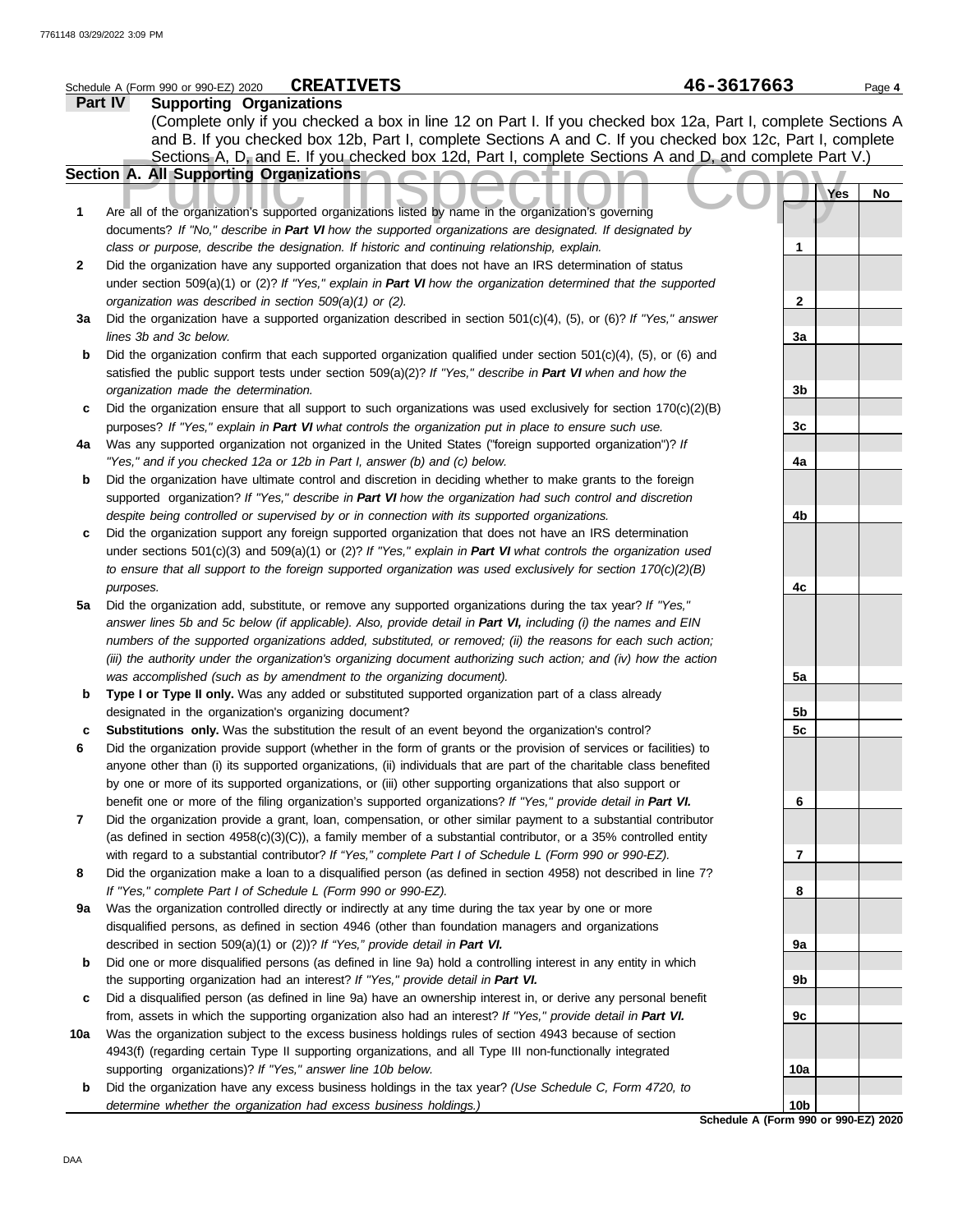|                | <b>CREATIVETS</b><br>Schedule A (Form 990 or 990-EZ) 2020                                                                                                                           | 46-3617663                           |            | Page 5 |
|----------------|-------------------------------------------------------------------------------------------------------------------------------------------------------------------------------------|--------------------------------------|------------|--------|
| <b>Part IV</b> | <b>Supporting Organizations (continued)</b>                                                                                                                                         |                                      |            |        |
|                |                                                                                                                                                                                     |                                      | <b>Yes</b> | No     |
| 11             | Has the organization accepted a gift or contribution from any of the following persons?                                                                                             |                                      |            |        |
| a              | A person who directly or indirectly controls, either alone or together with persons described in lines 11b and                                                                      |                                      |            |        |
|                | 11c below, the governing body of a supported organization?                                                                                                                          | 11a                                  |            |        |
| b              | A family member of a person described in line 11a above?                                                                                                                            | 11 <sub>b</sub>                      |            |        |
| c              | A 35% controlled entity of a person described in line 11a or 11b above? If "Yes" to line 11a, 11b, or 11c, provide                                                                  |                                      |            |        |
|                | detail in Part VI.                                                                                                                                                                  | 11с                                  |            |        |
|                | Section B. Type I Supporting Organizations                                                                                                                                          |                                      |            |        |
|                |                                                                                                                                                                                     |                                      | <b>Yes</b> | No     |
| 1              | Did the governing body, members of the governing body, officers acting in their official capacity, or membership of one or                                                          |                                      |            |        |
|                | more supported organizations have the power to regularly appoint or elect at least a majority of the organization's officers,                                                       |                                      |            |        |
|                | directors, or trustees at all times during the tax year? If "No," describe in Part VI how the supported organization(s)                                                             |                                      |            |        |
|                | effectively operated, supervised, or controlled the organization's activities. If the organization had more than one supported                                                      |                                      |            |        |
|                | organization, describe how the powers to appoint and/or remove officers, directors, or trustees were allocated among the                                                            |                                      |            |        |
|                | supported organizations and what conditions or restrictions, if any, applied to such powers during the tax year.                                                                    | 1                                    |            |        |
| $\mathbf{z}$   | Did the organization operate for the benefit of any supported organization other than the supported                                                                                 |                                      |            |        |
|                | organization(s) that operated, supervised, or controlled the supporting organization? If "Yes," explain in Part                                                                     |                                      |            |        |
|                | VI how providing such benefit carried out the purposes of the supported organization(s) that operated,                                                                              |                                      |            |        |
|                | supervised, or controlled the supporting organization.                                                                                                                              | 2                                    |            |        |
|                | Section C. Type II Supporting Organizations                                                                                                                                         |                                      |            |        |
|                |                                                                                                                                                                                     |                                      | <b>Yes</b> | No     |
| 1              | Were a majority of the organization's directors or trustees during the tax year also a majority of the directors                                                                    |                                      |            |        |
|                | or trustees of each of the organization's supported organization(s)? If "No," describe in Part VI how control                                                                       |                                      |            |        |
|                | or management of the supporting organization was vested in the same persons that controlled or managed                                                                              |                                      |            |        |
|                | the supported organization(s).                                                                                                                                                      | 1                                    |            |        |
|                | Section D. All Type III Supporting Organizations                                                                                                                                    |                                      |            |        |
|                |                                                                                                                                                                                     |                                      | <b>Yes</b> | No     |
| 1              | Did the organization provide to each of its supported organizations, by the last day of the fifth month of the                                                                      |                                      |            |        |
|                | organization's tax year, (i) a written notice describing the type and amount of support provided during the prior tax                                                               |                                      |            |        |
|                | year, (ii) a copy of the Form 990 that was most recently filed as of the date of notification, and (iii) copies of the                                                              |                                      |            |        |
|                | organization's governing documents in effect on the date of notification, to the extent not previously provided?                                                                    | 1                                    |            |        |
| 2              | Were any of the organization's officers, directors, or trustees either (i) appointed or elected by the supported                                                                    |                                      |            |        |
|                | organization(s) or (ii) serving on the governing body of a supported organization? If "No," explain in Part VI how                                                                  |                                      |            |        |
|                | the organization maintained a close and continuous working relationship with the supported organization(s).                                                                         | 2                                    |            |        |
| 3              | By reason of the relationship described in line 2, above, did the organization's supported organizations have                                                                       |                                      |            |        |
|                | a significant voice in the organization's investment policies and in directing the use of the organization's                                                                        |                                      |            |        |
|                | income or assets at all times during the tax year? If "Yes," describe in Part VI the role the organization's                                                                        |                                      |            |        |
|                | supported organizations played in this regard.<br>Section E. Type III Functionally-Integrated Supporting Organizations                                                              | 3                                    |            |        |
|                |                                                                                                                                                                                     |                                      |            |        |
| 1<br>a         | Check the box next to the method that the organization used to satisfy the Integral Part Test during the year (see instructions).                                                   |                                      |            |        |
| b              | The organization satisfied the Activities Test. Complete line 2 below.<br>The organization is the parent of each of its supported organizations. Complete line 3 below.             |                                      |            |        |
| c              |                                                                                                                                                                                     |                                      |            |        |
| 2              | The organization supported a governmental entity. Describe in Part VI how you supported a governmental entity (see instructions).<br>Activities Test. Answer lines 2a and 2b below. |                                      | Yes        | No     |
| а              | Did substantially all of the organization's activities during the tax year directly further the exempt purposes of                                                                  |                                      |            |        |
|                | the supported organization(s) to which the organization was responsive? If "Yes," then in Part VI identify                                                                          |                                      |            |        |
|                | those supported organizations and explain how these activities directly furthered their exempt purposes,                                                                            |                                      |            |        |
|                | how the organization was responsive to those supported organizations, and how the organization determined                                                                           |                                      |            |        |
|                | that these activities constituted substantially all of its activities.                                                                                                              | 2a                                   |            |        |
| b              | Did the activities described in line 2a, above, constitute activities that, but for the organization's involvement,                                                                 |                                      |            |        |
|                | one or more of the organization's supported organization(s) would have been engaged in? If "Yes," explain in                                                                        |                                      |            |        |
|                | Part VI the reasons for the organization's position that its supported organization(s) would have engaged in                                                                        |                                      |            |        |
|                |                                                                                                                                                                                     | 2b                                   |            |        |
|                | these activities but for the organization's involvement.<br>Parent of Supported Organizations. Answer lines 3a and 3b below.                                                        |                                      |            |        |
| 3              | Did the organization have the power to regularly appoint or elect a majority of the officers, directors, or                                                                         |                                      |            |        |
| а              | trustees of each of the supported organizations? If "Yes" or "No," provide details in Part VI.                                                                                      |                                      |            |        |
|                |                                                                                                                                                                                     | 3a                                   |            |        |
| b              | Did the organization exercise a substantial degree of direction over the policies, programs, and activities of each                                                                 | 3 <sub>b</sub>                       |            |        |
| DAA            | of its supported organizations? If "Yes," describe in Part VI the role played by the organization in this regard.                                                                   | Schedule A (Form 990 or 990-EZ) 2020 |            |        |
|                |                                                                                                                                                                                     |                                      |            |        |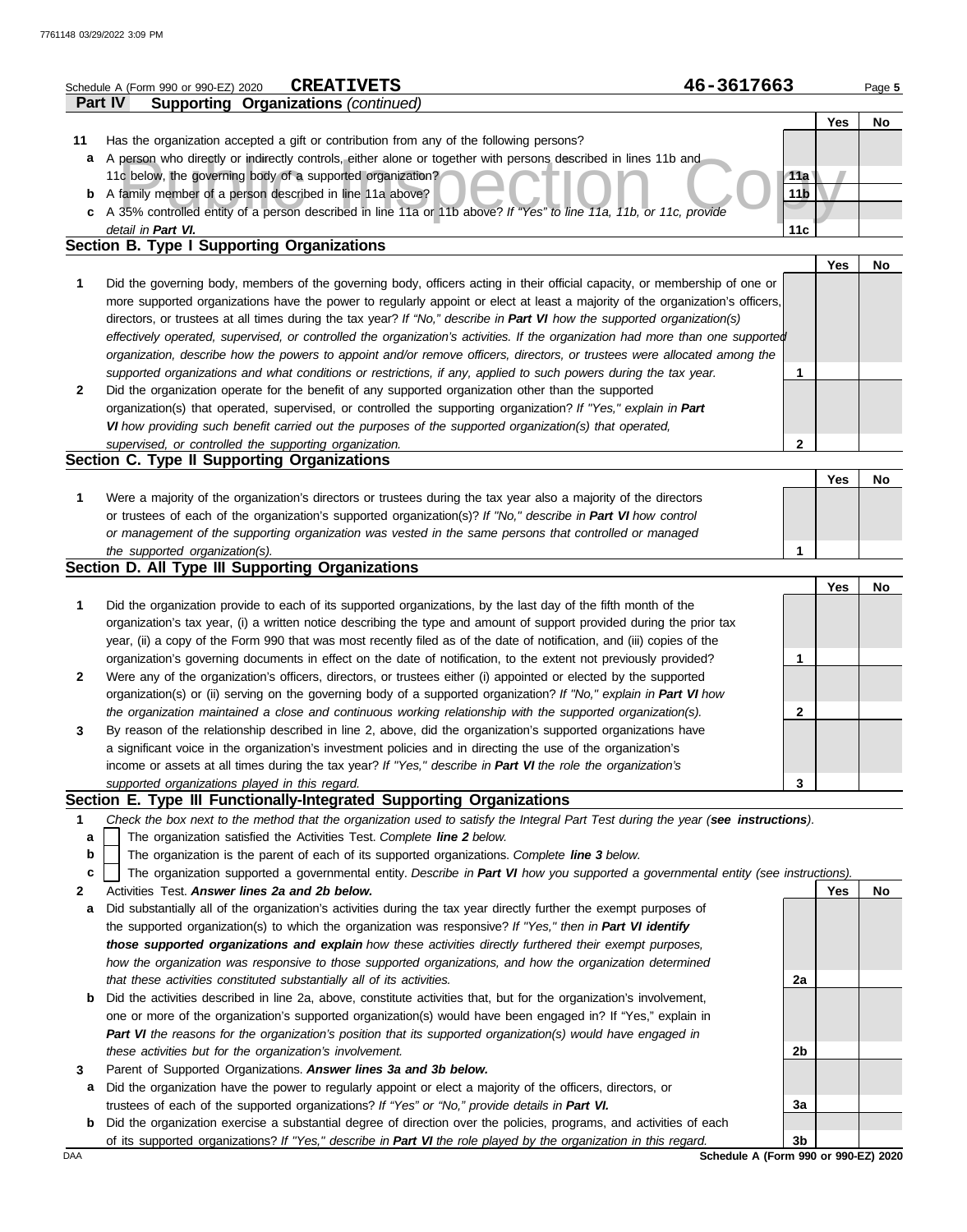|                                                                       | <b>CREATIVETS</b><br>Schedule A (Form 990 or 990-EZ) 2020                                                                        |                         | 46-3617663     |                                | Page 6 |  |  |  |
|-----------------------------------------------------------------------|----------------------------------------------------------------------------------------------------------------------------------|-------------------------|----------------|--------------------------------|--------|--|--|--|
| Part V                                                                | Type III Non-Functionally Integrated 509(a)(3) Supporting Organizations                                                          |                         |                |                                |        |  |  |  |
| 1                                                                     | Check here if the organization satisfied the Integral Part Test as a qualifying trust on Nov. 20, 1970 (explain in Part VI). See |                         |                |                                |        |  |  |  |
|                                                                       | instructions. All other Type III non-functionally integrated supporting organizations must complete Sections A through E.        |                         |                |                                |        |  |  |  |
| (B) Current Year<br>Section A - Adjusted Net Income<br>(A) Prior Year |                                                                                                                                  |                         |                |                                |        |  |  |  |
|                                                                       |                                                                                                                                  |                         |                | (optional)                     |        |  |  |  |
| 1                                                                     | Net short-term capital gain                                                                                                      |                         |                |                                |        |  |  |  |
| 2                                                                     | Recoveries of prior-year distributions                                                                                           | $\overline{\mathbf{2}}$ |                |                                |        |  |  |  |
| 3                                                                     | Other gross income (see instructions)                                                                                            | 3                       |                |                                |        |  |  |  |
| 4                                                                     | Add lines 1 through 3.                                                                                                           | 4                       |                |                                |        |  |  |  |
| 5.                                                                    | Depreciation and depletion                                                                                                       | 5                       |                |                                |        |  |  |  |
| 6                                                                     | Portion of operating expenses paid or incurred for production or collection of                                                   |                         |                |                                |        |  |  |  |
|                                                                       | gross income or for management, conservation, or maintenance of property                                                         |                         |                |                                |        |  |  |  |
|                                                                       | held for production of income (see instructions)                                                                                 | 6                       |                |                                |        |  |  |  |
| 7                                                                     | Other expenses (see instructions)                                                                                                | $\overline{7}$          |                |                                |        |  |  |  |
| 8                                                                     | Adjusted Net Income (subtract lines 5, 6, and 7 from line 4)                                                                     | 8                       |                |                                |        |  |  |  |
|                                                                       | Section B - Minimum Asset Amount                                                                                                 |                         | (A) Prior Year | (B) Current Year<br>(optional) |        |  |  |  |
| 1.                                                                    | Aggregate fair market value of all non-exempt-use assets (see                                                                    |                         |                |                                |        |  |  |  |
|                                                                       | instructions for short tax year or assets held for part of year):                                                                |                         |                |                                |        |  |  |  |
|                                                                       | a Average monthly value of securities                                                                                            | 1a                      |                |                                |        |  |  |  |
|                                                                       | <b>b</b> Average monthly cash balances                                                                                           | 1b                      |                |                                |        |  |  |  |
|                                                                       | c Fair market value of other non-exempt-use assets                                                                               | 1c                      |                |                                |        |  |  |  |
|                                                                       | d Total (add lines 1a, 1b, and 1c)                                                                                               | 1 <sub>d</sub>          |                |                                |        |  |  |  |
|                                                                       | e Discount claimed for blockage or other factors                                                                                 |                         |                |                                |        |  |  |  |
|                                                                       | (explain in detail in Part VI):                                                                                                  |                         |                |                                |        |  |  |  |
| 2                                                                     | Acquisition indebtedness applicable to non-exempt-use assets                                                                     | $\mathbf{2}$            |                |                                |        |  |  |  |
| 3.                                                                    | Subtract line 2 from line 1d.                                                                                                    | 3                       |                |                                |        |  |  |  |
| 4                                                                     | Cash deemed held for exempt use. Enter 0.015 of line 3 (for greater amount,                                                      |                         |                |                                |        |  |  |  |
|                                                                       | see instructions).                                                                                                               | 4                       |                |                                |        |  |  |  |
| 5.                                                                    | Net value of non-exempt-use assets (subtract line 4 from line 3)                                                                 | 5                       |                |                                |        |  |  |  |
| 6.                                                                    | Multiply line 5 by 0.035.                                                                                                        | 6                       |                |                                |        |  |  |  |
| 7                                                                     | Recoveries of prior-year distributions                                                                                           | $\overline{7}$          |                |                                |        |  |  |  |
| 8                                                                     | Minimum Asset Amount (add line 7 to line 6)                                                                                      | 8                       |                |                                |        |  |  |  |
|                                                                       | Section C - Distributable Amount                                                                                                 |                         |                | <b>Current Year</b>            |        |  |  |  |
| 1                                                                     | Adjusted net income for prior year (from Section A, line 8, column A)                                                            | 1                       |                |                                |        |  |  |  |
| $\mathbf{2}$                                                          | Enter 0.85 of line 1.                                                                                                            | $\mathbf 2$             |                |                                |        |  |  |  |
| 3                                                                     | Minimum asset amount for prior year (from Section B, line 8, column A)                                                           | 3                       |                |                                |        |  |  |  |
| 4                                                                     | Enter greater of line 2 or line 3.                                                                                               | 4                       |                |                                |        |  |  |  |
| 5                                                                     | Income tax imposed in prior year                                                                                                 | 5                       |                |                                |        |  |  |  |
| 6                                                                     | Distributable Amount. Subtract line 5 from line 4, unless subject to                                                             |                         |                |                                |        |  |  |  |
|                                                                       | emergency temporary reduction (see instructions).                                                                                | 6                       |                |                                |        |  |  |  |
| $\overline{7}$                                                        | Check here if the current year is the organization's first as a non-functionally integrated Type III supporting organization     |                         |                |                                |        |  |  |  |
|                                                                       | (see instructions).                                                                                                              |                         |                |                                |        |  |  |  |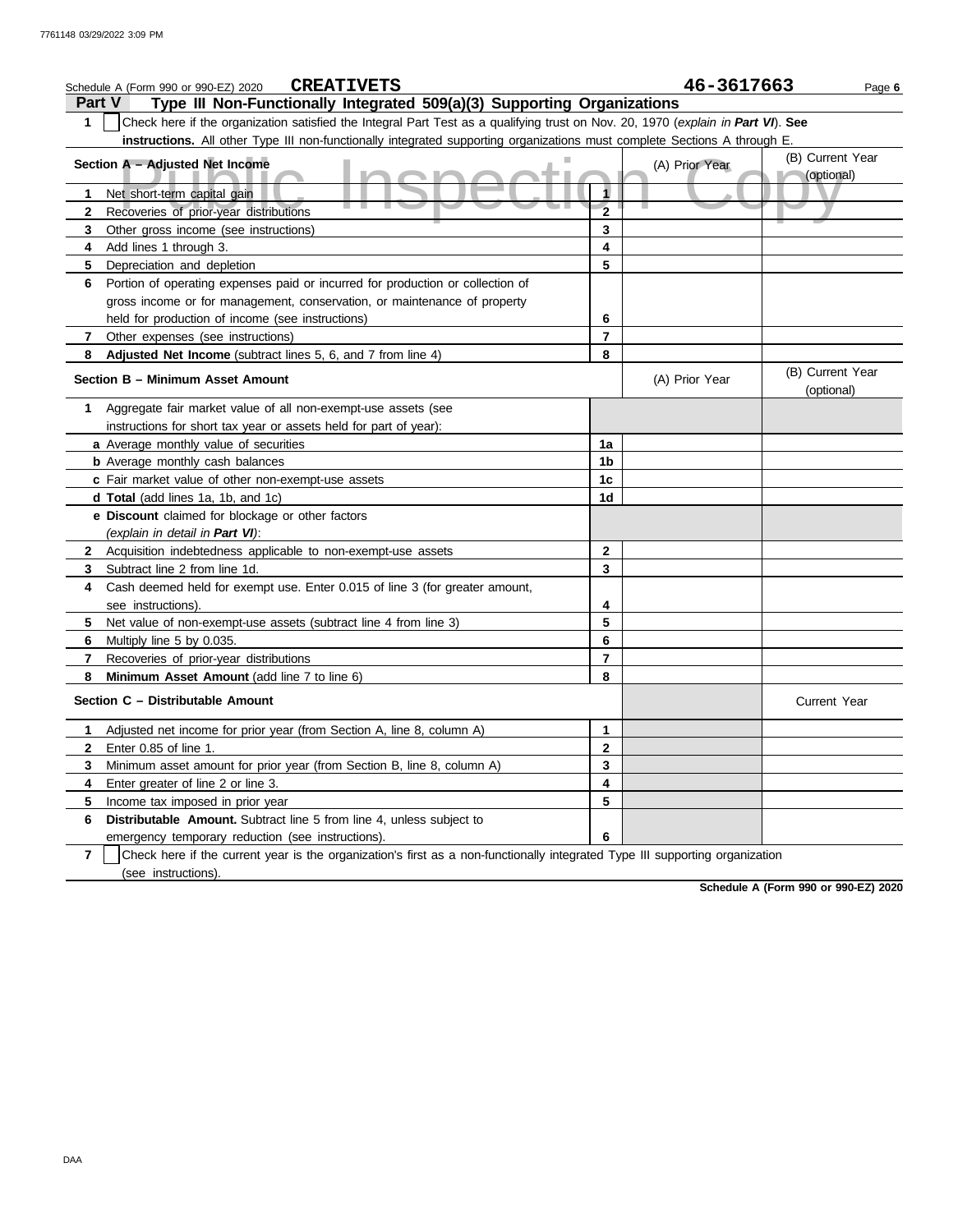|               | <b>CREATIVETS</b><br>Schedule A (Form 990 or 990-EZ) 2020                                                                                |                                    | 46-3617663                                           | Page 7                                           |
|---------------|------------------------------------------------------------------------------------------------------------------------------------------|------------------------------------|------------------------------------------------------|--------------------------------------------------|
| <b>Part V</b> | Type III Non-Functionally Integrated 509(a)(3) Supporting Organizations (continued)                                                      |                                    |                                                      |                                                  |
|               | Section D - Distributions                                                                                                                |                                    |                                                      | <b>Current Year</b>                              |
| 1             | Amounts paid to supported organizations to accomplish exempt purposes                                                                    |                                    |                                                      |                                                  |
| $\mathbf{2}$  | Amounts paid to perform activity that directly furthers exempt purposes of supported<br>organizations, in excess of income from activity |                                    |                                                      |                                                  |
| 3             | Administrative expenses paid to accomplish exempt purposes of supported organizations                                                    |                                    |                                                      |                                                  |
| 4             | Amounts paid to acquire exempt-use assets                                                                                                |                                    |                                                      |                                                  |
| 5             | Qualified set-aside amounts (prior IRS approval required— <i>provide details in Part VI</i> )                                            |                                    |                                                      |                                                  |
| 6             | Other distributions ( <i>describe in Part VI</i> ). See instructions.                                                                    |                                    |                                                      |                                                  |
| 7             | Total annual distributions. Add lines 1 through 6.                                                                                       |                                    |                                                      |                                                  |
| 8             | Distributions to attentive supported organizations to which the organization is responsive                                               |                                    |                                                      |                                                  |
|               | (provide details in Part VI). See instructions.                                                                                          |                                    |                                                      |                                                  |
| 9             | Distributable amount for 2020 from Section C, line 6                                                                                     |                                    |                                                      |                                                  |
| 10            | Line 8 amount divided by line 9 amount                                                                                                   |                                    |                                                      |                                                  |
|               | <b>Section E – Distribution Allocations (see instructions)</b>                                                                           | (i)<br><b>Excess Distributions</b> | (ii)<br><b>Underdistributions</b><br><b>Pre-2020</b> | (iii)<br><b>Distributable</b><br>Amount for 2020 |
| 1             | Distributable amount for 2020 from Section C, line 6                                                                                     |                                    |                                                      |                                                  |
| $\mathbf{2}$  | Underdistributions, if any, for years prior to 2020<br>(reasonable cause required-explain in Part VI). See                               |                                    |                                                      |                                                  |
|               | instructions.                                                                                                                            |                                    |                                                      |                                                  |
| 3             | Excess distributions carryover, if any, to 2020                                                                                          |                                    |                                                      |                                                  |
|               |                                                                                                                                          |                                    |                                                      |                                                  |
|               |                                                                                                                                          |                                    |                                                      |                                                  |
|               | <b>c</b> From 2017                                                                                                                       |                                    |                                                      |                                                  |
|               |                                                                                                                                          |                                    |                                                      |                                                  |
|               |                                                                                                                                          |                                    |                                                      |                                                  |
|               | f Total of lines 3a through 3e                                                                                                           |                                    |                                                      |                                                  |
|               | g Applied to underdistributions of prior years                                                                                           |                                    |                                                      |                                                  |
|               | h Applied to 2020 distributable amount                                                                                                   |                                    |                                                      |                                                  |
|               | Carryover from 2015 not applied (see instructions)                                                                                       |                                    |                                                      |                                                  |
|               | Remainder. Subtract lines 3g, 3h, and 3i from line 3f.                                                                                   |                                    |                                                      |                                                  |
| 4             | Distributions for 2020 from                                                                                                              |                                    |                                                      |                                                  |
|               | \$<br>Section D, line 7:                                                                                                                 |                                    |                                                      |                                                  |
|               | a Applied to underdistributions of prior years                                                                                           |                                    |                                                      |                                                  |
|               | <b>b</b> Applied to 2020 distributable amount                                                                                            |                                    |                                                      |                                                  |
|               | c Remainder. Subtract lines 4a and 4b from line 4.                                                                                       |                                    |                                                      |                                                  |
| 5             | Remaining underdistributions for years prior to 2020, if                                                                                 |                                    |                                                      |                                                  |
|               | any. Subtract lines 3g and 4a from line 2. For result                                                                                    |                                    |                                                      |                                                  |
|               | greater than zero, explain in Part VI. See instructions.                                                                                 |                                    |                                                      |                                                  |
| 6             | Remaining underdistributions for 2020 Subtract lines 3h                                                                                  |                                    |                                                      |                                                  |
|               | and 4b from line 1. For result greater than zero, explain in                                                                             |                                    |                                                      |                                                  |
|               | Part VI. See instructions.                                                                                                               |                                    |                                                      |                                                  |
| 7             | Excess distributions carryover to 2021. Add lines 3j                                                                                     |                                    |                                                      |                                                  |
|               | and 4c.                                                                                                                                  |                                    |                                                      |                                                  |
| 8             | Breakdown of line 7:                                                                                                                     |                                    |                                                      |                                                  |
|               |                                                                                                                                          |                                    |                                                      |                                                  |
|               | <b>b</b> Excess from 2017                                                                                                                |                                    |                                                      |                                                  |
|               |                                                                                                                                          |                                    |                                                      |                                                  |
|               |                                                                                                                                          |                                    |                                                      |                                                  |
|               |                                                                                                                                          |                                    |                                                      |                                                  |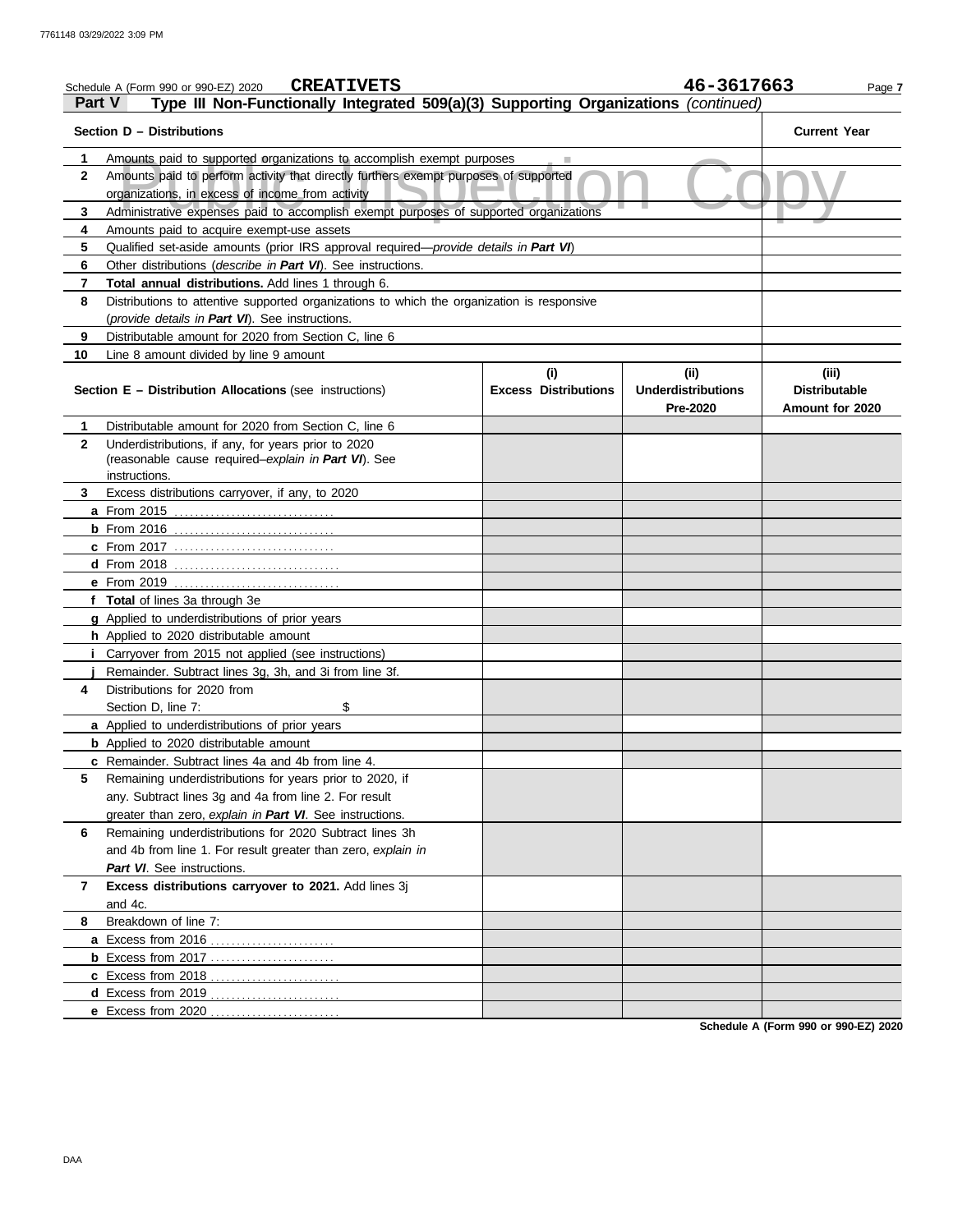| Schedule A (Form 990 or 990-EZ) 2020 |  | <b>CREATIVETS</b> |  |  | 46-3617663                                                                                                                                                                                                                              |  | Page 8 |
|--------------------------------------|--|-------------------|--|--|-----------------------------------------------------------------------------------------------------------------------------------------------------------------------------------------------------------------------------------------|--|--------|
| Part VI                              |  |                   |  |  | Supplemental Information. Provide the explanations required by Part II, line 10; Part II, line 17a or 17b; Part<br>III, line 12; Part IV, Section A, lines 1, 2, 3b, 3c, 4b, 4c, 5a, 6, 9a, 9b, 9c, 11a, 11b, and 11c; Part IV, Section |  |        |
|                                      |  |                   |  |  | B, lines 1 and 2; Part IV, Section C, line 1; Part IV, Section D, lines 2 and 3; Part IV, Section E, lines 1c, 2a, 2b,                                                                                                                  |  |        |
|                                      |  |                   |  |  | 3a, and 3b; Part V, line 1; Part V, Section B, line 1e; Part V, Section D, lines 5, 6, and 8; and Part V, Section E,<br>lines 2, 5, and 6. Also complete this part for any additional information. (See instructions.)                  |  |        |
|                                      |  |                   |  |  |                                                                                                                                                                                                                                         |  |        |
|                                      |  |                   |  |  |                                                                                                                                                                                                                                         |  |        |
|                                      |  |                   |  |  |                                                                                                                                                                                                                                         |  |        |
|                                      |  |                   |  |  |                                                                                                                                                                                                                                         |  |        |
|                                      |  |                   |  |  |                                                                                                                                                                                                                                         |  |        |
|                                      |  |                   |  |  |                                                                                                                                                                                                                                         |  |        |
|                                      |  |                   |  |  |                                                                                                                                                                                                                                         |  |        |
|                                      |  |                   |  |  |                                                                                                                                                                                                                                         |  |        |
|                                      |  |                   |  |  |                                                                                                                                                                                                                                         |  |        |
|                                      |  |                   |  |  |                                                                                                                                                                                                                                         |  |        |
|                                      |  |                   |  |  |                                                                                                                                                                                                                                         |  |        |
|                                      |  |                   |  |  |                                                                                                                                                                                                                                         |  |        |
|                                      |  |                   |  |  |                                                                                                                                                                                                                                         |  |        |
|                                      |  |                   |  |  |                                                                                                                                                                                                                                         |  |        |
|                                      |  |                   |  |  |                                                                                                                                                                                                                                         |  |        |
|                                      |  |                   |  |  |                                                                                                                                                                                                                                         |  |        |
|                                      |  |                   |  |  |                                                                                                                                                                                                                                         |  |        |
|                                      |  |                   |  |  |                                                                                                                                                                                                                                         |  |        |
|                                      |  |                   |  |  |                                                                                                                                                                                                                                         |  |        |
|                                      |  |                   |  |  |                                                                                                                                                                                                                                         |  |        |
|                                      |  |                   |  |  |                                                                                                                                                                                                                                         |  |        |
|                                      |  |                   |  |  |                                                                                                                                                                                                                                         |  |        |
|                                      |  |                   |  |  |                                                                                                                                                                                                                                         |  |        |
|                                      |  |                   |  |  |                                                                                                                                                                                                                                         |  |        |
|                                      |  |                   |  |  |                                                                                                                                                                                                                                         |  |        |
|                                      |  |                   |  |  |                                                                                                                                                                                                                                         |  |        |
|                                      |  |                   |  |  |                                                                                                                                                                                                                                         |  |        |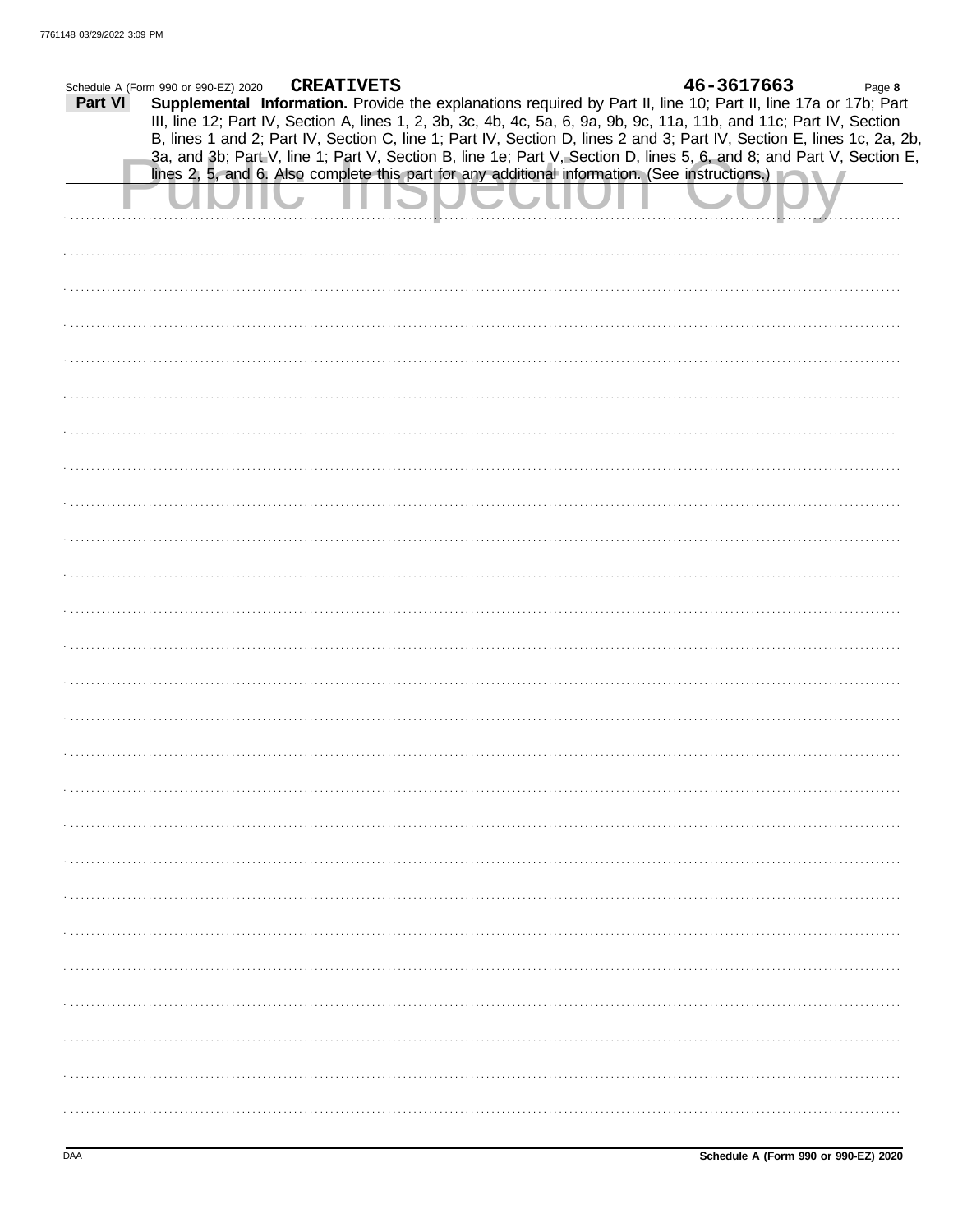| <b>Schedule B</b><br>(Form 990, 990-EZ,                                         | <b>Schedule of Contributors</b>                                                                                                                                                                             |            | OMB No. 1545-0047                     |
|---------------------------------------------------------------------------------|-------------------------------------------------------------------------------------------------------------------------------------------------------------------------------------------------------------|------------|---------------------------------------|
| or 990-PF)<br>Department of the Treasury<br>Internal Revenue Service            | u Attach to Form 990, Form 990-EZ, or Form 990-PF.<br>u Go to www.irs.gov/Form990 for the latest information.                                                                                               |            | <b>2020</b>                           |
| Name of the organization<br><b>CREATIVETS</b><br>Organization type (check one): |                                                                                                                                                                                                             | 46-3617663 | <b>Employer identification number</b> |
| Filers of:                                                                      | Section:                                                                                                                                                                                                    |            |                                       |
| Form 990 or 990-EZ                                                              | X <br>) (enter number) organization<br>501(c)<br>3                                                                                                                                                          |            |                                       |
|                                                                                 | $4947(a)(1)$ nonexempt charitable trust <b>not</b> treated as a private foundation                                                                                                                          |            |                                       |
|                                                                                 | 527 political organization                                                                                                                                                                                  |            |                                       |
| Form 990-PF                                                                     | $501(c)(3)$ exempt private foundation                                                                                                                                                                       |            |                                       |
|                                                                                 | 4947(a)(1) nonexempt charitable trust treated as a private foundation                                                                                                                                       |            |                                       |
|                                                                                 | $501(c)(3)$ taxable private foundation                                                                                                                                                                      |            |                                       |
|                                                                                 |                                                                                                                                                                                                             |            |                                       |
| instructions.                                                                   | Check if your organization is covered by the General Rule or a Special Rule.<br>Note: Only a section 501(c)(7), (8), or (10) organization can check boxes for both the General Rule and a Special Rule. See |            |                                       |
| <b>General Rule</b>                                                             |                                                                                                                                                                                                             |            |                                       |
|                                                                                 | Ear an erganization filing Form 000, 000 FZ, or 000 BE that resolved during the vear, contributions totaling \$5,000                                                                                        |            |                                       |

For an organization filing Form 990, 990-EZ, or 990-PF that received, during the year, contributions totaling \$5,000 or more (in money or property) from any one contributor. Complete Parts I and II. See instructions for determining a contributor's total contributions.

### **Special Rules**

 $\overline{X}$  For an organization described in section 501(c)(3) filing Form 990 or 990-EZ that met the 33<sup>1</sup>/3% support test of the regulations under sections 509(a)(1) and 170(b)(1)(A)(vi), that checked Schedule A (Form 990 or 990-EZ), Part II, line 13, 16a, or 16b, and that received from any one contributor, during the year, total contributions of the greater of **(1)** \$5,000; or **(2)** 2% of the amount on (i) Form 990, Part VIII, line 1h; or (ii) Form 990-EZ, line 1. Complete Parts I and II.

literary, or educational purposes, or for the prevention of cruelty to children or animals. Complete Parts I (entering For an organization described in section  $501(c)(7)$ ,  $(8)$ , or  $(10)$  filing Form 990 or 990-EZ that received from any one contributor, during the year, total contributions of more than \$1,000 *exclusively* for religious, charitable, scientific, "N/A" in column (b) instead of the contributor name and address), II, and III.

For an organization described in section 501(c)(7), (8), or (10) filing Form 990 or 990-EZ that received from any one contributor, during the year, contributions *exclusively* for religious, charitable, etc., purposes, but no such contributions totaled more than \$1,000. If this box is checked, enter here the total contributions that were received during the year for an *exclusively* religious, charitable, etc., purpose. Don't complete any of the parts unless the **General Rule** applies to this organization because it received *nonexclusively* religious, charitable, etc., contributions totaling \$5,000 or more during the year . . . . . . . . . . . . . . . . . . . . . . . . . . . . . . . . . . . . . . . . . . . . . . . . . . . . . . . . . . . . . . . . . . . . . . . . . . . .  $\blacktriangleright$  \$

990-EZ, or 990-PF), but it **must** answer "No" on Part IV, line 2, of its Form 990; or check the box on line H of its Form 990-EZ or on its Form 990-PF, Part I, line 2, to certify that it doesn't meet the filing requirements of Schedule B (Form 990, 990-EZ, or 990-PF). **Caution:** An organization that isn't covered by the General Rule and/or the Special Rules doesn't file Schedule B (Form 990,

**For Paperwork Reduction Act Notice, see the instructions for Form 990, 990-EZ, or 990-PF.**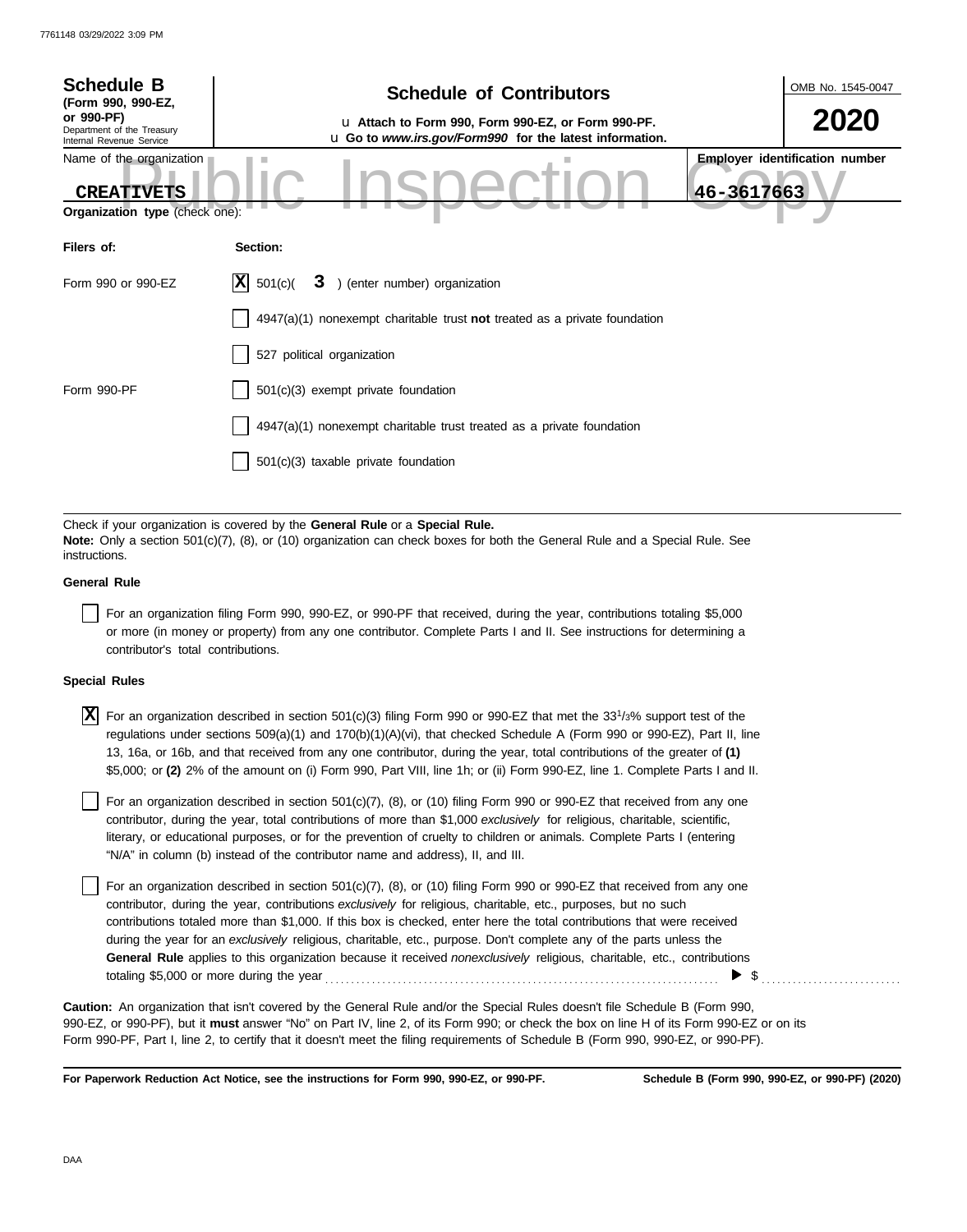|                       | Schedule B (Form 990, 990-EZ, or 990-PF) (2020)<br>Name of organization<br><b>CREATIVETS</b>   |                                                      | Page 1 of 2<br>Page 2<br>Employer identification number<br>46-3617663                                         |
|-----------------------|------------------------------------------------------------------------------------------------|------------------------------------------------------|---------------------------------------------------------------------------------------------------------------|
| Part I                | Contributors (see instructions). Use duplicate copies of Part I if additional space is needed. |                                                      |                                                                                                               |
| (a)<br>No.            | (b)<br>Name, address, and ZIP + 4                                                              | (c)<br><b>Total contributions</b>                    | (d)<br>Type of contribution                                                                                   |
| $\mathbf{1}$          |                                                                                                | 45,000<br>\$                                         | X<br>Person<br>Payroll<br><b>Noncash</b><br>(Complete Part II for<br>noncash contributions.)                  |
| (a)<br>No.            | (b)<br>Name, address, and ZIP + 4                                                              | (c)<br><b>Total contributions</b>                    | (d)<br>Type of contribution                                                                                   |
| 2                     |                                                                                                | 75,000<br>\$                                         | х<br>Person<br>Payroll<br><b>Noncash</b><br>(Complete Part II for<br>noncash contributions.)                  |
| (a)<br>No.            | (b)<br>Name, address, and ZIP + 4                                                              | (c)<br><b>Total contributions</b>                    | (d)<br>Type of contribution                                                                                   |
| $\mathbf{3}$          |                                                                                                | 25,000<br>\$                                         | Х<br>Person<br>Payroll<br><b>Noncash</b><br>(Complete Part II for<br>noncash contributions.)                  |
| (a)<br>No.            | (b)<br>Name, address, and ZIP + 4                                                              | (c)<br><b>Total contributions</b>                    | (d)<br>Type of contribution                                                                                   |
| 4                     |                                                                                                | \$<br>37,944                                         | X<br>Person<br>Payroll<br>Noncash<br>(Complete Part II for<br>noncash contributions.)                         |
| (a)                   | (b)                                                                                            | (c)                                                  | (d)                                                                                                           |
| No.<br>$\overline{5}$ | Name, address, and ZIP + 4                                                                     | <b>Total contributions</b><br>92,000<br>$\mathsf{S}$ | Type of contribution<br>Χ<br>Person<br>Payroll<br>Noncash<br>(Complete Part II for<br>noncash contributions.) |
| (a)<br>No.            | (b)<br>Name, address, and ZIP + 4                                                              | (c)<br><b>Total contributions</b>                    | (d)<br>Type of contribution                                                                                   |
| 6 <sub>1</sub>        |                                                                                                | 20,000<br>\$                                         | X<br>Person<br>Payroll<br>Noncash<br>(Complete Part II for<br>noncash contributions.)                         |

**Schedule B (Form 990, 990-EZ, or 990-PF) (2020)**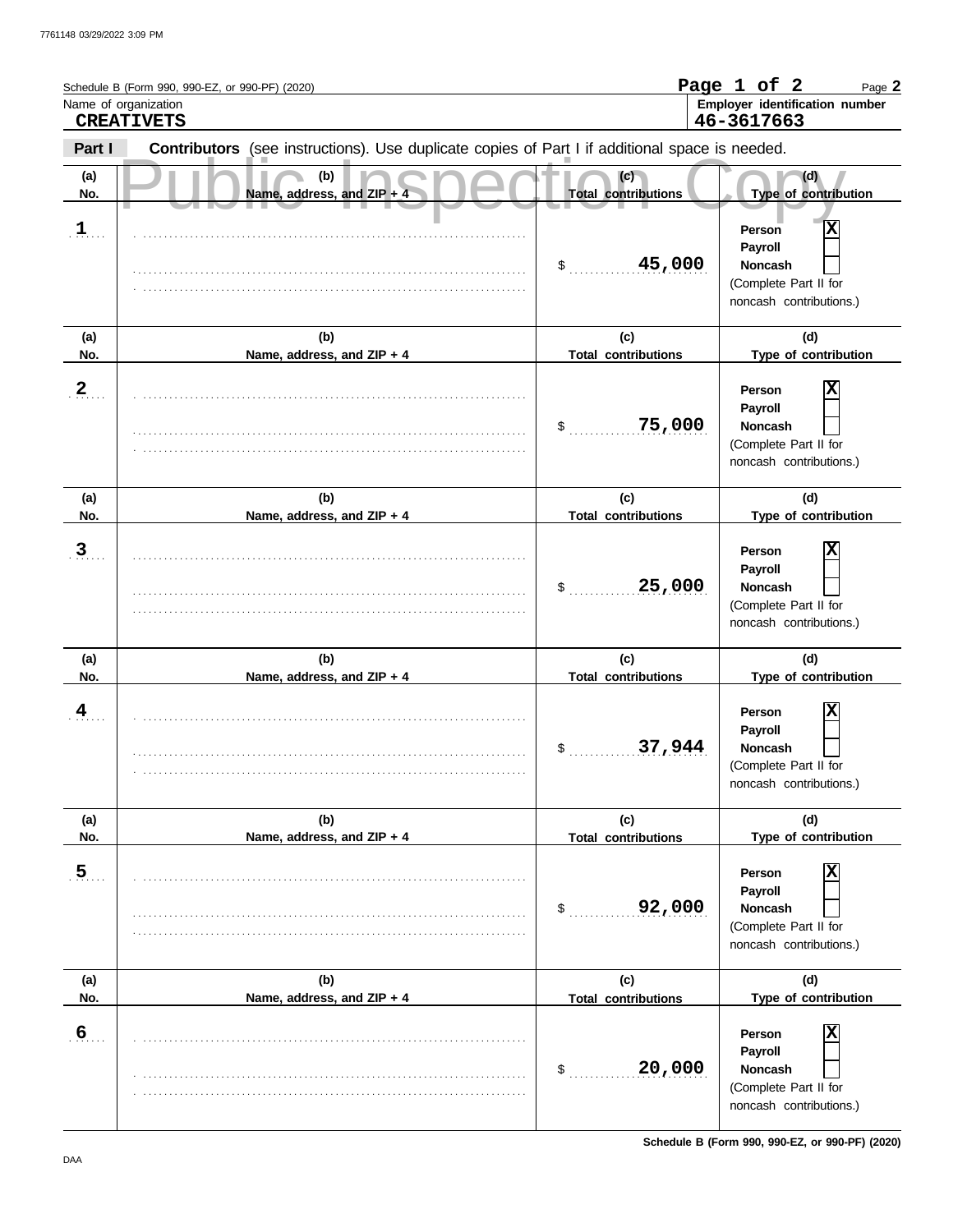| Name of organization | Schedule B (Form 990, 990-EZ, or 990-PF) (2020)<br><b>CREATIVETS</b>                           |                                   | Page 2 of 2<br>Page 2<br>Employer identification number<br>46-3617663                                                   |
|----------------------|------------------------------------------------------------------------------------------------|-----------------------------------|-------------------------------------------------------------------------------------------------------------------------|
| Part I               | Contributors (see instructions). Use duplicate copies of Part I if additional space is needed. |                                   |                                                                                                                         |
| (a)<br>No.           | (b)<br>Name, address, and ZIP + 4                                                              | (c)<br><b>Total contributions</b> | (d)<br>Type of contribution                                                                                             |
| $\overline{7}$       |                                                                                                | 70,000<br>\$                      | $\overline{\mathbf{x}}$<br>Person<br>Payroll<br>X<br><b>Noncash</b><br>(Complete Part II for<br>noncash contributions.) |
| (a)<br>No.           | (b)<br>Name, address, and ZIP + 4                                                              | (c)<br><b>Total contributions</b> | (d)<br>Type of contribution                                                                                             |
| ${\bf 8}$            |                                                                                                | 50,000<br>\$                      | Person<br>Payroll<br><b>Noncash</b><br>(Complete Part II for<br>noncash contributions.)                                 |
| (a)<br>No.           | (b)<br>Name, address, and ZIP + 4                                                              | (c)<br><b>Total contributions</b> | (d)<br>Type of contribution                                                                                             |
| 9                    |                                                                                                | 40,000<br>\$                      | Person<br>Payroll<br><b>Noncash</b><br>(Complete Part II for<br>noncash contributions.)                                 |
| (a)<br>No.           | (b)<br>Name, address, and ZIP + 4                                                              | (c)<br><b>Total contributions</b> | (d)<br>Type of contribution                                                                                             |
| 10                   |                                                                                                | 25,000<br>\$                      | Person<br>Payroll<br><b>Noncash</b><br>(Complete Part II for<br>noncash contributions.)                                 |
| (a)<br>No.           | (b)<br>Name, address, and ZIP + 4                                                              | (c)<br><b>Total contributions</b> | (d)<br>Type of contribution                                                                                             |
|                      |                                                                                                | \$                                | Person<br>Payroll<br>Noncash<br>(Complete Part II for<br>noncash contributions.)                                        |
| (a)<br>No.           | (b)<br>Name, address, and ZIP + 4                                                              | (c)<br><b>Total contributions</b> | (d)<br>Type of contribution                                                                                             |
|                      |                                                                                                | \$                                | Person<br>Payroll<br><b>Noncash</b><br>(Complete Part II for<br>noncash contributions.)                                 |

**Schedule B (Form 990, 990-EZ, or 990-PF) (2020)**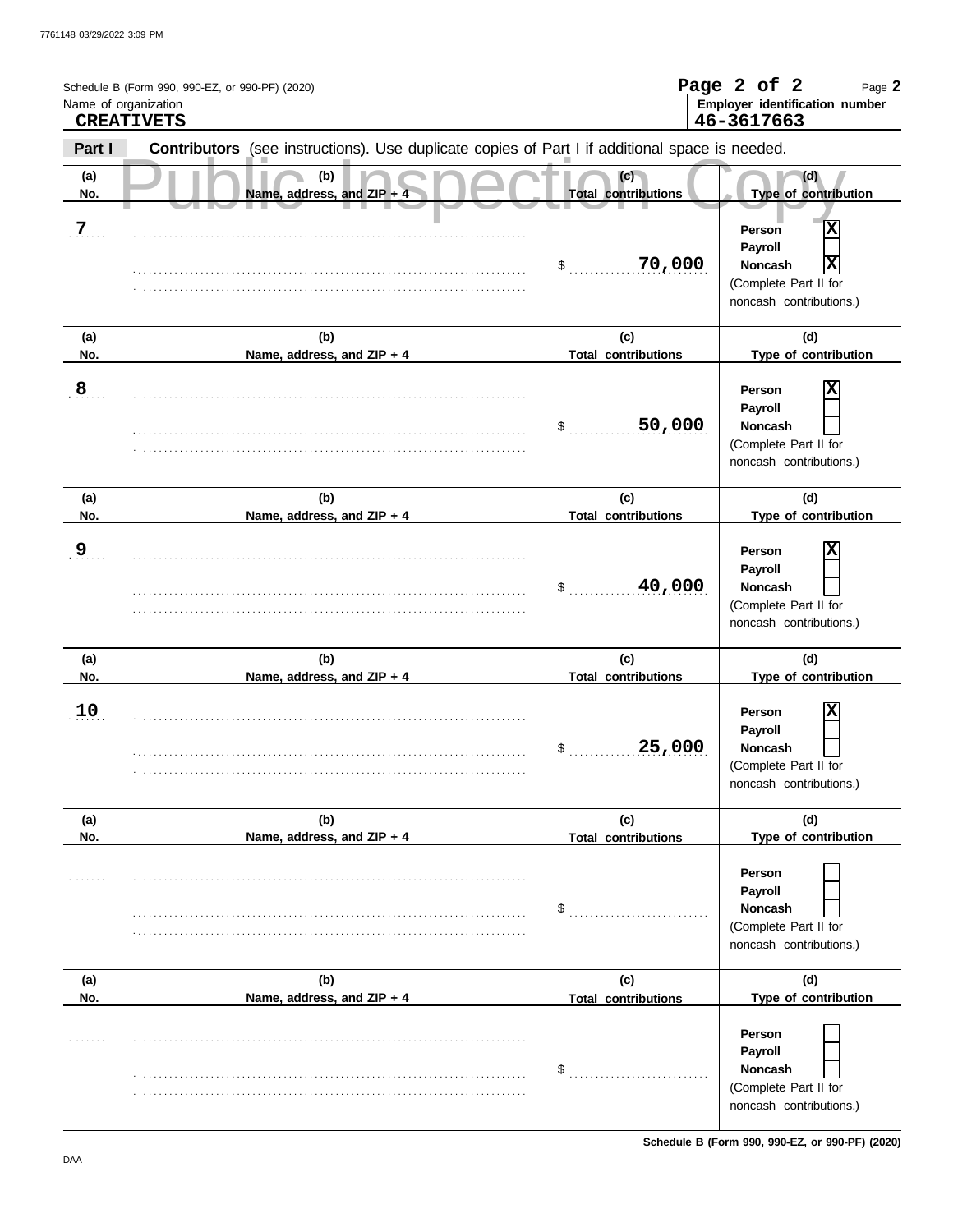|                           | Schedule B (Form 990, 990-EZ, or 990-PF) (2020)<br>Name of organization<br><b>CREATIVETS</b>        |                                                 | Page 1 of 1<br>Page 3<br>Employer identification number<br>46-3617663 |
|---------------------------|-----------------------------------------------------------------------------------------------------|-------------------------------------------------|-----------------------------------------------------------------------|
| Part II                   | Noncash Property (see instructions). Use duplicate copies of Part II if additional space is needed. |                                                 |                                                                       |
| (a) No.<br>from<br>Part I | (b)<br>Description of noncash property given                                                        | (c)<br>FMV (or estimate)<br>(See instructions.) | (d)<br>Date received                                                  |
| $\overline{7}$            | NETWORK FOR GOOD SUBSCRIPTION                                                                       | \$ 5,000                                        | 01/15/21                                                              |
| (a) No.<br>from<br>Part I | (b)<br>Description of noncash property given                                                        | (c)<br>FMV (or estimate)<br>(See instructions.) | (d)<br>Date received                                                  |
| 1.1.1.1.1                 |                                                                                                     | \$                                              |                                                                       |
| (a) No.<br>from<br>Part I | (b)<br>Description of noncash property given                                                        | (c)<br>FMV (or estimate)<br>(See instructions.) | (d)<br>Date received                                                  |
| .                         |                                                                                                     |                                                 |                                                                       |
| (a) No.<br>from<br>Part I | (b)<br>Description of noncash property given                                                        | (c)<br>FMV (or estimate)<br>(See instructions.) | (d)<br>Date received                                                  |
| .                         |                                                                                                     | \$                                              |                                                                       |
| (a) No.<br>from<br>Part I | (b)<br>Description of noncash property given                                                        | (c)<br>FMV (or estimate)<br>(See instructions.) | (d)<br>Date received                                                  |
| .                         |                                                                                                     | \$                                              |                                                                       |
| (a) No.<br>from<br>Part I | (b)<br>Description of noncash property given                                                        | (c)<br>FMV (or estimate)<br>(See instructions.) | (d)<br>Date received                                                  |
| .                         |                                                                                                     | \$                                              | .                                                                     |

Schedule B (Form 990, 990-EZ, or 990-PF) (2020)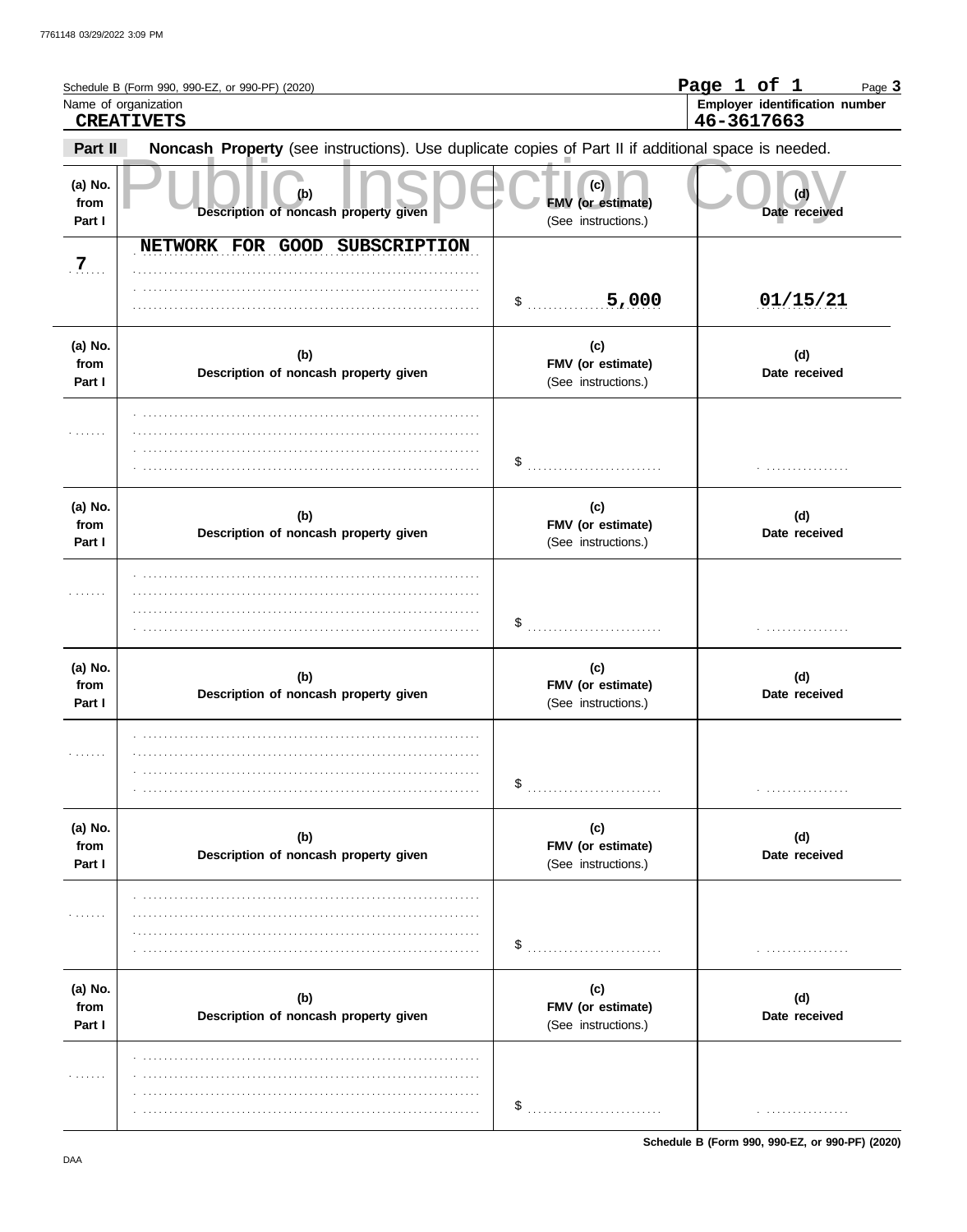|              | <b>SCHEDULE D</b><br>(Form 990)<br>Department of the Treasury<br>Internal Revenue Service<br>Name of the organization | <b>Supplemental Financial Statements</b><br>OMB No. 1545-0047<br>u Complete if the organization answered "Yes" on Form 990,<br>Part IV, line 6, 7, 8, 9, 10, 11a, 11b, 11c, 11d, 11e, 11f, 12a, or 12b.<br><b>Open to Public</b><br>u Attach to Form 990.<br><b>Inspection</b><br><b>u</b> Go to <i>www.irs.gov/Form990</i> for instructions and the latest information.<br><b>Employer identification number</b> |    |                                 |  |  |  |
|--------------|-----------------------------------------------------------------------------------------------------------------------|-------------------------------------------------------------------------------------------------------------------------------------------------------------------------------------------------------------------------------------------------------------------------------------------------------------------------------------------------------------------------------------------------------------------|----|---------------------------------|--|--|--|
|              | <b>CREATIVETS</b>                                                                                                     |                                                                                                                                                                                                                                                                                                                                                                                                                   |    | 46-3617663                      |  |  |  |
|              | Part I                                                                                                                | Organizations Maintaining Donor Advised Funds or Other Similar Funds or Accounts.<br>Complete if the organization answered "Yes" on Form 990, Part IV, line 6.                                                                                                                                                                                                                                                    |    |                                 |  |  |  |
|              |                                                                                                                       | (a) Donor advised funds                                                                                                                                                                                                                                                                                                                                                                                           |    | (b) Funds and other accounts    |  |  |  |
| 1            |                                                                                                                       |                                                                                                                                                                                                                                                                                                                                                                                                                   |    |                                 |  |  |  |
| 2            |                                                                                                                       | Aggregate value of contributions to (during year)<br><u> 1989 - Johann Stein, fransk politik (d. 1989)</u>                                                                                                                                                                                                                                                                                                        |    |                                 |  |  |  |
| 3            |                                                                                                                       | Aggregate value of grants from (during year)                                                                                                                                                                                                                                                                                                                                                                      |    |                                 |  |  |  |
| 4            |                                                                                                                       |                                                                                                                                                                                                                                                                                                                                                                                                                   |    |                                 |  |  |  |
| 5            |                                                                                                                       | Did the organization inform all donors and donor advisors in writing that the assets held in donor advised                                                                                                                                                                                                                                                                                                        |    |                                 |  |  |  |
|              |                                                                                                                       |                                                                                                                                                                                                                                                                                                                                                                                                                   |    | Yes<br>No                       |  |  |  |
| 6            |                                                                                                                       | Did the organization inform all grantees, donors, and donor advisors in writing that grant funds can be used                                                                                                                                                                                                                                                                                                      |    |                                 |  |  |  |
|              |                                                                                                                       | only for charitable purposes and not for the benefit of the donor or donor advisor, or for any other purpose                                                                                                                                                                                                                                                                                                      |    |                                 |  |  |  |
|              |                                                                                                                       |                                                                                                                                                                                                                                                                                                                                                                                                                   |    | <b>Yes</b><br>No                |  |  |  |
|              | Part II                                                                                                               | <b>Conservation Easements.</b>                                                                                                                                                                                                                                                                                                                                                                                    |    |                                 |  |  |  |
|              |                                                                                                                       | Complete if the organization answered "Yes" on Form 990, Part IV, line 7.                                                                                                                                                                                                                                                                                                                                         |    |                                 |  |  |  |
| 1            |                                                                                                                       | Purpose(s) of conservation easements held by the organization (check all that apply).                                                                                                                                                                                                                                                                                                                             |    |                                 |  |  |  |
|              |                                                                                                                       | Preservation of land for public use (for example, recreation or education   Preservation of a historically important land area                                                                                                                                                                                                                                                                                    |    |                                 |  |  |  |
|              | Protection of natural habitat                                                                                         | Preservation of a certified historic structure                                                                                                                                                                                                                                                                                                                                                                    |    |                                 |  |  |  |
|              | Preservation of open space                                                                                            |                                                                                                                                                                                                                                                                                                                                                                                                                   |    |                                 |  |  |  |
| $\mathbf{2}$ |                                                                                                                       | Complete lines 2a through 2d if the organization held a qualified conservation contribution in the form of a conservation                                                                                                                                                                                                                                                                                         |    |                                 |  |  |  |
|              |                                                                                                                       | easement on the last day of the tax year.                                                                                                                                                                                                                                                                                                                                                                         |    | Held at the End of the Tax Year |  |  |  |
|              |                                                                                                                       | a Total number of conservation easements [11] matter contracts and a set of conservation of conservation easements [11] matter contracts and a set of conservation of a set of conservation of a set of conservation of a set                                                                                                                                                                                     | 2a |                                 |  |  |  |
|              |                                                                                                                       | b Total acreage restricted by conservation easements [11] [12] Total accreage restriction of the set of the set of the set of the set of the set of the set of the set of the set of the set of the set of the set of the set                                                                                                                                                                                     | 2b |                                 |  |  |  |
| c            |                                                                                                                       | Number of conservation easements on a certified historic structure included in (a)                                                                                                                                                                                                                                                                                                                                | 2c |                                 |  |  |  |
|              |                                                                                                                       | d Number of conservation easements included in (c) acquired after 7/25/06, and not on a                                                                                                                                                                                                                                                                                                                           |    |                                 |  |  |  |
|              |                                                                                                                       |                                                                                                                                                                                                                                                                                                                                                                                                                   | 2d |                                 |  |  |  |
| 3            |                                                                                                                       | Number of conservation easements modified, transferred, released, extinguished, or terminated by the organization during the                                                                                                                                                                                                                                                                                      |    |                                 |  |  |  |
|              | tax year $\mathbf{u}$ ,                                                                                               |                                                                                                                                                                                                                                                                                                                                                                                                                   |    |                                 |  |  |  |
|              |                                                                                                                       | Number of states where property subject to conservation easement is located $\mathbf{u}$                                                                                                                                                                                                                                                                                                                          |    |                                 |  |  |  |
| 5            |                                                                                                                       | Does the organization have a written policy regarding the periodic monitoring, inspection, handling of                                                                                                                                                                                                                                                                                                            |    |                                 |  |  |  |
|              |                                                                                                                       | violations, and enforcement of the conservation easements it holds?                                                                                                                                                                                                                                                                                                                                               |    | Yes<br>No                       |  |  |  |
| 6            |                                                                                                                       | Staff and volunteer hours devoted to monitoring, inspecting, handling of violations, and enforcing conservation easements during the year                                                                                                                                                                                                                                                                         |    |                                 |  |  |  |
|              | u <i></i>                                                                                                             |                                                                                                                                                                                                                                                                                                                                                                                                                   |    |                                 |  |  |  |
| 7            |                                                                                                                       | Amount of expenses incurred in monitoring, inspecting, handling of violations, and enforcing conservation easements during the year                                                                                                                                                                                                                                                                               |    |                                 |  |  |  |
|              | $\mathbf{u}$ \$ $\ldots$ $\ldots$ $\ldots$ $\ldots$ $\ldots$ $\ldots$                                                 |                                                                                                                                                                                                                                                                                                                                                                                                                   |    |                                 |  |  |  |
| 8            |                                                                                                                       | Does each conservation easement reported on line 2(d) above satisfy the requirements of section 170(h)(4)(B)(i)                                                                                                                                                                                                                                                                                                   |    |                                 |  |  |  |
|              |                                                                                                                       |                                                                                                                                                                                                                                                                                                                                                                                                                   |    | Yes $ $<br>No                   |  |  |  |
| 9            |                                                                                                                       | In Part XIII, describe how the organization reports conservation easements in its revenue and expense statement and                                                                                                                                                                                                                                                                                               |    |                                 |  |  |  |
|              |                                                                                                                       | balance sheet, and include, if applicable, the text of the footnote to the organization's financial statements that describes the<br>organization's accounting for conservation easements.                                                                                                                                                                                                                        |    |                                 |  |  |  |
|              | Part III                                                                                                              | Organizations Maintaining Collections of Art, Historical Treasures, or Other Similar Assets.                                                                                                                                                                                                                                                                                                                      |    |                                 |  |  |  |
|              |                                                                                                                       | Complete if the organization answered "Yes" on Form 990, Part IV, line 8.                                                                                                                                                                                                                                                                                                                                         |    |                                 |  |  |  |
|              |                                                                                                                       | 1a If the organization elected, as permitted under FASB ASC 958, not to report in its revenue statement and balance sheet works                                                                                                                                                                                                                                                                                   |    |                                 |  |  |  |
|              |                                                                                                                       | of art, historical treasures, or other similar assets held for public exhibition, education, or research in furtherance of public                                                                                                                                                                                                                                                                                 |    |                                 |  |  |  |
|              |                                                                                                                       | service, provide in Part XIII the text of the footnote to its financial statements that describes these items.                                                                                                                                                                                                                                                                                                    |    |                                 |  |  |  |
|              |                                                                                                                       | <b>b</b> If the organization elected, as permitted under FASB ASC 958, to report in its revenue statement and balance sheet works of                                                                                                                                                                                                                                                                              |    |                                 |  |  |  |
|              |                                                                                                                       | art, historical treasures, or other similar assets held for public exhibition, education, or research in furtherance of public service,                                                                                                                                                                                                                                                                           |    |                                 |  |  |  |
|              |                                                                                                                       | provide the following amounts relating to these items:                                                                                                                                                                                                                                                                                                                                                            |    |                                 |  |  |  |
|              |                                                                                                                       | (i) Revenue included on Form 990, Part VIII, line 1 $\ldots$ $\ldots$ $\ldots$ $\ldots$ $\ldots$ $\ldots$ $\ldots$ $\ldots$ $\ldots$ $\ldots$                                                                                                                                                                                                                                                                     |    |                                 |  |  |  |
|              |                                                                                                                       |                                                                                                                                                                                                                                                                                                                                                                                                                   |    |                                 |  |  |  |
| 2            |                                                                                                                       | If the organization received or held works of art, historical treasures, or other similar assets for financial gain, provide the                                                                                                                                                                                                                                                                                  |    |                                 |  |  |  |
|              |                                                                                                                       | following amounts required to be reported under FASB ASC 958 relating to these items:                                                                                                                                                                                                                                                                                                                             |    |                                 |  |  |  |
|              |                                                                                                                       | <b>a</b> Revenue included on Form 990, Part VIII, line 1 $\ldots$ $\ldots$ $\ldots$ $\ldots$ $\ldots$ $\ldots$ $\ldots$ $\ldots$ $\ldots$ $\ldots$ $\ldots$                                                                                                                                                                                                                                                       |    |                                 |  |  |  |
|              |                                                                                                                       |                                                                                                                                                                                                                                                                                                                                                                                                                   |    |                                 |  |  |  |
|              |                                                                                                                       | For Paperwork Reduction Act Notice, see the Instructions for Form 990.                                                                                                                                                                                                                                                                                                                                            |    | Schedule D (Form 990) 2020      |  |  |  |
| DAA          |                                                                                                                       |                                                                                                                                                                                                                                                                                                                                                                                                                   |    |                                 |  |  |  |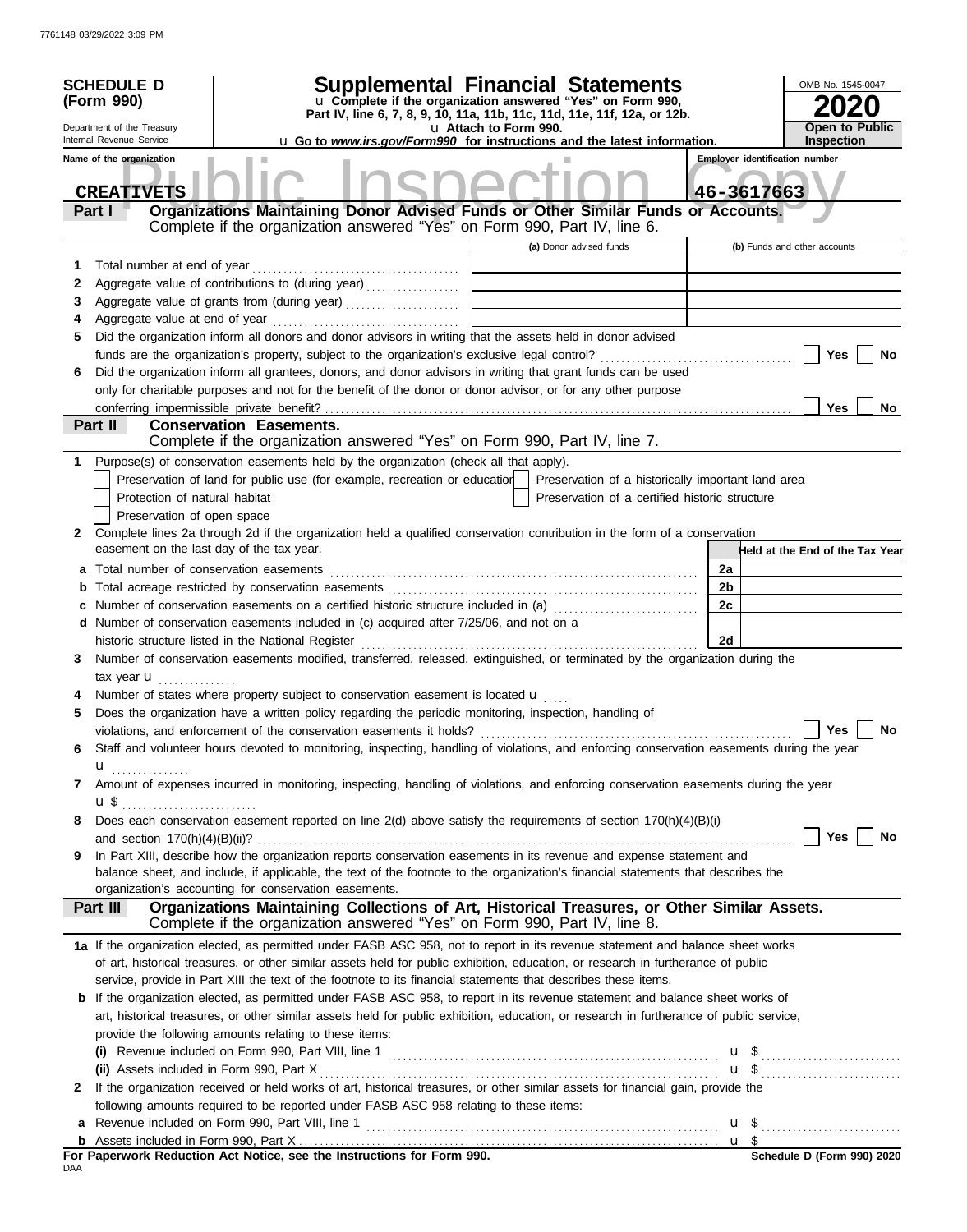| Schedule D (Form 990) 2020 CREATIVETS                                                                                                                                                                                                                                                                                                                                                                           |                         |                                                        |                         | 46-3617663      |                      |                     | Page 2          |  |  |
|-----------------------------------------------------------------------------------------------------------------------------------------------------------------------------------------------------------------------------------------------------------------------------------------------------------------------------------------------------------------------------------------------------------------|-------------------------|--------------------------------------------------------|-------------------------|-----------------|----------------------|---------------------|-----------------|--|--|
| Organizations Maintaining Collections of Art, Historical Treasures, or Other Similar Assets (continued)<br>Part III<br>Using the organization's acquisition, accession, and other records, check any of the following that make significant use of its<br>3                                                                                                                                                     |                         |                                                        |                         |                 |                      |                     |                 |  |  |
| collection items (check all that apply):<br>Public exhibition<br>a<br>Scholarly research<br>b<br>Preservation for future generations<br>c<br>Provide a description of the organization's collections and explain how they further the organization's exempt purpose in Part<br>XIII.<br>During the year, did the organization solicit or receive donations of art, historical treasures, or other similar<br>5. | d<br>e                  | Loan or exchange program<br>Other <b>Communication</b> |                         |                 |                      | Yes                 | <b>No</b>       |  |  |
| Part IV<br><b>Escrow and Custodial Arrangements.</b><br>Complete if the organization answered "Yes" on Form 990, Part IV, line 9, or reported an amount on Form                                                                                                                                                                                                                                                 |                         |                                                        |                         |                 |                      |                     |                 |  |  |
| 990, Part X, line 21.                                                                                                                                                                                                                                                                                                                                                                                           |                         |                                                        |                         |                 |                      |                     |                 |  |  |
| 1a Is the organization an agent, trustee, custodian or other intermediary for contributions or other assets not                                                                                                                                                                                                                                                                                                 |                         |                                                        |                         |                 |                      |                     |                 |  |  |
| included on Form 990, Part X?<br>b If "Yes," explain the arrangement in Part XIII and complete the following table:                                                                                                                                                                                                                                                                                             |                         |                                                        |                         |                 |                      | Yes                 | No              |  |  |
|                                                                                                                                                                                                                                                                                                                                                                                                                 |                         |                                                        |                         |                 |                      | Amount              |                 |  |  |
| c Beginning balance                                                                                                                                                                                                                                                                                                                                                                                             |                         |                                                        |                         |                 | 1c                   |                     |                 |  |  |
|                                                                                                                                                                                                                                                                                                                                                                                                                 |                         |                                                        |                         |                 | 1 <sub>d</sub>       |                     |                 |  |  |
| e Distributions during the year <i>manufacture contract contract to the search</i> with the search of the search of the search of the search of the search of the search of the search of the search of the search of the search of                                                                                                                                                                             |                         |                                                        |                         |                 | 1e<br>1f             |                     |                 |  |  |
| 2a Did the organization include an amount on Form 990, Part X, line 21, for escrow or custodial account liability?                                                                                                                                                                                                                                                                                              |                         |                                                        |                         |                 |                      | Yes                 | <b>No</b>       |  |  |
|                                                                                                                                                                                                                                                                                                                                                                                                                 |                         |                                                        |                         |                 |                      |                     |                 |  |  |
| <b>Endowment Funds.</b><br><b>Part V</b>                                                                                                                                                                                                                                                                                                                                                                        |                         |                                                        |                         |                 |                      |                     |                 |  |  |
| Complete if the organization answered "Yes" on Form 990, Part IV, line 10.                                                                                                                                                                                                                                                                                                                                      |                         |                                                        |                         |                 |                      |                     |                 |  |  |
| 1a Beginning of year balance                                                                                                                                                                                                                                                                                                                                                                                    | (a) Current year        | (b) Prior year                                         | (c) Two years back      |                 | (d) Three years back | (e) Four years back |                 |  |  |
| <b>b</b> Contributions                                                                                                                                                                                                                                                                                                                                                                                          |                         |                                                        |                         |                 |                      |                     |                 |  |  |
| c Net investment earnings, gains, and                                                                                                                                                                                                                                                                                                                                                                           |                         |                                                        |                         |                 |                      |                     |                 |  |  |
| losses                                                                                                                                                                                                                                                                                                                                                                                                          |                         |                                                        |                         |                 |                      |                     |                 |  |  |
| d Grants or scholarships                                                                                                                                                                                                                                                                                                                                                                                        |                         |                                                        |                         |                 |                      |                     |                 |  |  |
| e Other expenditures for facilities and                                                                                                                                                                                                                                                                                                                                                                         |                         |                                                        |                         |                 |                      |                     |                 |  |  |
|                                                                                                                                                                                                                                                                                                                                                                                                                 |                         |                                                        |                         |                 |                      |                     |                 |  |  |
| f Administrative expenses<br>End of year balance <i>[[[[[[[[[[[[[[[[[[[[[[[[[[[]]]</i> ]]]<br>g                                                                                                                                                                                                                                                                                                                 |                         |                                                        |                         |                 |                      |                     |                 |  |  |
| Provide the estimated percentage of the current year end balance (line 1g, column (a)) held as:<br>2                                                                                                                                                                                                                                                                                                            |                         |                                                        |                         |                 |                      |                     |                 |  |  |
| a Board designated or quasi-endowment u                                                                                                                                                                                                                                                                                                                                                                         |                         |                                                        |                         |                 |                      |                     |                 |  |  |
| <b>b</b> Permanent endowment <b>u</b> %                                                                                                                                                                                                                                                                                                                                                                         |                         |                                                        |                         |                 |                      |                     |                 |  |  |
| c Term endowment <b>u</b>                                                                                                                                                                                                                                                                                                                                                                                       |                         |                                                        |                         |                 |                      |                     |                 |  |  |
| The percentages on lines 2a, 2b, and 2c should equal 100%.                                                                                                                                                                                                                                                                                                                                                      |                         |                                                        |                         |                 |                      |                     |                 |  |  |
| 3a Are there endowment funds not in the possession of the organization that are held and administered for the<br>organization by:                                                                                                                                                                                                                                                                               |                         |                                                        |                         |                 |                      |                     | Yes<br>No.      |  |  |
|                                                                                                                                                                                                                                                                                                                                                                                                                 |                         |                                                        |                         |                 |                      | 3a(i)               |                 |  |  |
|                                                                                                                                                                                                                                                                                                                                                                                                                 |                         |                                                        |                         |                 |                      | 3a(ii)              |                 |  |  |
|                                                                                                                                                                                                                                                                                                                                                                                                                 |                         |                                                        |                         |                 |                      | 3b                  |                 |  |  |
| Describe in Part XIII the intended uses of the organization's endowment funds.                                                                                                                                                                                                                                                                                                                                  |                         |                                                        |                         |                 |                      |                     |                 |  |  |
| Land, Buildings, and Equipment.<br><b>Part VI</b><br>Complete if the organization answered "Yes" on Form 990, Part IV, line 11a. See Form 990, Part X, line 10.                                                                                                                                                                                                                                                 |                         |                                                        |                         |                 |                      |                     |                 |  |  |
| Description of property                                                                                                                                                                                                                                                                                                                                                                                         | (a) Cost or other basis |                                                        | (b) Cost or other basis | (c) Accumulated |                      | (d) Book value      |                 |  |  |
|                                                                                                                                                                                                                                                                                                                                                                                                                 | (investment)            |                                                        | (other)                 | depreciation    |                      |                     |                 |  |  |
|                                                                                                                                                                                                                                                                                                                                                                                                                 |                         |                                                        |                         |                 |                      |                     |                 |  |  |
| <b>b</b> Buildings                                                                                                                                                                                                                                                                                                                                                                                              |                         |                                                        |                         |                 |                      |                     |                 |  |  |
| c Leasehold improvements                                                                                                                                                                                                                                                                                                                                                                                        |                         |                                                        | 7,391                   | 1,418           |                      |                     | 5,973           |  |  |
| d Equipment                                                                                                                                                                                                                                                                                                                                                                                                     |                         |                                                        | 28,328<br>7,703         | 6,271<br>6,370  |                      |                     | 22,057<br>1,333 |  |  |
|                                                                                                                                                                                                                                                                                                                                                                                                                 |                         |                                                        |                         |                 | $\mathbf{u}$         |                     | 29,363          |  |  |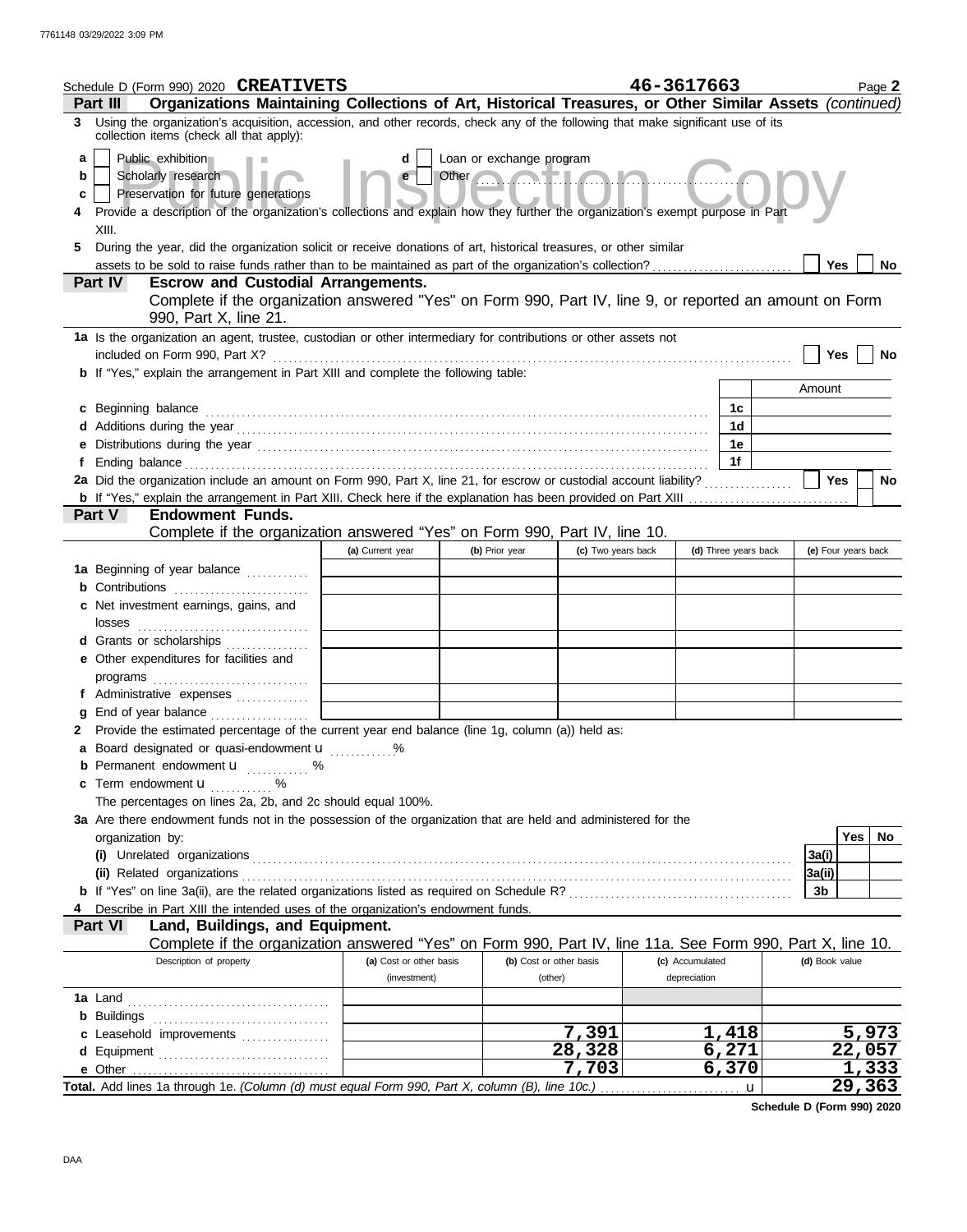|                           | Schedule D (Form 990) 2020 CREATIVETS                                                                                                                |                | 46-3617663                       | Page 3         |
|---------------------------|------------------------------------------------------------------------------------------------------------------------------------------------------|----------------|----------------------------------|----------------|
| <b>Part VII</b>           | <b>Investments - Other Securities.</b>                                                                                                               |                |                                  |                |
|                           | Complete if the organization answered "Yes" on Form 990, Part IV, line 11b. See Form 990, Part X, line 12.                                           |                |                                  |                |
|                           | (a) Description of security or category                                                                                                              | (b) Book value | (c) Method of valuation:         |                |
|                           | (including name of security)                                                                                                                         |                | Cost or end-of-year market value |                |
| (1) Financial derivatives |                                                                                                                                                      |                |                                  |                |
|                           | (2) Closely held equity interests                                                                                                                    |                |                                  |                |
| $(3)$ Other               |                                                                                                                                                      |                |                                  |                |
| $(A)$ .                   |                                                                                                                                                      |                |                                  |                |
| (B)                       |                                                                                                                                                      |                |                                  |                |
| (C)                       |                                                                                                                                                      |                |                                  |                |
| (D)                       |                                                                                                                                                      |                |                                  |                |
| (E)                       |                                                                                                                                                      |                |                                  |                |
| (F)                       |                                                                                                                                                      |                |                                  |                |
| (G)                       |                                                                                                                                                      |                |                                  |                |
| (H)                       |                                                                                                                                                      |                |                                  |                |
|                           | Total. (Column (b) must equal Form 990, Part X, col. (B) line 12.)<br>u                                                                              |                |                                  |                |
| <b>Part VIII</b>          | Investments - Program Related.                                                                                                                       |                |                                  |                |
|                           | Complete if the organization answered "Yes" on Form 990, Part IV, line 11c. See Form 990, Part X, line 13.                                           |                |                                  |                |
|                           | (a) Description of investment                                                                                                                        | (b) Book value | (c) Method of valuation:         |                |
|                           |                                                                                                                                                      |                | Cost or end-of-year market value |                |
| (1)                       |                                                                                                                                                      |                |                                  |                |
| (2)                       |                                                                                                                                                      |                |                                  |                |
| (3)                       |                                                                                                                                                      |                |                                  |                |
| (4)                       |                                                                                                                                                      |                |                                  |                |
| (5)                       |                                                                                                                                                      |                |                                  |                |
| (6)                       |                                                                                                                                                      |                |                                  |                |
| (7)                       |                                                                                                                                                      |                |                                  |                |
| (8)                       |                                                                                                                                                      |                |                                  |                |
| (9)                       | Total. (Column (b) must equal Form 990, Part X, col. (B) line 13.)                                                                                   |                |                                  |                |
| Part IX                   | u<br>Other Assets.                                                                                                                                   |                |                                  |                |
|                           | Complete if the organization answered "Yes" on Form 990, Part IV, line 11d. See Form 990, Part X, line 15.                                           |                |                                  |                |
|                           | (a) Description                                                                                                                                      |                |                                  | (b) Book value |
| (1)                       |                                                                                                                                                      |                |                                  |                |
| (2)                       |                                                                                                                                                      |                |                                  |                |
| (3)                       |                                                                                                                                                      |                |                                  |                |
| <u>(4)</u>                |                                                                                                                                                      |                |                                  |                |
| (5)                       |                                                                                                                                                      |                |                                  |                |
| (6)                       |                                                                                                                                                      |                |                                  |                |
| (7)                       |                                                                                                                                                      |                |                                  |                |
| (8)                       |                                                                                                                                                      |                |                                  |                |
| (9)                       |                                                                                                                                                      |                |                                  |                |
|                           | Total. (Column (b) must equal Form 990, Part X, col. (B) line 15.)                                                                                   |                | u                                |                |
| Part X                    | <b>Other Liabilities.</b>                                                                                                                            |                |                                  |                |
|                           | Complete if the organization answered "Yes" on Form 990, Part IV, line 11e or 11f. See Form 990, Part X,<br>line 25.                                 |                |                                  |                |
| 1.                        | (a) Description of liability                                                                                                                         |                |                                  | (b) Book value |
| (1)                       | Federal income taxes                                                                                                                                 |                |                                  |                |
| (2)                       |                                                                                                                                                      |                |                                  |                |
| (3)                       |                                                                                                                                                      |                |                                  |                |
| (4)                       |                                                                                                                                                      |                |                                  |                |
| (5)                       |                                                                                                                                                      |                |                                  |                |
| (6)                       |                                                                                                                                                      |                |                                  |                |
| (7)                       |                                                                                                                                                      |                |                                  |                |
| (8)                       |                                                                                                                                                      |                |                                  |                |
| (9)                       |                                                                                                                                                      |                |                                  |                |
|                           | Total. (Column (b) must equal Form 990, Part X, col. (B) line 25.)                                                                                   |                | u                                |                |
|                           | 2. Liability for uncertain tax positions. In Part XIII, provide the text of the footnote to the organization's financial statements that reports the |                |                                  |                |

organization's liability for uncertain tax positions under FASB ASC 740. Check here if the text of the footnote has been provided in Part XIII . . . . . .

 $\mathop{\Box}$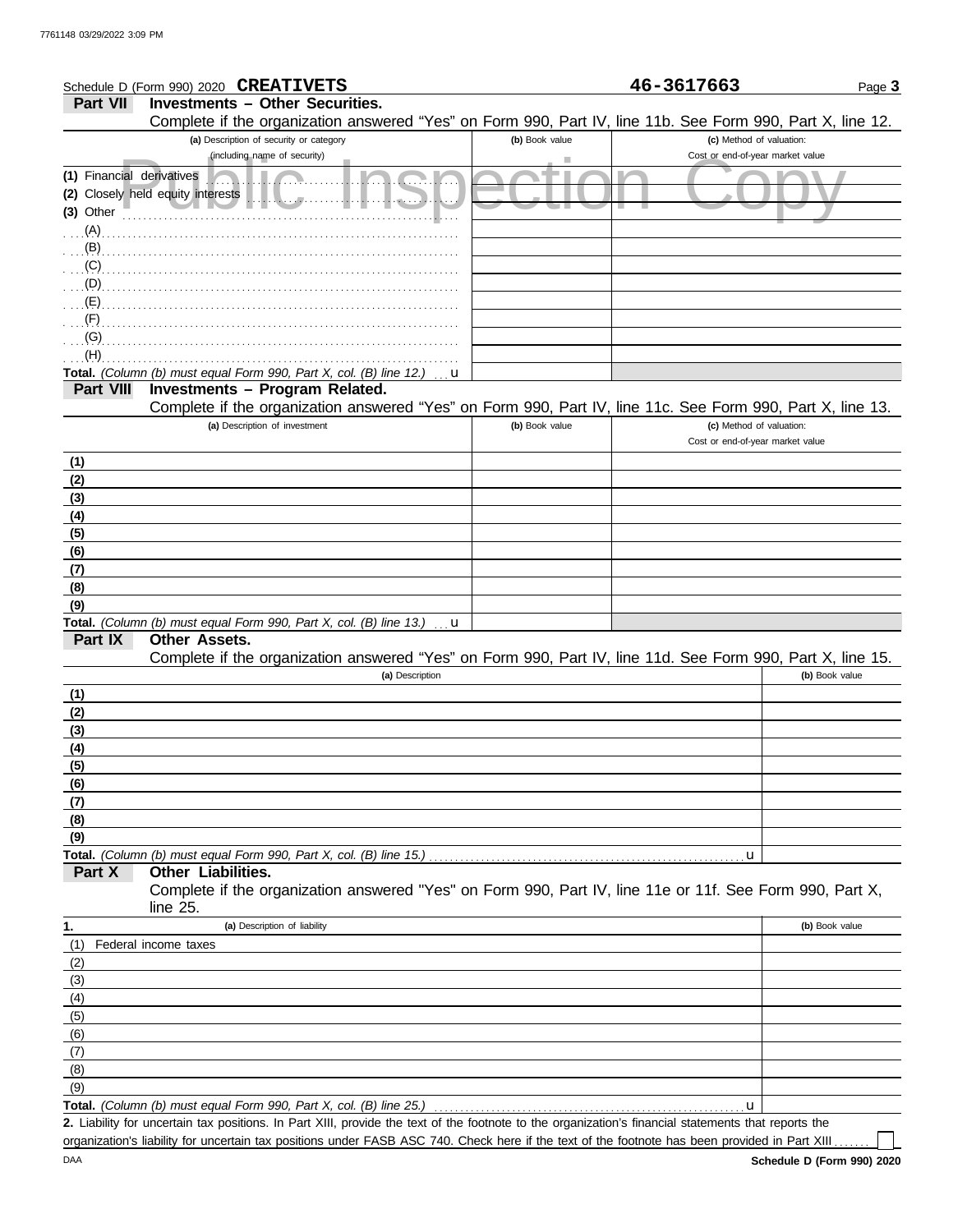|   | Schedule D (Form 990) 2020 CREATIVETS                                                                                                                                                                                                |                | 46-3617663 |           | Page 4  |
|---|--------------------------------------------------------------------------------------------------------------------------------------------------------------------------------------------------------------------------------------|----------------|------------|-----------|---------|
|   | Reconciliation of Revenue per Audited Financial Statements With Revenue per Return.<br>Part XI                                                                                                                                       |                |            |           |         |
|   | Complete if the organization answered "Yes" on Form 990, Part IV, line 12a.                                                                                                                                                          |                |            |           |         |
| 1 | Total revenue, gains, and other support per audited financial statements                                                                                                                                                             |                |            |           | 755,711 |
| 2 | Amounts included on line 1 but not on Form 990, Part VIII, line 12:                                                                                                                                                                  |                |            |           |         |
| a | Net unrealized gains (losses) on investments <b>and a strategie of the strategie of the strategie of the strategie of the strategie of the strategie of the strategie of the strategie of the strategie of the strategie of the </b> | 2a             |            |           |         |
| b |                                                                                                                                                                                                                                      | 2 <sub>b</sub> | 73,728     |           |         |
|   |                                                                                                                                                                                                                                      | 2c             |            |           |         |
| d |                                                                                                                                                                                                                                      | 2d             | 1,280      |           |         |
| е |                                                                                                                                                                                                                                      |                |            | 2e        | 75,008  |
| 3 |                                                                                                                                                                                                                                      |                |            | 3         | 680,703 |
| 4 | Amounts included on Form 990, Part VIII, line 12, but not on line 1:                                                                                                                                                                 |                |            |           |         |
| a |                                                                                                                                                                                                                                      | 4a             |            |           |         |
|   |                                                                                                                                                                                                                                      | 4b             |            |           |         |
| b |                                                                                                                                                                                                                                      |                |            |           |         |
| 5 | Add lines 4a and 4b                                                                                                                                                                                                                  |                |            | 4c<br>5   | 680,703 |
|   | Reconciliation of Expenses per Audited Financial Statements With Expenses per Return.                                                                                                                                                |                |            |           |         |
|   | <b>Part XII</b>                                                                                                                                                                                                                      |                |            |           |         |
|   | Complete if the organization answered "Yes" on Form 990, Part IV, line 12a.                                                                                                                                                          |                |            |           |         |
| 1 | Total expenses and losses per audited financial statements                                                                                                                                                                           |                |            | 1         | 717,581 |
| 2 | Amounts included on line 1 but not on Form 990, Part IX, line 25:                                                                                                                                                                    |                |            |           |         |
| a |                                                                                                                                                                                                                                      | 2a             | 73,728     |           |         |
|   |                                                                                                                                                                                                                                      | 2 <sub>b</sub> |            |           |         |
|   | Other losses                                                                                                                                                                                                                         | 2c             |            |           |         |
| d |                                                                                                                                                                                                                                      | 2d             | 1,280      |           |         |
| е |                                                                                                                                                                                                                                      |                |            | 2e        | 75,008  |
| 3 |                                                                                                                                                                                                                                      |                |            | 3         | 642,573 |
| 4 | Amounts included on Form 990, Part IX, line 25, but not on line 1:                                                                                                                                                                   |                |            |           |         |
|   |                                                                                                                                                                                                                                      | 4a             |            |           |         |
|   |                                                                                                                                                                                                                                      | 4b             |            |           |         |
|   | Add lines 4a and 4b                                                                                                                                                                                                                  |                |            | 4c        |         |
|   |                                                                                                                                                                                                                                      |                |            | 5         | 642,573 |
|   | Part XIII Supplemental Information.                                                                                                                                                                                                  |                |            |           |         |
|   | Provide the descriptions required for Part II, lines 3, 5, and 9; Part III, lines 1a and 4; Part IV, lines 1b and 2b; Part V, line 4; Part X, line                                                                                   |                |            |           |         |
|   | 2; Part XI, lines 2d and 4b; and Part XII, lines 2d and 4b. Also complete this part to provide any additional information.                                                                                                           |                |            |           |         |
|   | Part XI, Line 2d - Revenue Amounts Included in Financials - Other                                                                                                                                                                    |                |            |           |         |
|   |                                                                                                                                                                                                                                      |                |            |           |         |
|   | Special Event Expenses                                                                                                                                                                                                               |                |            | <u>\$</u> | 1,280   |
|   |                                                                                                                                                                                                                                      |                |            |           |         |
|   |                                                                                                                                                                                                                                      |                |            |           |         |
|   |                                                                                                                                                                                                                                      |                |            |           |         |
|   | Part XII, Line 2d - Expense Amounts Included in Financials - Other                                                                                                                                                                   |                |            |           |         |
|   |                                                                                                                                                                                                                                      |                |            |           |         |
|   | Special Event Expenses                                                                                                                                                                                                               |                |            | \$.       | 1,280   |
|   |                                                                                                                                                                                                                                      |                |            |           |         |
|   |                                                                                                                                                                                                                                      |                |            |           |         |
|   |                                                                                                                                                                                                                                      |                |            |           |         |
|   |                                                                                                                                                                                                                                      |                |            |           |         |
|   |                                                                                                                                                                                                                                      |                |            |           |         |
|   |                                                                                                                                                                                                                                      |                |            |           |         |
|   |                                                                                                                                                                                                                                      |                |            |           |         |
|   |                                                                                                                                                                                                                                      |                |            |           |         |
|   |                                                                                                                                                                                                                                      |                |            |           |         |
|   |                                                                                                                                                                                                                                      |                |            |           |         |
|   |                                                                                                                                                                                                                                      |                |            |           |         |
|   |                                                                                                                                                                                                                                      |                |            |           |         |
|   |                                                                                                                                                                                                                                      |                |            |           |         |
|   |                                                                                                                                                                                                                                      |                |            |           |         |
|   |                                                                                                                                                                                                                                      |                |            |           |         |
|   |                                                                                                                                                                                                                                      |                |            |           |         |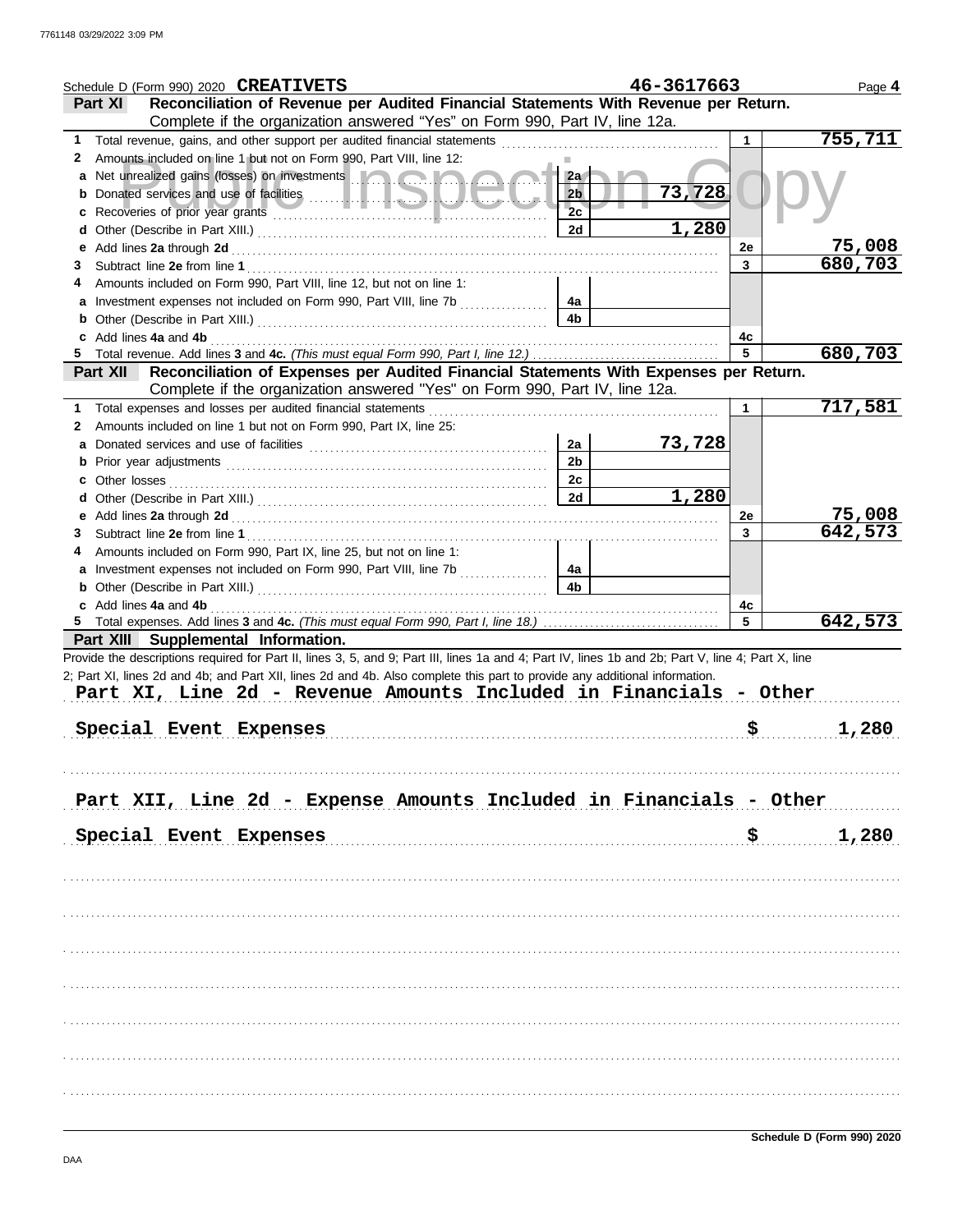## Schedule D (Form 990) 2020 CREATIVETS

**Part XIII** Supplemental Information (continued)

| <b>Public Inspection Copy</b> |  |
|-------------------------------|--|
|                               |  |
|                               |  |
|                               |  |
|                               |  |
|                               |  |
|                               |  |
|                               |  |
|                               |  |
|                               |  |
|                               |  |
|                               |  |
|                               |  |
|                               |  |
|                               |  |
|                               |  |
|                               |  |
|                               |  |
|                               |  |
|                               |  |
|                               |  |
|                               |  |
|                               |  |
|                               |  |

DAA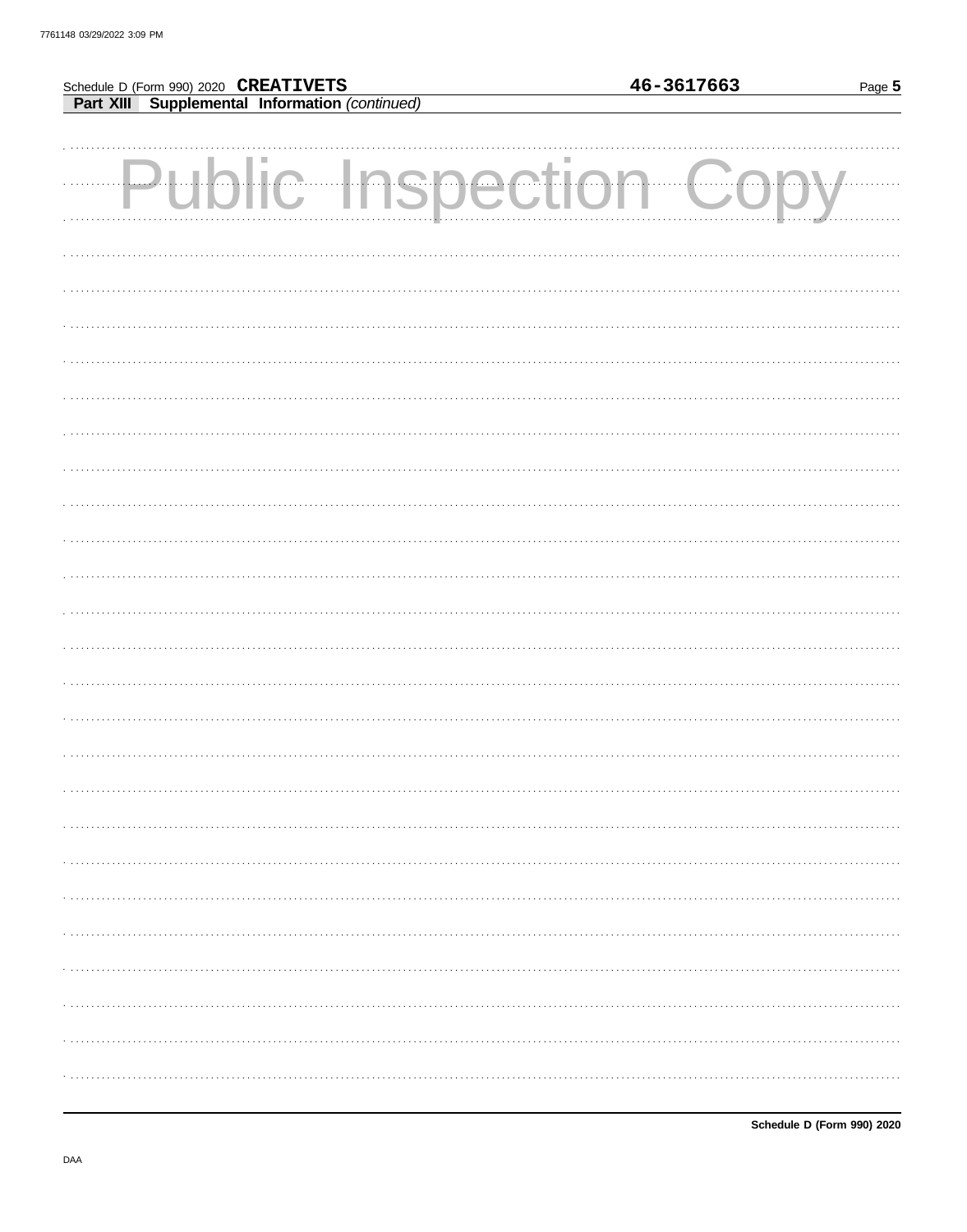| <b>SCHEDULE G</b>                                      | Supplemental Information Regarding Fundraising or Gaming Activities                                                                                                                                                                      |               |                            |  |                               |                                                                                 |                                        | OMB No. 1545-0047                       |
|--------------------------------------------------------|------------------------------------------------------------------------------------------------------------------------------------------------------------------------------------------------------------------------------------------|---------------|----------------------------|--|-------------------------------|---------------------------------------------------------------------------------|----------------------------------------|-----------------------------------------|
| (Form 990 or 990-EZ)                                   | Complete if the organization answered "Yes" on Form 990, Part IV, line 17, 18, or 19, or if the<br>organization entered more than \$15,000 on Form 990-EZ, line 6a.<br>L1 Attach to Form 990 or Form 990-EZ.                             |               |                            |  |                               |                                                                                 |                                        |                                         |
| Department of the Treasury<br>Internal Revenue Service |                                                                                                                                                                                                                                          |               |                            |  |                               | <b>u</b> Go to www.irs.gov/Form990 for instructions and the latest information. |                                        | Open to Public<br>Inspection            |
| Name of the organization                               |                                                                                                                                                                                                                                          |               |                            |  |                               |                                                                                 | Employer identification number         |                                         |
| Part I                                                 | <b>CREATIVETS</b><br>Fundraising Activities. Complete if the organization answered "Yes" on Form 990, Part IV, line 17.                                                                                                                  |               |                            |  |                               |                                                                                 | $46 - 3617663$                         |                                         |
|                                                        | Form 990-EZ filers are not required to complete this part.                                                                                                                                                                               |               |                            |  |                               |                                                                                 |                                        |                                         |
|                                                        | 1 Indicate whether the organization raised funds through any of the following activities. Check all that apply.                                                                                                                          |               |                            |  |                               |                                                                                 |                                        |                                         |
| Mail solicitations<br>a                                |                                                                                                                                                                                                                                          | e             |                            |  |                               | Solicitation of non-government grants                                           |                                        |                                         |
| Internet and email solicitations<br>b                  |                                                                                                                                                                                                                                          |               |                            |  |                               | Solicitation of government grants                                               |                                        |                                         |
| Phone solicitations                                    |                                                                                                                                                                                                                                          | q             | Special fundraising events |  |                               |                                                                                 |                                        |                                         |
| In-person solicitations<br>d                           |                                                                                                                                                                                                                                          |               |                            |  |                               |                                                                                 |                                        |                                         |
|                                                        | 2a Did the organization have a written or oral agreement with any individual (including officers, directors, trustees,<br>or key employees listed in Form 990, Part VII) or entity in connection with professional fundraising services? |               |                            |  |                               |                                                                                 |                                        | No<br>Yes                               |
|                                                        | <b>b</b> If "Yes," list the 10 highest paid individuals or entities (fundraisers) pursuant to agreements under which the fundraiser is to be<br>compensated at least \$5,000 by the organization.                                        |               |                            |  |                               |                                                                                 |                                        |                                         |
|                                                        | (i) Name and address of individual                                                                                                                                                                                                       |               |                            |  | iii) Did fund-<br>raiser have | (iv) Gross receipts                                                             | (v) Amount paid to<br>(or retained by) | (vi) Amount paid to<br>(or retained by) |
|                                                        | or entity (fundraiser)                                                                                                                                                                                                                   | (ii) Activity |                            |  | custody or<br>control of      | from activity                                                                   | fundraiser listed in                   | organization                            |
|                                                        |                                                                                                                                                                                                                                          |               |                            |  | contributions?                |                                                                                 | col. (i)                               |                                         |
| 1                                                      |                                                                                                                                                                                                                                          |               |                            |  | Yes No                        |                                                                                 |                                        |                                         |
| $\mathbf{2}$                                           |                                                                                                                                                                                                                                          |               |                            |  |                               |                                                                                 |                                        |                                         |
|                                                        |                                                                                                                                                                                                                                          |               |                            |  |                               |                                                                                 |                                        |                                         |
| 3                                                      |                                                                                                                                                                                                                                          |               |                            |  |                               |                                                                                 |                                        |                                         |
|                                                        |                                                                                                                                                                                                                                          |               |                            |  |                               |                                                                                 |                                        |                                         |
|                                                        |                                                                                                                                                                                                                                          |               |                            |  |                               |                                                                                 |                                        |                                         |
| 4                                                      |                                                                                                                                                                                                                                          |               |                            |  |                               |                                                                                 |                                        |                                         |
|                                                        |                                                                                                                                                                                                                                          |               |                            |  |                               |                                                                                 |                                        |                                         |
| 5                                                      |                                                                                                                                                                                                                                          |               |                            |  |                               |                                                                                 |                                        |                                         |
|                                                        |                                                                                                                                                                                                                                          |               |                            |  |                               |                                                                                 |                                        |                                         |
| 6                                                      |                                                                                                                                                                                                                                          |               |                            |  |                               |                                                                                 |                                        |                                         |
|                                                        |                                                                                                                                                                                                                                          |               |                            |  |                               |                                                                                 |                                        |                                         |
|                                                        |                                                                                                                                                                                                                                          |               |                            |  |                               |                                                                                 |                                        |                                         |
| 7                                                      |                                                                                                                                                                                                                                          |               |                            |  |                               |                                                                                 |                                        |                                         |
|                                                        |                                                                                                                                                                                                                                          |               |                            |  |                               |                                                                                 |                                        |                                         |
| 8                                                      |                                                                                                                                                                                                                                          |               |                            |  |                               |                                                                                 |                                        |                                         |
|                                                        |                                                                                                                                                                                                                                          |               |                            |  |                               |                                                                                 |                                        |                                         |
| 9                                                      |                                                                                                                                                                                                                                          |               |                            |  |                               |                                                                                 |                                        |                                         |
|                                                        |                                                                                                                                                                                                                                          |               |                            |  |                               |                                                                                 |                                        |                                         |
|                                                        |                                                                                                                                                                                                                                          |               |                            |  |                               |                                                                                 |                                        |                                         |
| 10                                                     |                                                                                                                                                                                                                                          |               |                            |  |                               |                                                                                 |                                        |                                         |
|                                                        |                                                                                                                                                                                                                                          |               |                            |  |                               |                                                                                 |                                        |                                         |
| Total                                                  |                                                                                                                                                                                                                                          |               |                            |  |                               |                                                                                 |                                        |                                         |
| 3<br>registration or licensing.                        | List all states in which the organization is registered or licensed to solicit contributions or has been notified it is exempt from                                                                                                      |               |                            |  |                               |                                                                                 |                                        |                                         |
|                                                        |                                                                                                                                                                                                                                          |               |                            |  |                               |                                                                                 |                                        |                                         |
|                                                        |                                                                                                                                                                                                                                          |               |                            |  |                               |                                                                                 |                                        |                                         |
|                                                        |                                                                                                                                                                                                                                          |               |                            |  |                               |                                                                                 |                                        |                                         |
|                                                        |                                                                                                                                                                                                                                          |               |                            |  |                               |                                                                                 |                                        |                                         |
| DAA                                                    | For Paperwork Reduction Act Notice, see the Instructions for Form 990 or 990-EZ.                                                                                                                                                         |               |                            |  |                               |                                                                                 |                                        | Schedule G (Form 990 or 990-EZ) 2020    |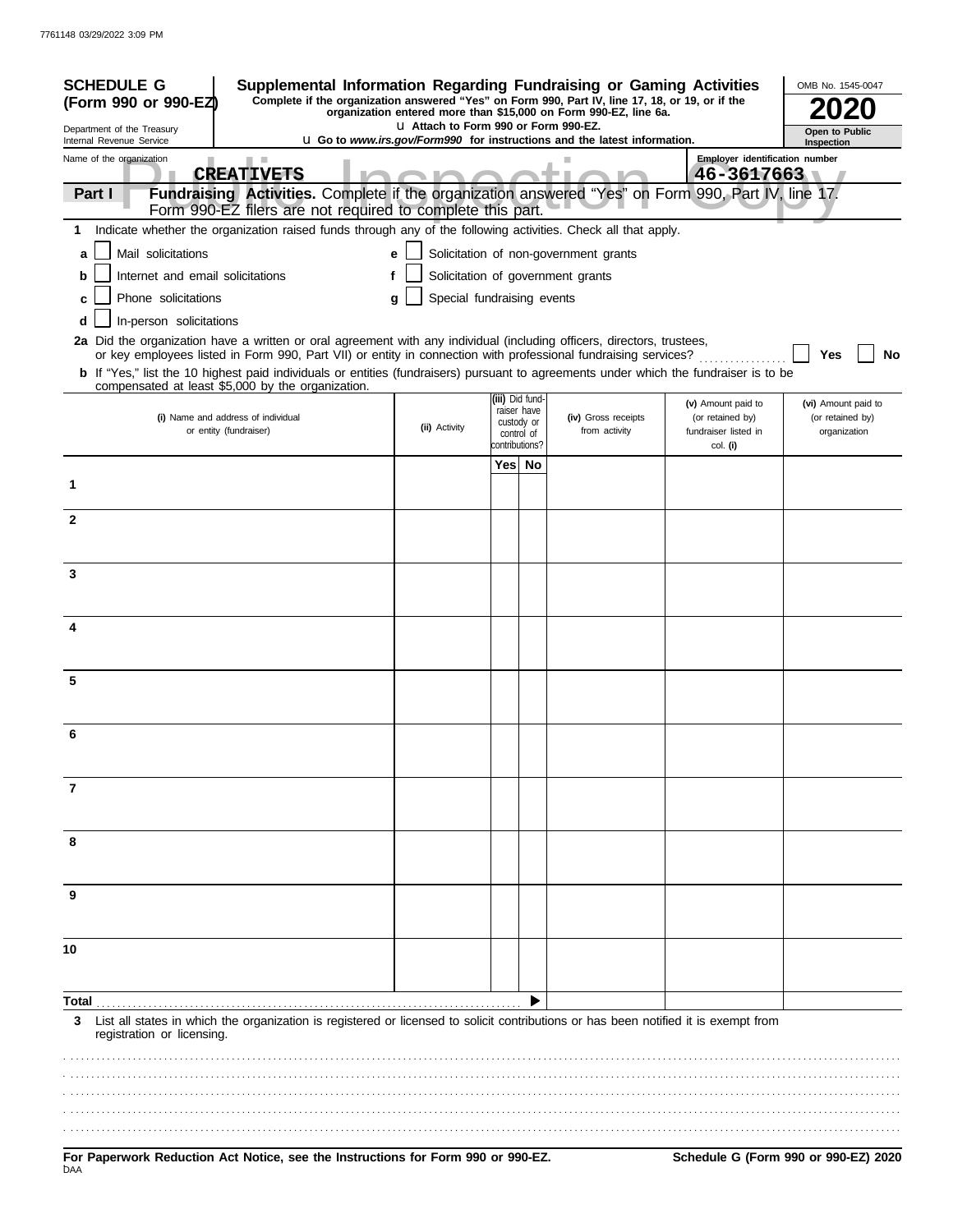|          |         | Schedule G (Form 990 or 990-EZ) 2020                  |           | <b>CREATIVETS</b>          |  |                                                                                                                    |                  |                                 |   | 46-3617663                                | Page 2                                              |
|----------|---------|-------------------------------------------------------|-----------|----------------------------|--|--------------------------------------------------------------------------------------------------------------------|------------------|---------------------------------|---|-------------------------------------------|-----------------------------------------------------|
|          | Part II |                                                       |           |                            |  | Fundraising Events. Complete if the organization answered "Yes" on Form 990, Part IV, line 18, or reported more    |                  |                                 |   |                                           |                                                     |
|          |         | gross receipts greater than \$5,000.                  |           |                            |  | than \$15,000 of fundraising event contributions and gross income on Form 990-EZ, lines 1 and 6b. List events with |                  |                                 |   |                                           |                                                     |
|          |         |                                                       | Golf      | (a) Event #1<br>Tournament |  | (b) Event #2                                                                                                       |                  | (c) Other events<br><b>None</b> |   | (d) Total events<br>(add col. (a) through |                                                     |
|          |         |                                                       |           | (event type)               |  | (event type)                                                                                                       |                  | (total number)                  |   | col. (c)                                  |                                                     |
| Revenue  |         | 1 Gross receipts                                      |           | 76,709                     |  |                                                                                                                    |                  |                                 |   |                                           | <u>76,709</u>                                       |
|          |         | 2 Less: Contributions<br>3 Gross income (line 1 minus |           | 59,059                     |  |                                                                                                                    |                  |                                 |   |                                           | 59,059                                              |
|          |         |                                                       |           | 17,650                     |  |                                                                                                                    |                  |                                 |   |                                           | 17,650                                              |
|          |         | 4 Cash prizes                                         |           |                            |  |                                                                                                                    |                  |                                 |   |                                           |                                                     |
|          |         | 5 Noncash prizes                                      |           |                            |  |                                                                                                                    |                  |                                 |   |                                           |                                                     |
| Expenses |         | 6 Rent/facility costs                                 |           | 15,926                     |  |                                                                                                                    |                  |                                 |   |                                           | 15,926                                              |
|          |         | 7 Food and beverages                                  |           |                            |  |                                                                                                                    |                  |                                 |   |                                           |                                                     |
| Direct   |         | 8 Entertainment                                       |           |                            |  |                                                                                                                    |                  |                                 |   |                                           |                                                     |
|          |         | 9 Other direct expenses                               |           | 6,949                      |  |                                                                                                                    |                  |                                 |   |                                           | 6,949                                               |
|          |         |                                                       |           |                            |  |                                                                                                                    |                  |                                 |   |                                           | $\frac{22,875}{-5,225}$                             |
|          |         |                                                       |           |                            |  |                                                                                                                    |                  |                                 |   |                                           |                                                     |
|          |         | Part III<br>\$15,000 on Form 990-EZ, line 6a.         |           |                            |  | Gaming. Complete if the organization answered "Yes" on Form 990, Part IV, line 19, or reported more than           |                  |                                 |   |                                           |                                                     |
|          |         |                                                       | (a) Bingo |                            |  | (b) Pull tabs/instant<br>bingo/progressive bingo                                                                   | (c) Other gaming |                                 |   |                                           | (d) Total gaming (add<br>col. (a) through col. (c)) |
| Revenue  |         |                                                       |           |                            |  |                                                                                                                    |                  |                                 |   |                                           |                                                     |
|          |         | 1 Gross revenue                                       |           |                            |  |                                                                                                                    |                  |                                 |   |                                           |                                                     |
| ises     |         | 2 Cash prizes                                         |           |                            |  |                                                                                                                    |                  |                                 |   |                                           |                                                     |
| Exper    |         | 3 Noncash prizes                                      |           |                            |  |                                                                                                                    |                  |                                 |   |                                           |                                                     |
| Direct   |         | 4 Rent/facility costs                                 |           |                            |  |                                                                                                                    |                  |                                 |   |                                           |                                                     |
|          |         | 5 Other direct expenses                               |           |                            |  |                                                                                                                    |                  |                                 |   |                                           |                                                     |
|          |         | 6 Volunteer labor                                     |           | <b>Yes</b><br>%<br>No      |  | %<br>No                                                                                                            |                  | Yes<br>No                       | % |                                           |                                                     |
|          |         |                                                       |           |                            |  |                                                                                                                    |                  |                                 |   |                                           |                                                     |
|          |         |                                                       |           |                            |  |                                                                                                                    |                  |                                 |   |                                           |                                                     |
| 9        |         |                                                       |           |                            |  |                                                                                                                    |                  |                                 |   |                                           |                                                     |
|          |         | <b>b</b> If "No," explain:                            |           |                            |  |                                                                                                                    |                  |                                 |   | Yes $ $                                   | <b>No</b>                                           |
|          |         |                                                       |           |                            |  | 10a Were any of the organization's gaming licenses revoked, suspended, or terminated during the tax year?          |                  |                                 |   | $Yes \mid$                                | No                                                  |
|          |         | <b>b</b> If "Yes," explain:                           |           |                            |  |                                                                                                                    |                  |                                 |   |                                           |                                                     |
|          |         |                                                       |           |                            |  |                                                                                                                    |                  |                                 |   |                                           |                                                     |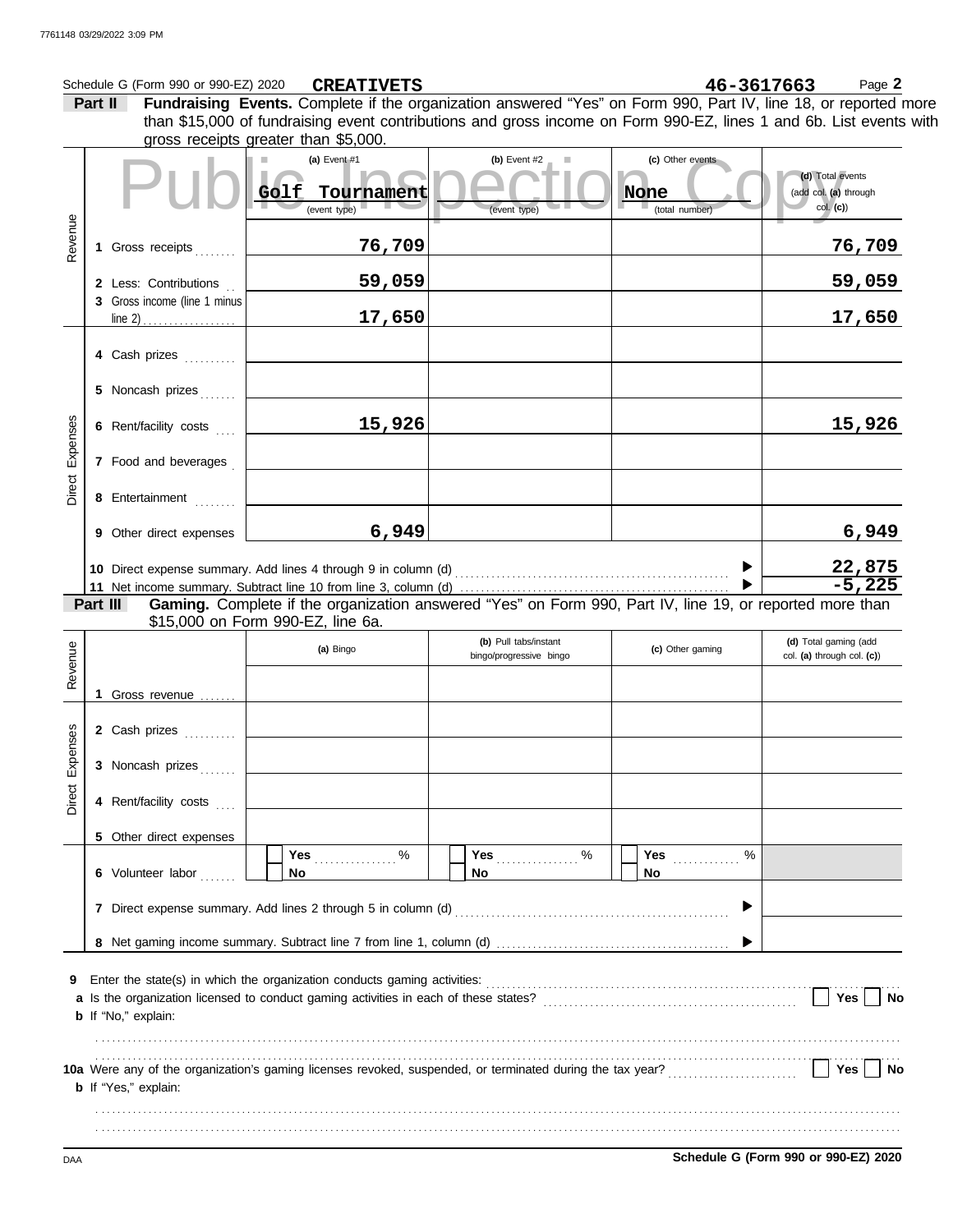|         | Schedule G (Form 990 or 990-EZ) 2020 CREATIVETS                                                 |          | <u> 1989 - Johann Harry Barn, mars a</u>                                                                                                                                                                                       | 46-3617663                           |     | Page 3 |
|---------|-------------------------------------------------------------------------------------------------|----------|--------------------------------------------------------------------------------------------------------------------------------------------------------------------------------------------------------------------------------|--------------------------------------|-----|--------|
| 11      |                                                                                                 |          |                                                                                                                                                                                                                                |                                      | Yes | No     |
| 12      |                                                                                                 |          | Is the organization a grantor, beneficiary or trustee of a trust, or a member of a partnership or other entity                                                                                                                 |                                      |     |        |
|         |                                                                                                 |          |                                                                                                                                                                                                                                |                                      | Yes | No     |
| 13<br>a | Indicate the percentage of gaming activity conducted in:                                        |          | The organization's facility <b>with the contract of the organization's facility</b>                                                                                                                                            | 13a                                  |     | %      |
| b       |                                                                                                 |          | An outside facility and the contract of the contract of the contract of the contract of the contract of the contract of the contract of the contract of the contract of the contract of the contract of the contract of the co | 13 <sub>b</sub>                      |     | %      |
| 14      |                                                                                                 |          | Enter the name and address of the person who prepares the organization's gaming/special events books and                                                                                                                       |                                      |     |        |
|         | records:                                                                                        |          |                                                                                                                                                                                                                                |                                      |     |        |
|         |                                                                                                 |          |                                                                                                                                                                                                                                |                                      |     |        |
|         |                                                                                                 |          |                                                                                                                                                                                                                                |                                      |     |        |
|         |                                                                                                 |          |                                                                                                                                                                                                                                |                                      |     |        |
|         |                                                                                                 |          | 15a Does the organization have a contract with a third party from whom the organization receives gaming                                                                                                                        |                                      |     |        |
|         | revenue?                                                                                        |          |                                                                                                                                                                                                                                |                                      | Yes | No     |
| b       |                                                                                                 |          |                                                                                                                                                                                                                                |                                      |     |        |
|         |                                                                                                 |          |                                                                                                                                                                                                                                |                                      |     |        |
|         | If "Yes," enter name and address of the third party:                                            |          |                                                                                                                                                                                                                                |                                      |     |        |
|         |                                                                                                 |          |                                                                                                                                                                                                                                |                                      |     |        |
|         |                                                                                                 |          |                                                                                                                                                                                                                                |                                      |     |        |
|         |                                                                                                 |          | Address <b>u</b>                                                                                                                                                                                                               |                                      |     |        |
|         |                                                                                                 |          |                                                                                                                                                                                                                                |                                      |     |        |
| 16      | Gaming manager information:                                                                     |          |                                                                                                                                                                                                                                |                                      |     |        |
|         |                                                                                                 |          |                                                                                                                                                                                                                                |                                      |     |        |
|         |                                                                                                 |          |                                                                                                                                                                                                                                |                                      |     |        |
|         |                                                                                                 |          |                                                                                                                                                                                                                                |                                      |     |        |
|         |                                                                                                 |          |                                                                                                                                                                                                                                |                                      |     |        |
|         |                                                                                                 |          |                                                                                                                                                                                                                                |                                      |     |        |
|         | Director/officer                                                                                | Employee | Independent contractor                                                                                                                                                                                                         |                                      |     |        |
|         |                                                                                                 |          |                                                                                                                                                                                                                                |                                      |     |        |
| 17      | Mandatory distributions:                                                                        |          |                                                                                                                                                                                                                                |                                      |     |        |
|         |                                                                                                 |          | Is the organization required under state law to make charitable distributions from the gaming proceeds to                                                                                                                      |                                      |     |        |
|         | retain the state gaming license?                                                                |          |                                                                                                                                                                                                                                |                                      | Yes | No     |
|         |                                                                                                 |          | Enter the amount of distributions required under state law to be distributed to other exempt organizations or                                                                                                                  |                                      |     |        |
|         | spent in the organization's own exempt activities during the tax year $\mathbf{u}^*$<br>Part IV |          | Supplemental Information. Provide the explanations required by Part I, line 2b, columns (iii) and (v); and                                                                                                                     |                                      |     |        |
|         |                                                                                                 |          | Part III, lines 9, 9b, 10b, 15b, 15c, 16, and 17b, as applicable. Also provide any additional information.                                                                                                                     |                                      |     |        |
|         | See instructions.                                                                               |          |                                                                                                                                                                                                                                |                                      |     |        |
|         |                                                                                                 |          |                                                                                                                                                                                                                                |                                      |     |        |
|         |                                                                                                 |          |                                                                                                                                                                                                                                |                                      |     |        |
|         |                                                                                                 |          |                                                                                                                                                                                                                                |                                      |     |        |
|         |                                                                                                 |          |                                                                                                                                                                                                                                |                                      |     |        |
|         |                                                                                                 |          |                                                                                                                                                                                                                                |                                      |     |        |
|         |                                                                                                 |          |                                                                                                                                                                                                                                |                                      |     |        |
|         |                                                                                                 |          |                                                                                                                                                                                                                                |                                      |     |        |
|         |                                                                                                 |          |                                                                                                                                                                                                                                |                                      |     |        |
|         |                                                                                                 |          |                                                                                                                                                                                                                                |                                      |     |        |
|         |                                                                                                 |          |                                                                                                                                                                                                                                |                                      |     |        |
|         |                                                                                                 |          |                                                                                                                                                                                                                                |                                      |     |        |
|         |                                                                                                 |          |                                                                                                                                                                                                                                | Schedule G (Form 990 or 990-EZ) 2020 |     |        |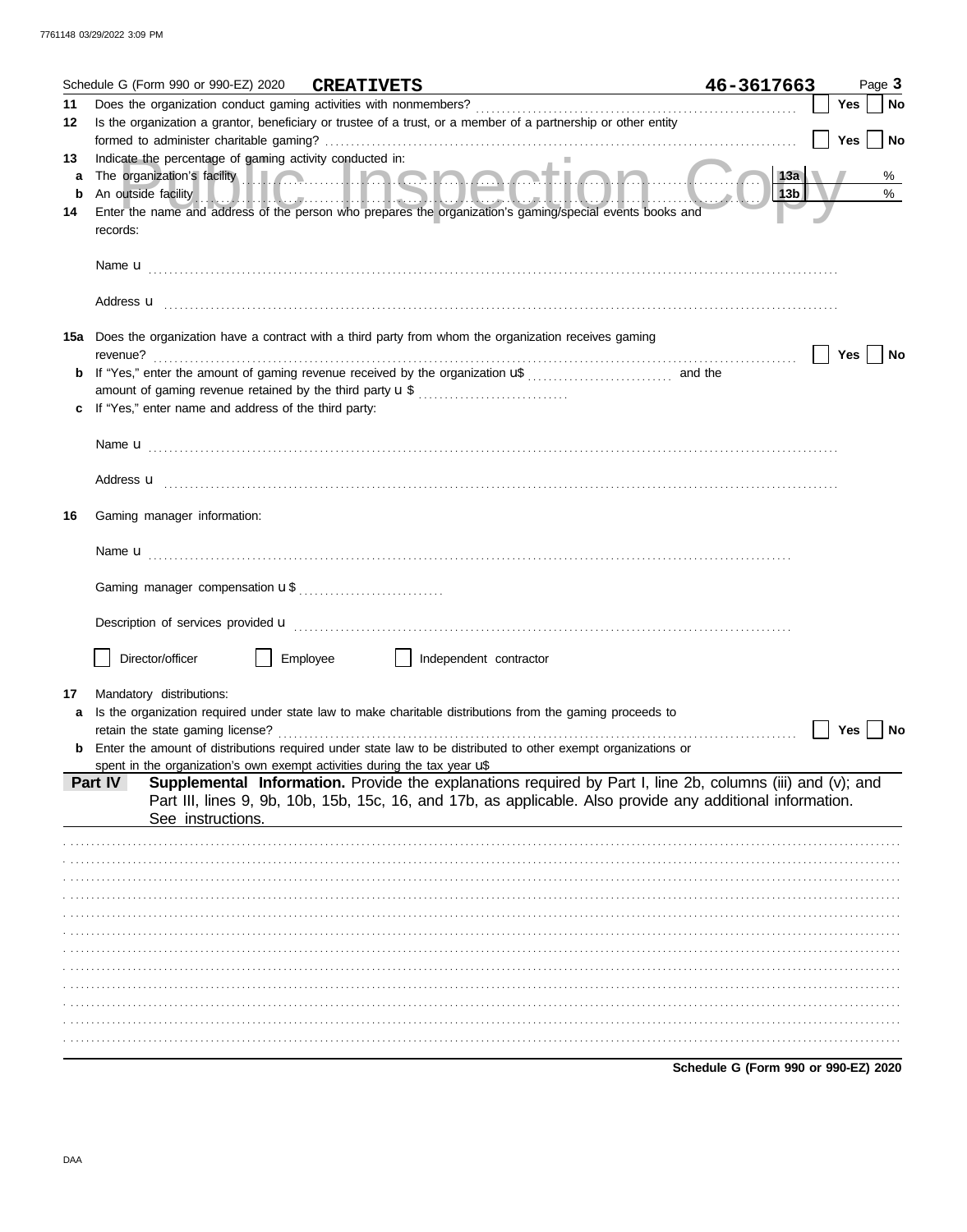## **SCHEDULE L Transactions With Interested Persons**

**28b, or 28c, or Form 990-EZ, Part V, line 38a or 40b. 2020 (Form 990 or 990-EZ)** u **Complete if the organization answered "Yes" on Form 990, Part IV, line 25a, 25b, 26, 27, 28a,**

u **Attach to Form 990 or Form 990-EZ.**

u **Go to** *www.irs.gov/Form990* **for instructions and the latest information.**

| OMB No. 1545-0047 |
|-------------------|
|                   |
| Open To Public    |
| Inspection        |

Name of the organization Department of the Treasury Internal Revenue Service

| Name of the organization |                                 |                                                                                                                       | Employer identification number |     |
|--------------------------|---------------------------------|-----------------------------------------------------------------------------------------------------------------------|--------------------------------|-----|
|                          | <b>CREATIVETS</b>               |                                                                                                                       | 46-3617663                     |     |
| Part I                   |                                 | <b>Excess Benefit Transactions</b> (section $501(c)(3)$ , section $501(c)(4)$ , and $501(c)(29)$ organizations only). |                                |     |
|                          |                                 | Complete if the organization answered "Yes" on Form 990, Part IV, line 25a or 25b, or Form 990-EZ, Part V, line 40b.  |                                |     |
|                          |                                 | (b) Relationship between disqualified person and                                                                      | (c) Description of transaction | (d) |
|                          | (a) Name of disqualified person | organization                                                                                                          |                                | Yes |
| (1)                      |                                 |                                                                                                                       |                                |     |

|     | (a) Name of disqualified person                                                                       | (b) Relationship between disqualified person and |                                | (d) Corrected? |    |  |  |
|-----|-------------------------------------------------------------------------------------------------------|--------------------------------------------------|--------------------------------|----------------|----|--|--|
|     |                                                                                                       | organization                                     | (c) Description of transaction | Yes            | No |  |  |
| (1) |                                                                                                       |                                                  |                                |                |    |  |  |
| (2) |                                                                                                       |                                                  |                                |                |    |  |  |
| (3) |                                                                                                       |                                                  |                                |                |    |  |  |
| (4) |                                                                                                       |                                                  |                                |                |    |  |  |
| (5) |                                                                                                       |                                                  |                                |                |    |  |  |
| (6) |                                                                                                       |                                                  |                                |                |    |  |  |
|     | Enter the amount of tax incurred by the organization managers or disqualified persons during the year |                                                  | u \$                           |                |    |  |  |
|     | Enter the amount of tax, if any, on line 2, above, reimbursed by the organization                     |                                                  | u \$                           |                |    |  |  |

**3** Enter the amount of tax, if any, on line 2, above, reimbursed by the organization . . . . . . . . . . . . . . . . . . . . . . . . . . . . . . . . . . .

| . . |
|-----|
|     |

**2**

# **Part II Loans to and/or From Interested Persons.**

Complete if the organization answered "Yes" on Form 990-EZ, Part V, line 38a or Form 990, Part IV, line 26; or if the organization reported an amount on Form 990, Part X, line 5, 6, or 22.

| (a) Name of interested person | (b) Relationship  | (c) Purpose of | (d) Loan |                                 | (e) Original     | (f) Balance due | (g) In default? (h) Approved (i) Written<br>by board or agreement?<br>committee? |    |     |    |            |    |
|-------------------------------|-------------------|----------------|----------|---------------------------------|------------------|-----------------|----------------------------------------------------------------------------------|----|-----|----|------------|----|
|                               | with organization | loan           |          | to or from<br>the $\frac{1}{2}$ | principal amount |                 |                                                                                  |    |     |    | agreement? |    |
|                               |                   |                |          |                                 |                  |                 | Yes                                                                              | No | Yes | No | Yes        | No |
|                               |                   |                |          | To From                         |                  |                 |                                                                                  |    |     |    |            |    |
|                               |                   |                |          |                                 |                  |                 |                                                                                  |    |     |    |            |    |
| (1)                           |                   |                |          |                                 |                  |                 |                                                                                  |    |     |    |            |    |
| (2)                           |                   |                |          |                                 |                  |                 |                                                                                  |    |     |    |            |    |
|                               |                   |                |          |                                 |                  |                 |                                                                                  |    |     |    |            |    |
| (3)                           |                   |                |          |                                 |                  |                 |                                                                                  |    |     |    |            |    |
|                               |                   |                |          |                                 |                  |                 |                                                                                  |    |     |    |            |    |
| (4)                           |                   |                |          |                                 |                  |                 |                                                                                  |    |     |    |            |    |
|                               |                   |                |          |                                 |                  |                 |                                                                                  |    |     |    |            |    |
| (5)                           |                   |                |          |                                 |                  |                 |                                                                                  |    |     |    |            |    |
| (6)                           |                   |                |          |                                 |                  |                 |                                                                                  |    |     |    |            |    |
|                               |                   |                |          |                                 |                  |                 |                                                                                  |    |     |    |            |    |
| (7)                           |                   |                |          |                                 |                  |                 |                                                                                  |    |     |    |            |    |
|                               |                   |                |          |                                 |                  |                 |                                                                                  |    |     |    |            |    |
| (8)                           |                   |                |          |                                 |                  |                 |                                                                                  |    |     |    |            |    |
|                               |                   |                |          |                                 |                  |                 |                                                                                  |    |     |    |            |    |
| (9)                           |                   |                |          |                                 |                  |                 |                                                                                  |    |     |    |            |    |
|                               |                   |                |          |                                 |                  |                 |                                                                                  |    |     |    |            |    |
| (10)                          |                   |                |          |                                 |                  |                 |                                                                                  |    |     |    |            |    |
| <b>Total</b><br>$\mathbf{u}$  |                   |                |          |                                 |                  |                 |                                                                                  |    |     |    |            |    |

**Part III Grants or Assistance Benefiting Interested Persons.**

| Complete if the organization answered "Yes" on Form 990, Part IV, line 27. |  |  |  |  |
|----------------------------------------------------------------------------|--|--|--|--|
|                                                                            |  |  |  |  |

| (a) Name of interested person | (b) Relationship between interested $(c)$ Amount of assistance<br>person and the organization | (d) Type of assistance | (e) Purpose of assistance |
|-------------------------------|-----------------------------------------------------------------------------------------------|------------------------|---------------------------|
| (1)                           |                                                                                               |                        |                           |
| (2)                           |                                                                                               |                        |                           |
| (3)                           |                                                                                               |                        |                           |
| (4)                           |                                                                                               |                        |                           |
| (5)                           |                                                                                               |                        |                           |
| (6)                           |                                                                                               |                        |                           |
| (7)                           |                                                                                               |                        |                           |
| (8)                           |                                                                                               |                        |                           |
| (9)                           |                                                                                               |                        |                           |
| (10)                          |                                                                                               |                        |                           |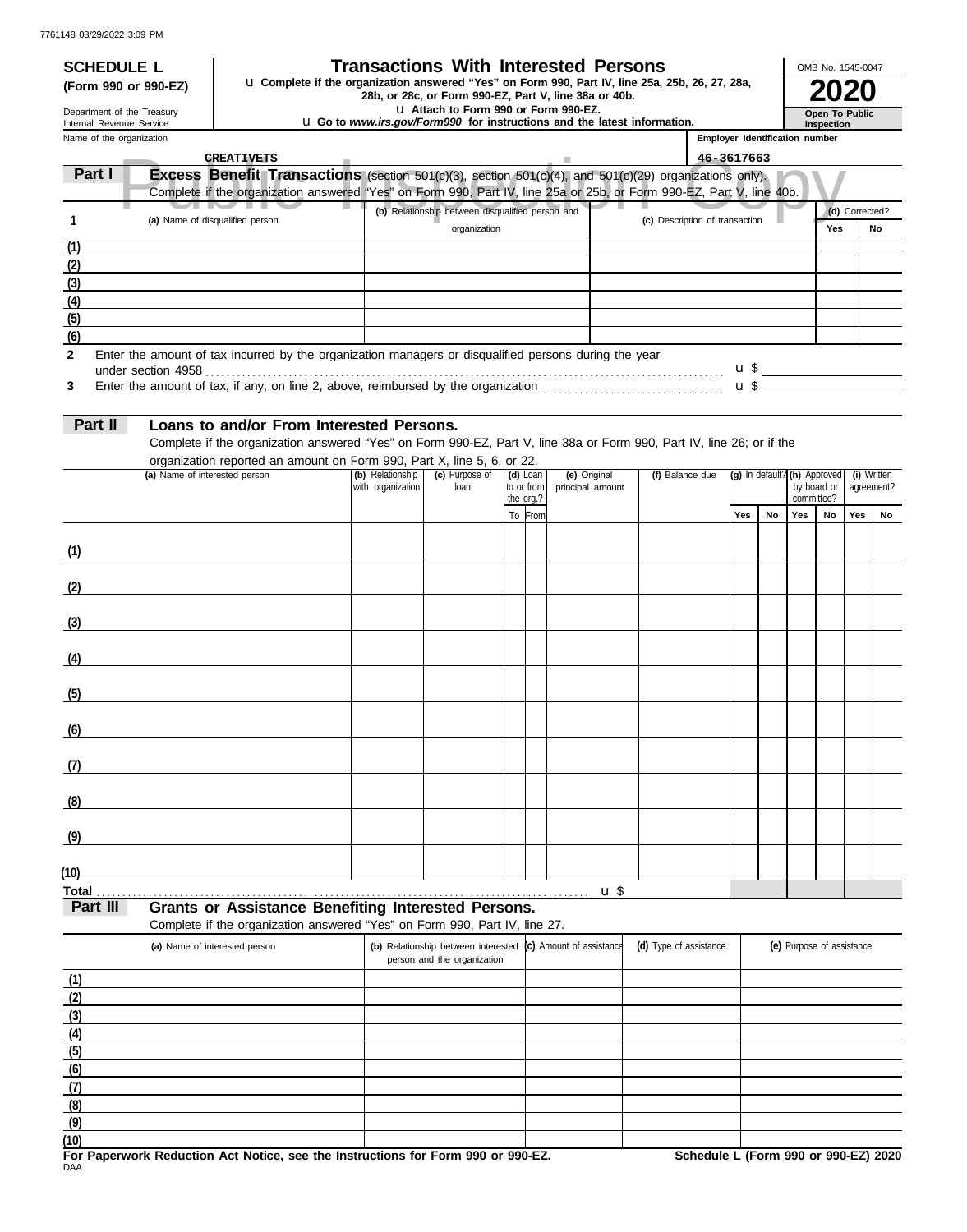# Schedule L (Form 990 or 990-EZ) 2020 Page **2 CREATIVETS 46-3617663**

Part IV Business Transactions Involving Interested Persons. Complete if the organization answered "Yes" on Form 990, Part IV, line 28a, 28b, or 28c.

| ັ                                     |                                                       |                              |                                |     |                                     |  |
|---------------------------------------|-------------------------------------------------------|------------------------------|--------------------------------|-----|-------------------------------------|--|
| (a) Name of interested person         | (b) Relationship between<br>interested person and the | (c) Amount of<br>transaction | (d) Description of transaction |     | (e) Sharing<br>of org.<br>revenues? |  |
|                                       | organization                                          |                              |                                | Yes | No                                  |  |
| $(1)$ KYLE YEPSEN                     | SON<br>OF<br>BRD MEMB                                 | 56,807                       | <b>EMPLOYEE</b>                |     | x                                   |  |
| (2)                                   |                                                       |                              |                                |     |                                     |  |
| (3)                                   |                                                       |                              |                                |     |                                     |  |
| (4)                                   |                                                       |                              |                                |     |                                     |  |
| (5)                                   |                                                       |                              |                                |     |                                     |  |
| (6)                                   |                                                       |                              |                                |     |                                     |  |
| (7)                                   |                                                       |                              |                                |     |                                     |  |
| (8)                                   |                                                       |                              |                                |     |                                     |  |
| (9)                                   |                                                       |                              |                                |     |                                     |  |
| (10)                                  |                                                       |                              |                                |     |                                     |  |
| Part V<br>Supplamental<br>Information |                                                       |                              |                                |     |                                     |  |

### **Part V Supplemental Information.**

Provide additional information for responses to questions on Schedule L (see instructions).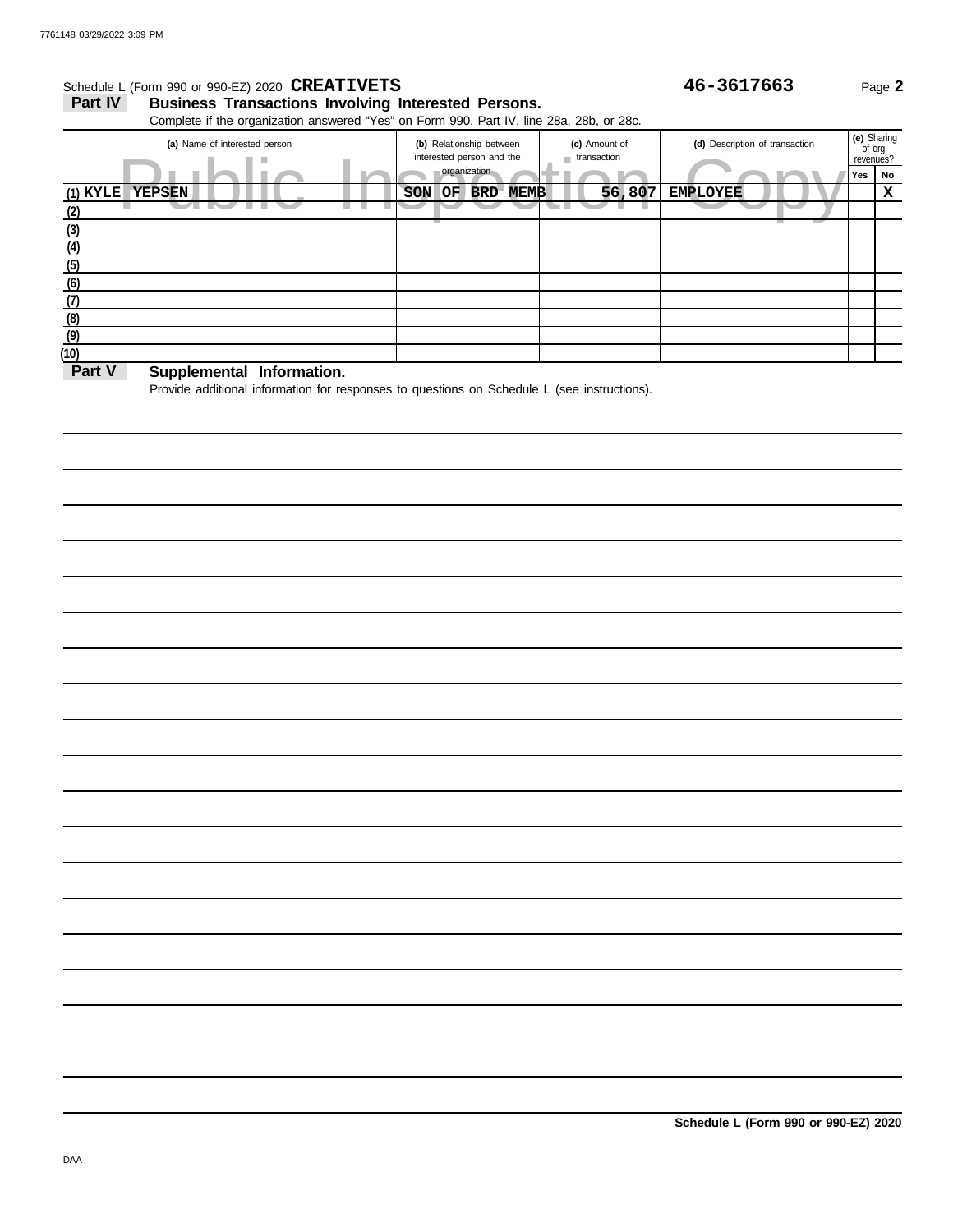| <b>SCHEDULE O</b><br>(Form 990 or 990-EZ)              | Supplemental Information to Form 990 or 990-EZ<br>Complete to provide information for responses to specific questions on<br>Form 990 or 990-EZ or to provide any additional information. | OMB No. 1545-0047<br>2020    |
|--------------------------------------------------------|------------------------------------------------------------------------------------------------------------------------------------------------------------------------------------------|------------------------------|
| Department of the Treasury<br>Internal Revenue Service | La Attach to Form 990 or 990-EZ.<br>u Go to www.irs.gov/Form990 for the latest information.                                                                                              | Open to Public<br>Inspection |
| Name of the organization                               | <b>Employer identification number</b><br>46-3617663<br><b>CREATIVETS</b>                                                                                                                 |                              |

Form 990 - Organization's Mission (1998) (1999) - Contractor State of Mission (1998) - Contractor State Organization (1998) - Contractor State Organization (1998) - Contractor State Organization (1999) - Contractor State O

The mission of CreatiVets is to empower wounded veterans to heal through the arts and music. The goal of CreatiVets' programs is to empower veterans with tools they can use the rest of their lives to combat stress, depression, and other side effects of war. These programs also enable veterans to see their own capacity for success in an arena outside the battlefield.

. . . . . . . . . . . . . . . . . . . . . . . . . . . . . . . . . . . . . . . . . . . . . . . . . . . . . . . . . . . . . . . . . . . . . . . . . . . . . . . . . . . . . . . . . . . . . . . . . . . . . . . . . . . . . . . . . . . . . . . . . . . . . . . . . . . . . . . . . . . . . . . . . . . . . . . . . . . . . . . . .

Form 990, Part III, Line 4a - First Accomplishment

Veteran Songwriting Programs - 38 veterans and 38 veteran mentors participated in our Introduction to Songwriting Program during the 2020-2021 fiscal year. This program pairs veterans with accomplished songwriters and music artists to allow them the veteran the opportunity to creatively express their story through a song. The veteran travels to Nashville, TN, where he or she is met aby a veteran that has gone through the program and can help make the veteran comfortable with the experience. The veteran then participates in a songwriting session to write a song that is recorded and made available for the veteran to share with family and friends. Through the songwriting sessions, veterans are provided with an opportunity to tell their stories in a different way, and they take something from the program they can keep forever.

49 veterans completed our veteran songwriting program in partnership with the Country Music Hall of Fame (CMHOF). This program is based on the CMHOF Worlds & Music Program - their cornerstone K-12 program providing

. . . . . . . . . . . . . . . . . . . . . . . . . . . . . . . . . . . . . . . . . . . . . . . . . . . . . . . . . . . . . . . . . . . . . . . . . . . . . . . . . . . . . . . . . . . . . . . . . . . . . . . . . . . . . . . . . . . . . . . . . . . . . . . . . . . . . . . . . . . . . . . . . . . . . . . . . . . . . . . . .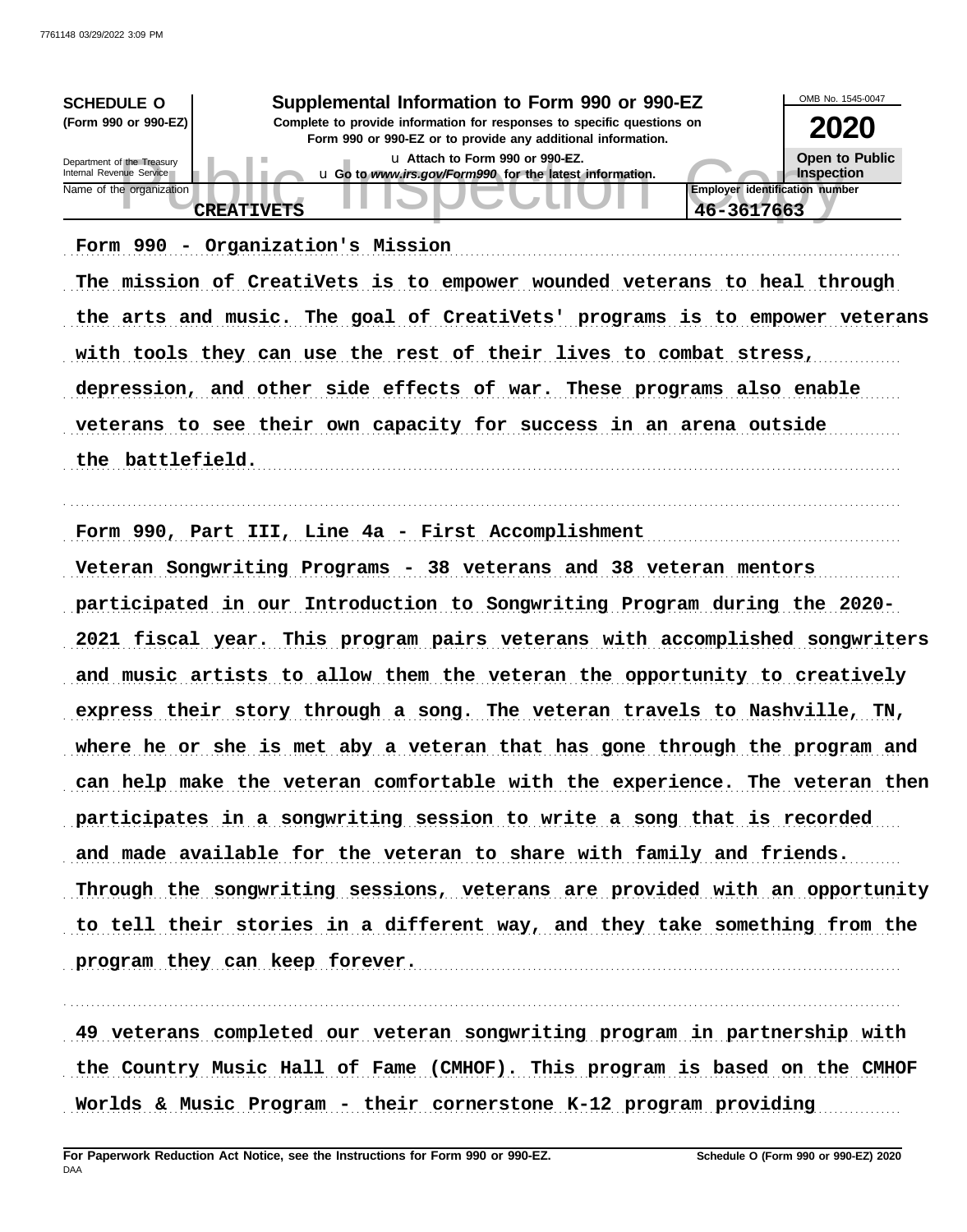| Schedule O (Form 990 or 990-EZ) 2020 | $P$ aqe $\overline{a}$                |
|--------------------------------------|---------------------------------------|
| Name of the organization             | <b>Employer identification number</b> |
| <b>CREATIVETS</b>                    | 3617663<br>$46 -$                     |

education resources for language, arts, music, and other curriculum. 32 veterans completed our songwriting program hosted in partnership with Joni & Friends. This is unlike our main songwriting program because it is a group setting that multiple veterans collaborate to create a single song.

Form 990, Part III, Line 4b - Second Accomplishment

Introduction to Art for Veterans - Due to COVID restrictions, we were only able to host one Introduction to Art for Veterans program where 8 veterans completed and/or taught the 3-week course. CreatiVets has partnered with Belmont University for a three week, fully-accredited art program for disabled veterans at no cost to the veteran. Veterans have full access to studios and equipment at the school, and the program gives them an opportunity to create and discuss art with some of the best art instructors in the country.

CreatiVets also continued offering programs both virtually and in person from our very own art facility in Chicago. An additional 11 veterans completed our art program at the Dallas Museum of Art (DMA). This was a 4week program, consisting of one, 8-hour class per week and covered a number of topics such as sculpture, book making, drawing and collage. Furthermore, veterans had access to both the virtual and in person resources of the DMA to expand their appreciation of a number of art forms.

CreatiVets also partnered with the VA hospitals of Columbus, Cleveland and Cincinnati to host 6-week virtual songwriting and art programs. Approximately 35 veterans were served through these programs. 20 veterans

> Page 1 of 2 Schedule O (Form 990 or 990-EZ) 2020